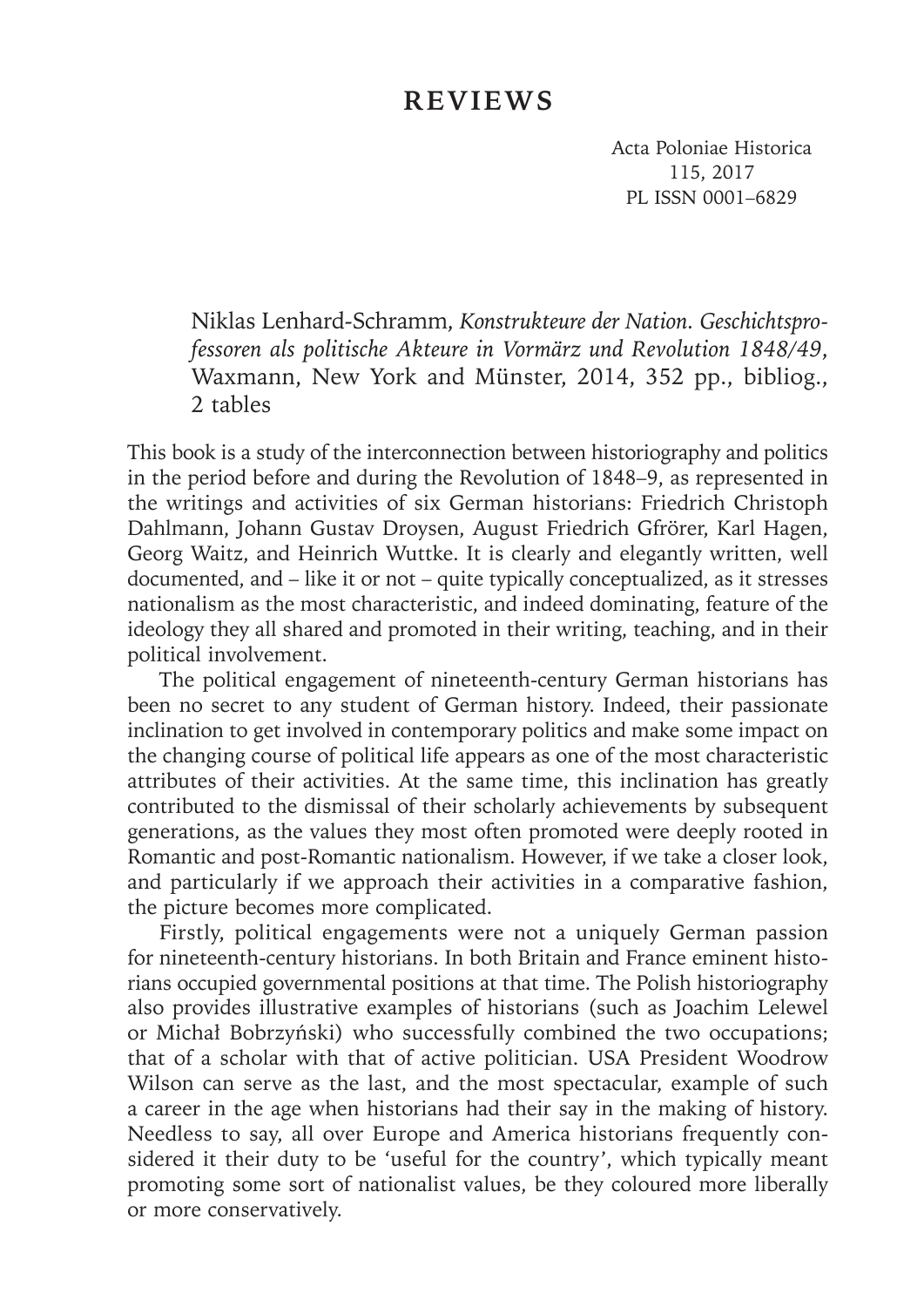Eventually, some German historians even looked with jealousy at their foreign colleagues, as none of them were ever raised to the post of a minister or a chancellor. This jealousy had its methodological as well as historical background. It was believed at that time that a historian, in accordance with the numerous ancient examples, such as Herodotus and Thucydides – so dear and appealing to the classically-educated nineteenth-century academics – should have some 'practical' experience, preferably that of a statesman. Obviously, the idea that history is written according to the evidence gathered in archives was already present, but the classical concept emphasizing the 'know-how' that could have been obtained exclusively by decision-makers or from witnesses, was not over yet. Hence, the desire to actively participate in contemporary politics had two independent sources: to make history; and to get to know how it is made.

Even though the German historians' impact on actual decision-making in the nineteenth century remains problematic, they enjoy the dubious reputation of having exercised a great influence on the public opinion of the time – mostly as advocates of modern nationalism and the German unity under Prussian leadership. The special term of 'political professor' was coined for those most intensively engaged in the contemporary debates. A number were elected to various German parliaments at the time, and particularly the famous Frankfurt parliament of 1848/49 in which, as Lenhard-Schramm's book informs us, sixteen history professors served as deputies. But what was actually most characteristic for the German historians' political engagement was that they acted as professors – and the title of this book perfectly mirrors this – profiting from the particularly German respect for this title.

Regrettably, the analysis does not go beyond 1849, so from the book we only learn the background of their involvement in the Frankfurt parliament's activities, but do not get to know its consequences for their subsequent scholarly careers (as all of them returned to the academia after the exciting, albeit fruitless, attempts of the parliament to decide upon Germany's future). Such information would be telling as far as the nature of the 'political professor's' involvement is concerned. In the post-1945 era, as well as in Lenhard-Schramm's book, it has often been quite critically assessed: firstly because of the implications of the ideology they promoted; and secondly because of their refusal to separate scholarship from politics. As far as the latter point is concerned, however, it might be claimed that the German model was actually more modern than the contemporary British or French ones – as it represented a step towards the modern 'public intellectuals', who make use of their authority as academicians in public life rather than make use of their political experience in their scholarly activities. In short, as far as this kind of engagement is concerned, Droysen stood much closer to Foucault than Guizot, no matter how they would have hated each other if they met in the public intellectuals' chamber in hell.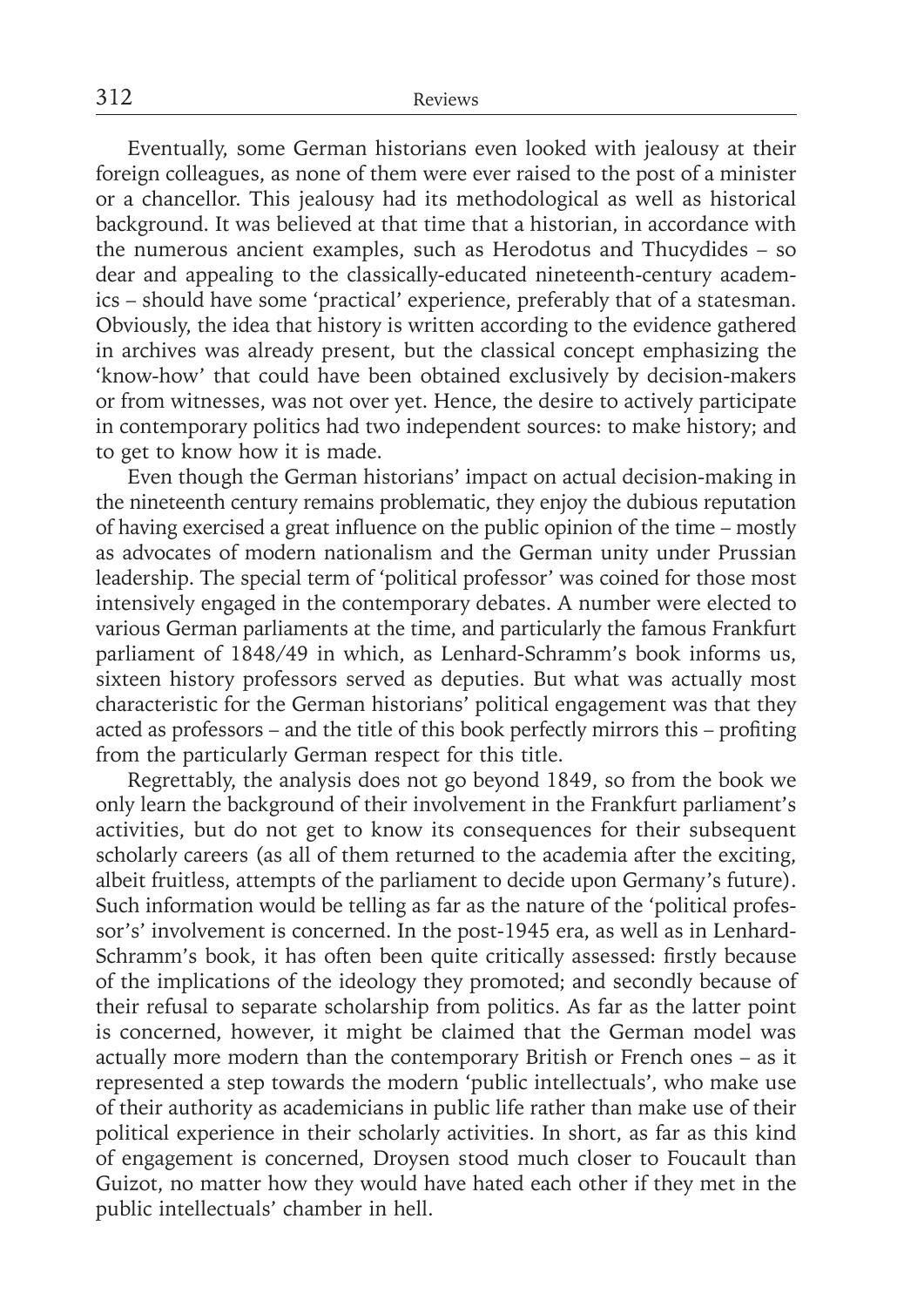As has been noted, the German historians' inclination for promoting nationalism has become standard information to be found in all histories of historiography, be they German – where it was assessed as a merit up until 1945 – or foreign, where it has always been approached with suspicion (it is often believed that German nationalism bore some particularly chauvinistic traces). Thus in this respect Lenhard-Schramm is hardly original, so his book constitutes more of a solid footnote than a breath-taking new chapter in the history of German historiography. In recent decades the field has become dominated by politically-oriented biographies of German historians, stressing, as Lenhard-Schramm also does, the connection between the scholarly and the political activities of the protagonists. Thus one of the chief merits of this book lies in Lenhard-Schramm's attempt to present a comparative analysis of six chosen historians' achievements – an analysis that not only emphasizes the links between scholarly and political involvements, but also between the content and the rhetoric of their writings.

I believe this is so because the 'historian-and-politician' analytical formula seems to be a simplification to me, at least insofar as the former capacity is concerned. To be sure, we can see a direct relationship between the writings of Wuttke, who had been an ardent enemy of the Poles and all the things Polish as an author, and the fact he actively opposed the idea of any pro-Polish decisions in Frankfurt. And there is a parallel relationship between the reverential presentation of Prussia and the Hohenzollerns in Droysen's writings and his vehement support for the idea of promoting the Prussian King to the rank of German Emperor by the parliament, as well as between the sympathy for the Habsburgs in Gfrörer's writings and his objection to this idea. But the relationship is all too straightforward and simple, so it is enough to read the first part of the book, which discusses the writings by the authors in question, to guess how they actually voted as deputies in Frankfurt. Obviously, it does not work the other way around that easily: their political involvements say little about the content of their writings.

Unfortunately the author does not trace the careers of his protagonists after 1849, which was the peak of their political engagement and which profoundly changed the attitudes of some of them – proving that the Ancients were right and that statesman-like experience can have a great impact on historians' minds. In the case of these professors, their political experience was actually a bitter disappointment. Frankfurt was a draw, which was perceived as a failure by all the parties involved.

What the book does demonstrate, however, is that regardless of the political inclinations of the discussed historians, their writings already before 1848 represented a quite militant version of German nationalism. The Romantic era is typically associated with a more idealistic, perhaps even juvenile trend in European nationalism; one which emphasized the brotherhood of all nations in their attempts to emancipate themselves from the reactionary absolutism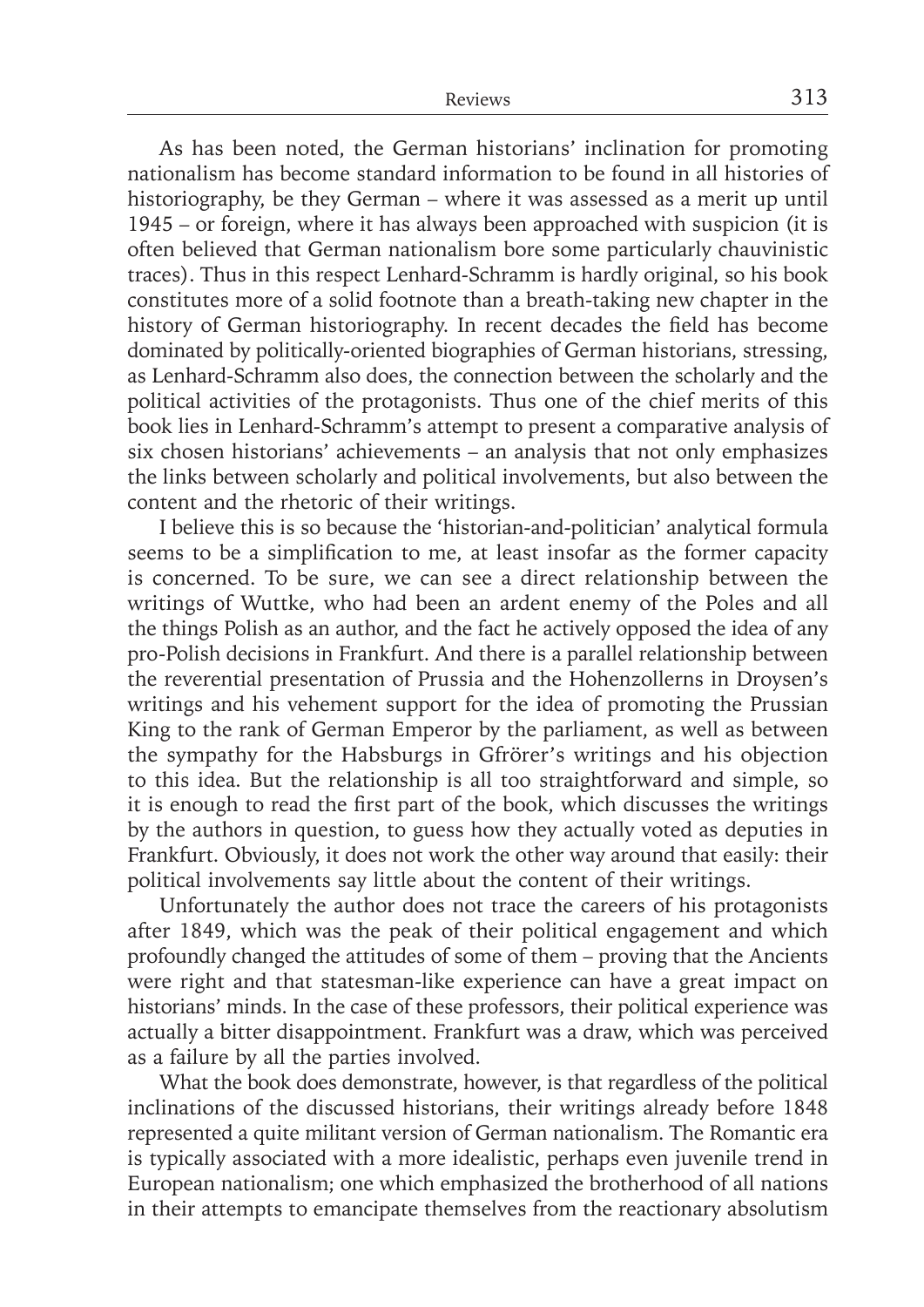of the Holy Alliance system. The Frankfurt parliament is supposed to mark a turning point in the history of German nationalism; as the moment when 'sacred egoism' – understood as the sense of rivalry against the other nations, particularly the Poles and the Danes – prevailed over Romantic sympathies towards one's neighbours. However the book indicates that the year 1848 marked no major shift in historiography: the historians had advocated the idea of national antagonism against neighbours already before 1848, and continued to do so during the so-called 'Revolution', greatly contributing, for example, to the anti-Polish decisions of the initially pro-Polish inclined Frankfurt parliament.

Another problem the book actually shows is that nationalism as an analytical tool has its limitations as far as the nineteenth-century historiography is concerned. This is not to say that nationalism did not matter that much. To the contrary: it mattered enormously, and it was so ubiquitous that it fit in nicely with any other ideology. This may seem to be an interpretative key that opens all doors, for we can trace nationalist ideology in virtually all the writings of historians of the epoch. An inevitable consequence of employing it, however, is the simplification that comes with placing all of them in one room, and locking it once and for all with our universal key. As the book demonstrates, they eventually differed significantly – as presumably historians of all times do – regarding a number of issues that at first glance may seem of secondary importance today, but seemed very worthy of polemical fervour for them at the time. These issues, which the book covers in insightful detail, predominantly concerned Germany's constitution: the role of the monarch, citizens' rights, and the sources of sovereignty. All this was to be decided arbitrarily in 1871 – later to be reassessed by subsequent generations of historians.

*proofreading James Hartzell Adam Kożuchowski*

Johannes Remy, *Brothers or Enemies: the Ukrainian National Movement and Russia, from the 1840s to the 1870s*, University of Toronto Press, Toronto and Buffalo, 2016, 329 pp.

Penned by Johannes Remy, this is the Finnish historian's second monograph on the emergence of modern national communities in the Russian Empire. The study discusses some essential findings regarding the activities of the Ukrainian national movement and the authorities' policies with respect to the people of Southern Rus' /Little Russia/Ukraine. The chronology spans between the smash of the Brotherhood of Saints Cyril and Methodius in 1847, through the circular issued by Minister Petr Valuev in 1863, to the Ems Ukase (Decree) launched by Tsar Alexander II in 1876. By highlighting the errors of the policy of throttling the Ukrainian movement, Remy demonstrates that the tsarist rule did not efficiently oppose the national question, which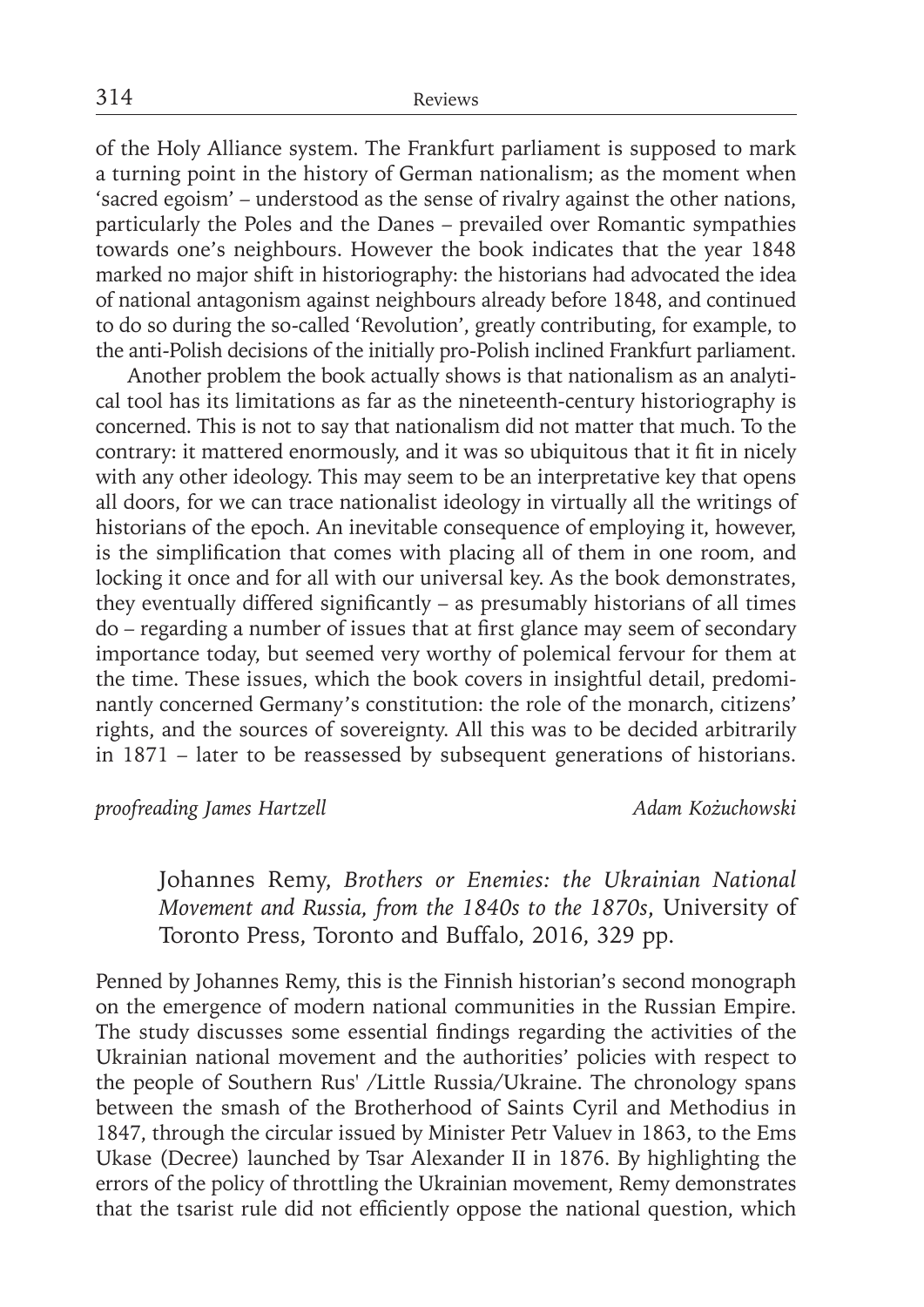was the most central challenge posed to it in the western provinces in the nineteenth century. Following up his conclusion, it can be added that this counterproductive policy took its revenge against Russia in 1917: the monarchy collapsed and the country was exposed to a loss of not only the Empire's territorial gains (incl. Poland, northern Baltic territories, Caucasus, Central Asia), but also the lands on the central Dnieper considered to form part of the Russian nation's motherland.

I should think that this book will gain a larger significance than Remy's first study on the nation-formation processes in East Central Europe. The previous one, published sixteen years earlier, dealt with the activities of Polish students in the Empire between the 'November' and 'January' Insurrections  $(1830/1$  to  $1863/4$ ).<sup>1</sup> There are three reasons to support this view. First, Polish nineteenth-century independent movements had been better explored before the year 2000, their impacts on Russia's transformations having been discussed deeper than those of their Ukrainian counterparts before 2016 – with contributions of, especially, scholars from outside Poland, Ukraine and Russia. Second, the Ukrainians' strivings for detachment from Russia were potentially much more of an issue for the Empire, since such ideas and actions struck at the core of historical and dynastic legitimisation of Russian rule over the entire Eastern Europe. Third, investigation of both movements paved the way open for the author to consider Russia's command of the western lands within a triangular political relation(ship)s involving the Russians, the Ukrainians and the Poles.

The study under review is based on analysis of private letters, press and book publications of the participants of the Ukrainian movement, whether released or not by the censorship, as well as documents showing the incentives behind the decisions made by the censors, administrators, investigators and judges – and these very decisions – at the centre of the state and in the country's south-western guberniyas. Presented are the convictions and beliefs of the movement's leaders and the assumptions of the state's policy oriented toward elimination of illegal activities in the Ukrainian lands – and the ways in which this policy was carried into effect.

The book has an introduction, six chronologically arranged chapters, and a conclusion describing the consequences reaching beyond the year 1876. Extensive source notes and a list of reference literature are attached.

The fundamental argument of this book poses a challenge not only for the Soviet Russian but also Ukrainian historiography. In Remy's opinion, the "idea of independence did not enter the Ukrainian national discourse in the end of the nineteenth century, but in the late 1850s and early 1860s" (p. 5). The Author questions the customarily assumed thesis that independence was supported

<sup>1</sup> Johannes Remy, *Higher Education and National Identity: Polish Student Activism in Russia 1832–1863* (Helsinki, 2000).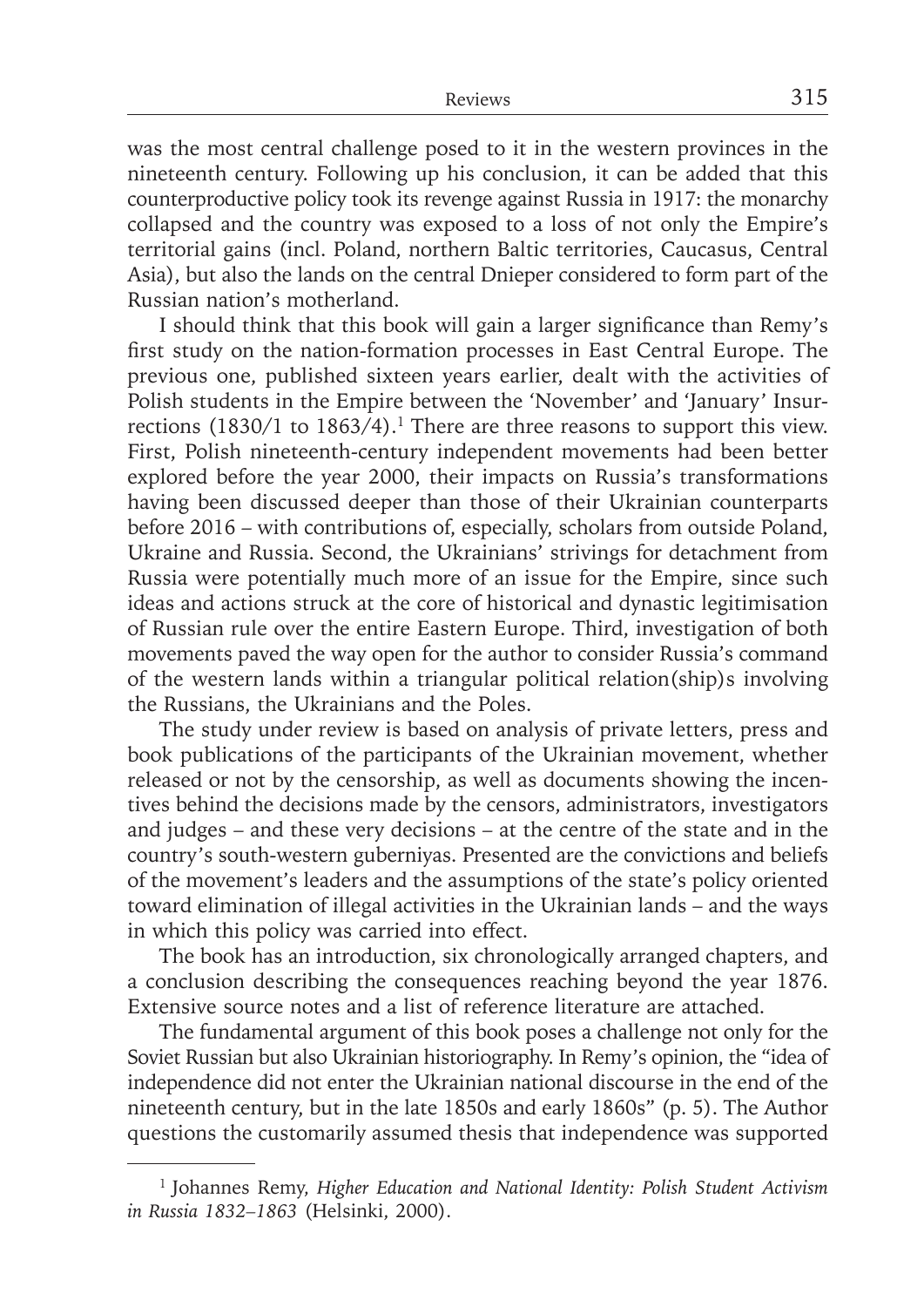only by the works of the radical leftists Yulian Bačynsky and Mykola Mixnovsky in the last years of the nineteenth century.2 Whilst the idea gained support amongst some members of the Kiev Hromada as a potential solution, but rather distant in time, they nonetheless pursued short-term collaboration with the General Governor of Kiev Ilarion Vasilčikov, who sought to attract the local intelligentsia into offering resistance against the claims posed by the Poles with respect to the lands east of the Bug River, Remy argues. He has identified four instances of expressing Ukraine's right to independence and detachment from Russia as unattainable at the then-present stage: three in private letters and one in a pseudonymised publication. According to him there must have been more such utterances. Such views were expressed by important figures in the period's Ukrainian movement, Pantaleimon Kuliš and Volodymyr Antonovyč among them, which adds to their importance.

Remy points out to the other manifestations of the movement's political maturity, such as the projects (generally well known to scholars) to detach Ukraine from the Russian state in a federation with Poland, as voiced by Ukrainophiles who participated in the Polish conspiratorial organisations and joined the January Uprising of 1863–4 (the commanders of the uprising only recognised the right to use the Ukrainian language in the south-eastern territories of what had been the Polish-Lithuanian Commonwealth). In parallel, postulates appeared to establish an all-Slavic federation that would include Ukraine and Russia (Brotherhood of Saints Cyril and Methodius) or consist of three nations, including Poland (the circle of the Petersburg magazine *Osnova*, 1861–2). Another option would have welcomed a federation extending to all the nations living within the borders of Russia, providing that the Empire be constitutionalised and democratised (Myxailo Drahomanov, 1875).

In parallel, Remy observes that while the political imagination of the Ukrainian movement leaders across the three decades under study reached "beyond the limits of the possible", $3$  the postulates they voiced in public, ready to be satisfied with their fulfilment, mostly boiled down to respecting

<sup>2</sup> The pamphlet *Ukraina Irredenta* penned by Yulian Bačynsky, member of the Ruthenian-Ukrainian Radical Party set up in 1890 in Galicia, was published in Lviv in 1895; the manifesto *Samostiina Ukraina* by Mykola Mixnovsky, member of the Revolutionary Ukrainian Party established in 1900 in Xarkiv, was issued in Lviv in the same year.

<sup>3</sup> In his 1900 article *Poza mežamy možhlyvoho* (*Beyond the Limits of the Possible*) Ivan Franko did not expressly postulate independence for Ukraine (as is often said) but made indirect references through contrafactual considerations on what would have happened with the country in case the Hadyač Union with Poland of 1658 had not failed and Russia had not defeated Ivan Mazepa's army at Poltava in 1709. The title used by Franko gained a symbolic meaning in the twentieth-century Ukrainian independence discourse.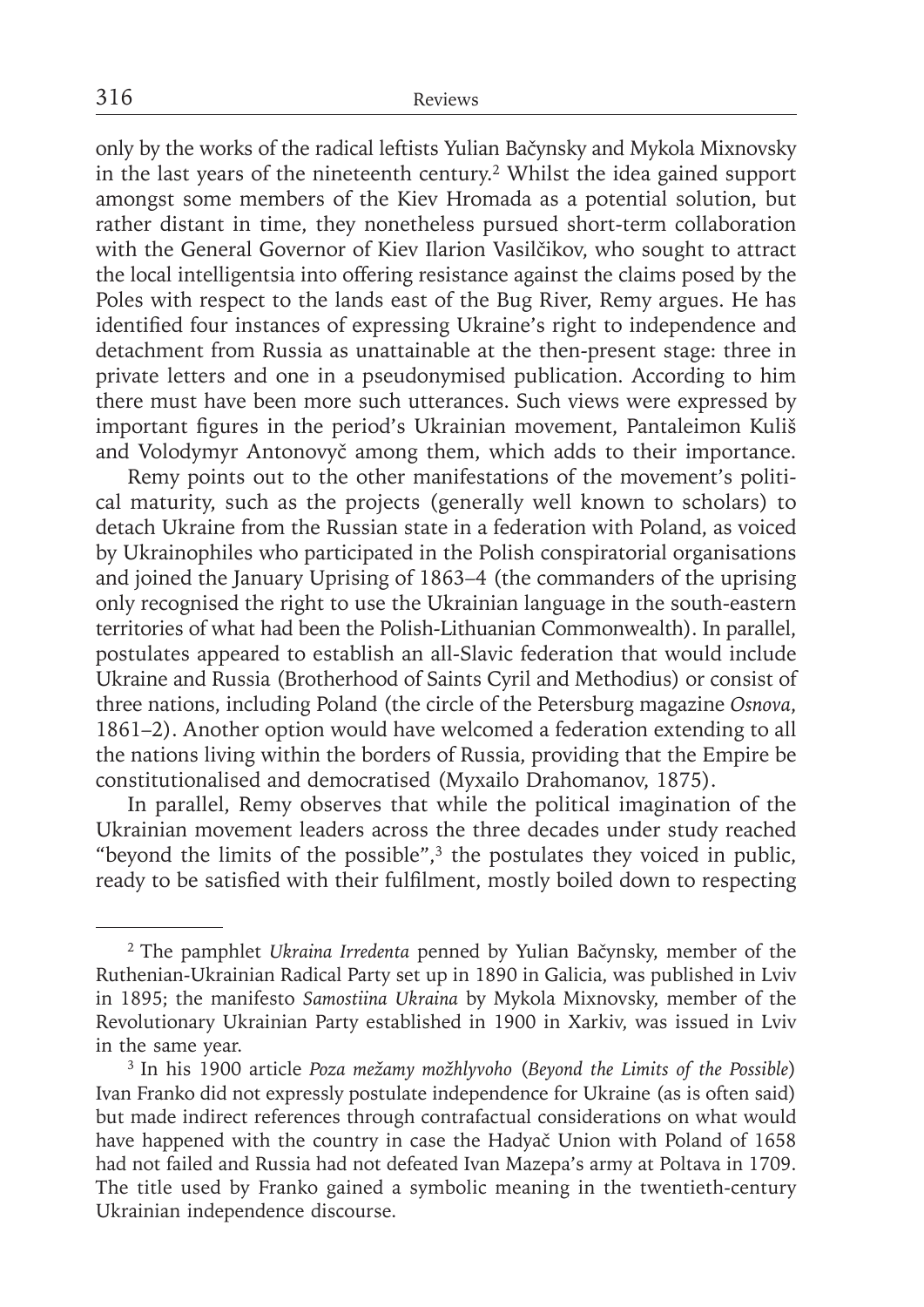their cultural and school-related rights in the autocratic environment of the Russian Empire. Fearing the accusation of political crime, they declared loyalty toward the authorities and avoided confrontation. In the course of the 1861–4 Russian-Polish conflict, a definite majority came out in favour of the Empire rather than the insurgents – doing so, in some cases, owing to tactical considerations. There is no indication that the Little-Rus' Revolutionary Committee actually existed there, though the authorities' internal correspondence and, afterwards, Soviet historiographers have referred to it. Before the Ukase of Ems, only the studies of Serhiy Podolynsky (notably, *The Steam Engine*, 1875) had expressly represented the revolutionary convictions within the Ukrainian movement. Although, the author concludes, even its moderate activists usually sympathised with the common people rather than the elite, there were very few such who were ready to directly oppose the social order and demand the country's independence from tsarism.

Based on how the situation developed between 1876 and 1904, when exponents of Ukrainian identity were completely deprived of the possibility to legally express their views and beliefs, we know that the breakthrough based on a revolutionary challenge of the tsarist rule in Ukraine occurred only in the late nineteenth and early twentieth century. The 1890s saw the emergence of milieus which developed their activity during the Revolution of 1905–6. Before then, Ukrainians joined the *Narodnik*s movement, which extended, however, all over Russia. Taking this into account, it can be concluded that, in the period under examination, the censors and investigators, and the officials and judges following them, exhibited inquisitiveness in reading the writings of the Ukrainian leaders, along with the skill to foresee the perilous aspects of their views for the state in case the latter would not oppose their dissemination in a timely fashion.

Yet, Remy would not commend these officials' vigilance and care about the state and social order, not to mention the politics that was pursued on the basis on their recommendations. In his opinion, the monarchy finally, in 1876, opted for a wrong path with respect to Ukraine. The censors and the administrators aptly recognised in the Ukrainian authors' works a strong sense of distinctiveness expressed in the negative stereotypes of 'Great-Ruthenians' who were ascribed alien civilisational values; however, they decided that such an attitude was characteristic of a narrow circle of intellectuals. The Ems Ukase completely banned any publications in the Ukrainian language, save for fiction pieces and 'historical memoirs' approved by the censorship for use of elitist circles. Thereby, it denied the existence of a 'second Russian nationality' – the Ukrainian one, beside Russian – believing that the identity-based community of a 'South-Russian' and 'Great-Russian' peoples should be preserved.4

<sup>&</sup>lt;sup>4</sup> The conviction that there existed two historically and mentally different 'Russian nationalities' (*resp*. ethnicities): a South Russian and a Great Russian one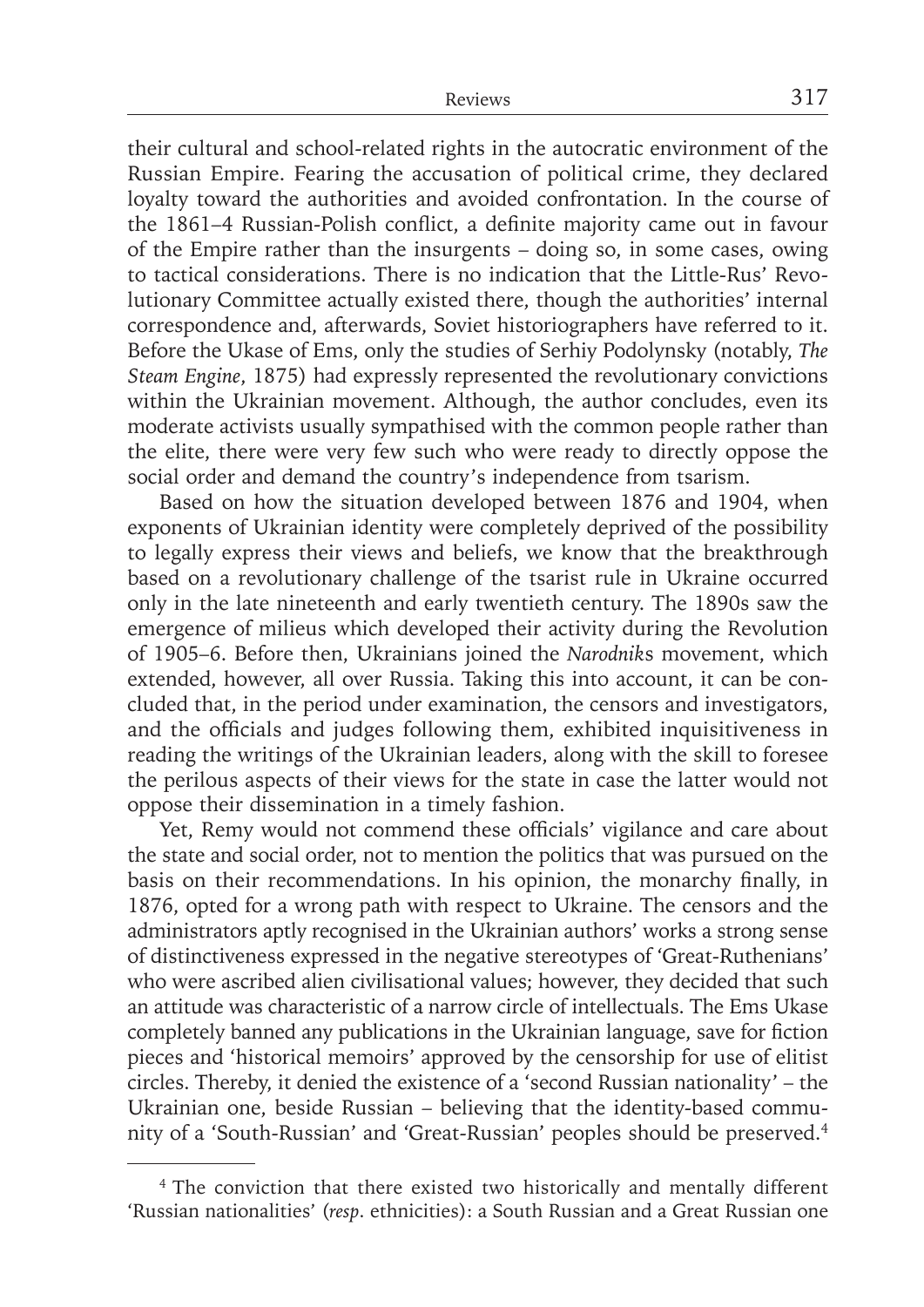As Remy suggests, only a strategy where the authorities would allow for development of the Ukrainian (South Russian) identity – whether by means of creating a two-nation state or, as a more extensive concept, a federative country – could have turned out to be fruitful for Russia. Let us add that for the strategy to be delivered, the Russian state should have been liberalised, if not democratised. Remy argues that the Empire's leaders ignored the fact that the Ukrainian identity could not get extinguished as it was formed on the foundation of the history, language, and customs of the Ukrainian people that were clearly distinct from those in the other parts of the Russian state. This having been the case, Valuev and, subsequently, Tsar Alexander II himself posed a mission impossible for the state to tackle. With the forces the Empire had at its disposal, it could merely tame the development of a separate identity, rather than having it eliminated.

It may be doubted whether the authorities of Russia could have recognised the situation as it stood in as early as 1876. By that moment, no strong ethnic or national movements had developed in Europe yet, which would have been based on any other stratum than landowners and/or the mythologised 'own' historical tradition reaching as far backwards as the Middle Ages: 'own' meant that no other national movement aspired for it (as in the case of Poland or Hungary). Where either of these two factors was absent, the emergence of a national movement owed a lot to the country's people's express religious and linguistic opposition toward the state's centre – as in Greece, Serbia or Bulgaria, against the Ottoman Empire. As for the Ukrainians, of all these factors, the religious denomination could primarily have an effect (and only so with respect to the Poles), along with the language (to a much lesser extent than in the aforementioned cases). The Ukrainian movement rivalled with its Russian counterpart for, mostly, the same historical tradition – in its dynastic and Cossack-heritage dimension. A potential for a mass independence-oriented movement was hard to recognise among the Ukrainian people well until the 1890s, all the more so that after the wave of reforms and tremors (which Remy demonstrates by analysing the late works of Kuliš, or Drahomanov's early ones) from the period of Alexander II's early rule, the movement's leaders did not even mention an independence option for their country. Instead, they resolutely reoriented toward a coexistence with Russia – whether as part of a conservative defence of the Slavic/Eastern Christian culture or a reformatory trend referring to the original democratic inclinations of the Slavic people.

was expressed by Mykola Kostomarov in his treatise *Dvi ruski narodnosti* published in *Osnova*, the magazine he edited, issue no. 3 of 1861. This concept was alternative to the policy pursued by the authorities which until the early years of the 20th century endeavoured to put into effect the idea of a ,Russian nation' embracing three branches – namely, Great-Russian, Little-Russian and White-Russian – with the Ukrainians and the Byelorussians occupying subordinate or ancillary positions.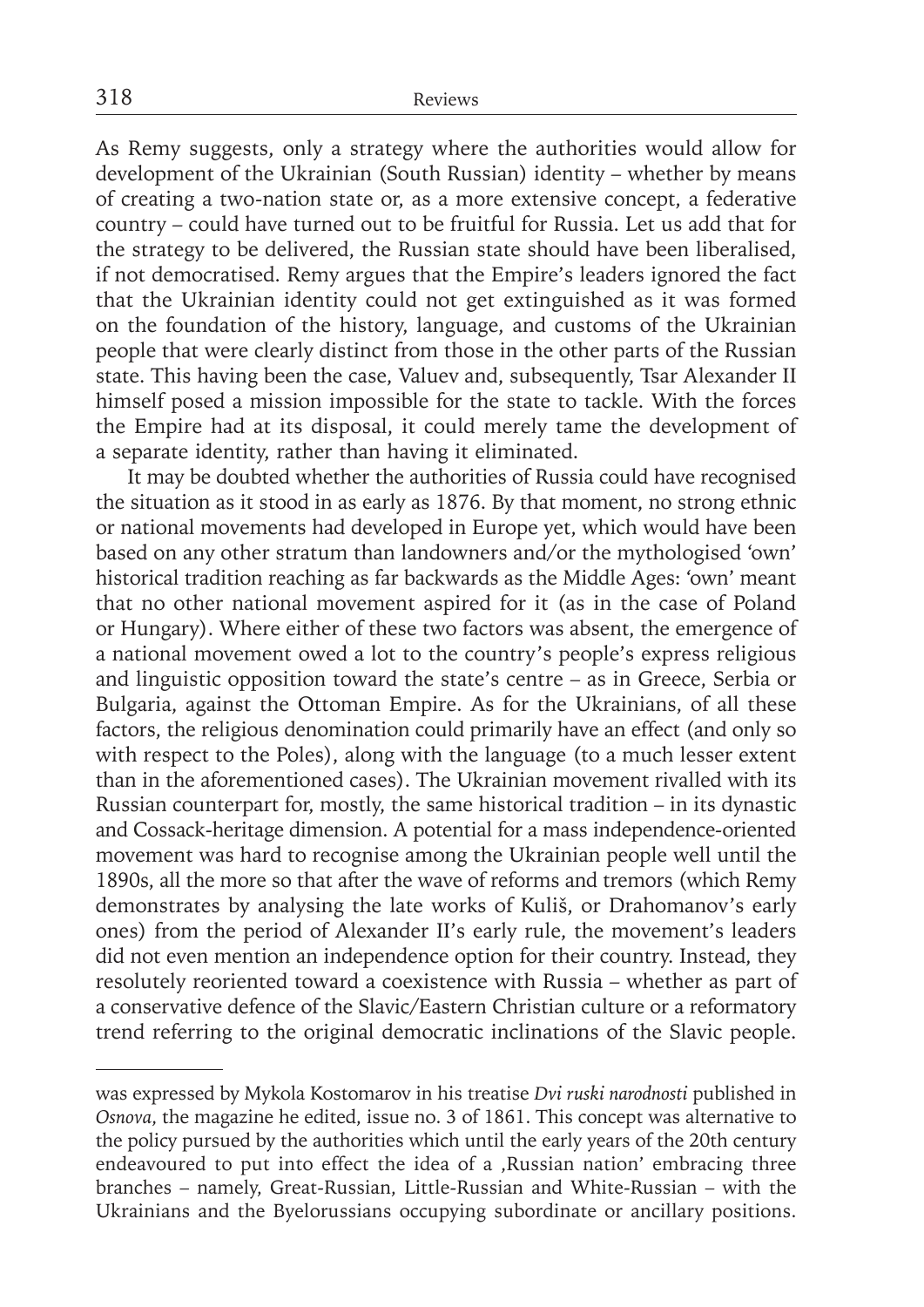This being the case, it is not the question why the authorities imposed the Ems Ukase but rather, why they did not desist from this regulation until the critical moment came in 1905, by which time the national movements in Europe, including within the Empire's limits (to mention Baltic or Caucasian people), had surged to a very different level, seems to be the more interesting one. Yet, to answer it, the period later than dealt with in the book would have to be analysed.

Nevertheless, it has to be emphasised that the author's findings with respect to the limits of political imagination of the first and second generation of Ukrainian leaders broaden our knowledge on the chronology of the development of the Ukrainian national idea. These findings did not incite Remy to any resolute polemics with the researchers who either have overlooked the early Ukrainian manifestations of independence thought, or perhaps did not attach appropriate importance to them; nor does the Finnish author propose a new theoretical perspective that would explain the reasons behind the successful outcomes of the Ukrainian movement and the other peer movements in the Empire's western lands. Remy is concerned with refraining from squeezing the individuals' views into schematic patterns or generalisations; instead, the actors are allowed to speak with their own voice. Still, the probably most important interpretation that was proposed before his study by Aleksei Miller has not been undermined.

Remy rightly considers the history of the development of the Russian ethnic or national ideology in right-bank Ukraine as described by Faith Hillis to have been based on an erroneous assumption that there was no Ukrainian movement present within the Empire until the moment the Ukase of Ems was passed. In her opinion, before 1876, the intelligentsia circles in Ukraine, together with the Hromada of Kiev, represented the Little-Russian identity understood as a part of the Russian identity.<sup>5</sup> What Remy's findings primarily do is contribute to undermining such simplified concepts, which otherwise were rare in the earlier studies of Western scholars examining the nineteenth-century Ukrainian movement.6 (Let us note that today's Ukrainian journalism rejects such concepts, usually based on the unmeritorious charge that they apparently favour an anti-Ukrainian discourse of Russian mass media and authorities.) For a change, Remy approaches Serhiy Bilenky's work with a greater esteem: Bilenky analysed the shaping of the geographical imagination and the associating of the 'idioms' of nationality (historical tradition, folk

<sup>5</sup> Faith Hillis, *Children of Rus': Right-Bank Ukraine in the Invention of the Russian Nation* (Ithaca and London, 2014).

<sup>6</sup> Those who do not share these theses include, *i.a.*: David Saunders, *The Ukrainian Impact on Russian Culture, 1750–1850* (Edmonton, 1985); Myroslav Shkandrij, *Russia and Ukraine: Literature and the Discourse of Empire from Napoleonic to Postcolonial Times* (Montreal, 2001).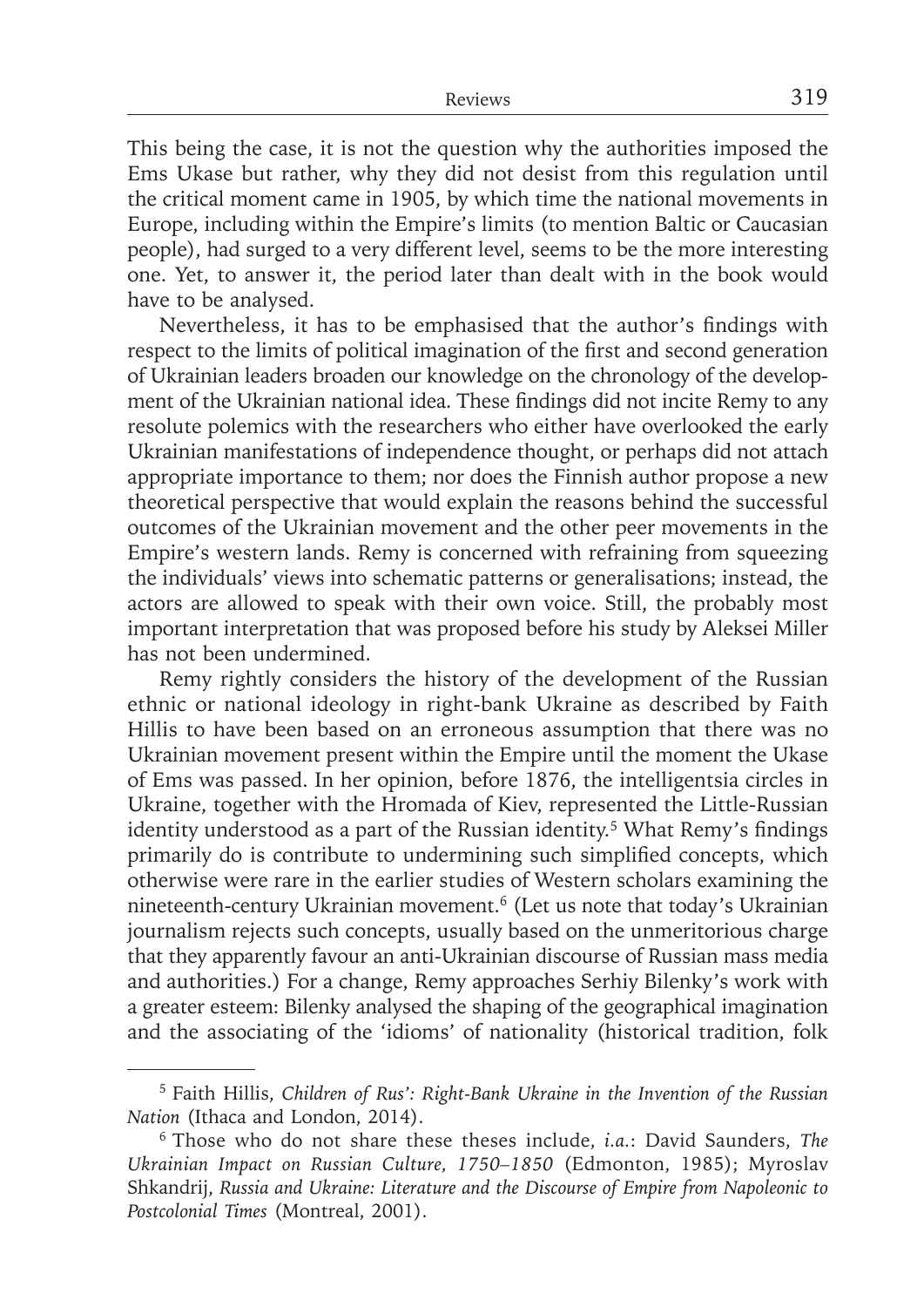culture, language, ethnic identity, and mentality) with the notions of Ukraine, Poland, and Russia in the lands on the Dnieper between the early 1830s and 1847. In this case, Remy accurately finds that Bilenky has written a fulfilling study in the history of ideas, whereas the book under review deals with political events and ideas in their mutual influences.

Remy's continence in regard of entering the theoretical framework is worth of breaking up; his analysis of the Ukrainian movement of the 1840s–70s is worth comparing with the concepts of Aleksei Miller, the Russian scholar specialising in the tsarist policies with respect to the national movements in the Empire, who fulfils his potential in constructing grand models and in historical comparisons. By highlighting the differences between them, the importance of the Finnish historian's work can be emphasised. Remy polemicised with several of the theses Miller put forth in a study of 2000,<sup>7</sup> assessing the tsarist policy toward the Ukrainians as a more repressive one, but did so only when he had 'hard' source evidence to support his view. For instance, he considered illegitimate Miller's view that the Russian authorities generally delivered the Ems Ukase without commitment, with the result that the Ukrainian movement has only partly lost the possibility of shaping the public opinion. In the introduction to his book, though, Remy considers Miller a 'giant' (as far as his research area is concerned), on whose shoulders such continuators as he himself stand. Remy fairly modestly outlines his role as a researcher who, in studying the relationship between the imperial administration and the Ukrainian activists, has devoted more attention to the former party.

However, the difference between these historians appears crucial if we take into account Miller's general conviction that the ultimate source of failure of the tsarist policy pursued in the Ukrainian lands between 1847 and 1914 was the weakness of the state machinery, rather than the strength of a Ukrainian national identity. The Russian historian was of the opinion that the state's leadership team could have carried out a 'Russian nation' project embracing the Empire's Orthodox people and extending also to the 'Little Russian' 'branch'. For this to have happened, the authorities should have begun a modernisation project earlier than after the 1905–6 Revolution and managed it with no less consistency, with use of no lesser resources across the provinces, than France and Great Britain did. This argument was based on the assumption that the nineteenth-century Ukrainian national movement had a potential tantamount to that of the Provençal, Breton, Scottish or Welsh movements. As per this concept, Ukraine was categorised together with those peripheral regions of France and Britain, the Ukrainian historical

<sup>7</sup>Алексей Миллер, *"Украинский вопрос" в политике властей и русском общественном мнении (вторая половина XIX в.)* (Санкт-Петербург, 2000); English edn.: *The Ukrainian Question: The Russian Empire and Nationalism in the Nineteenth Century* (Budapest and New York, 2003).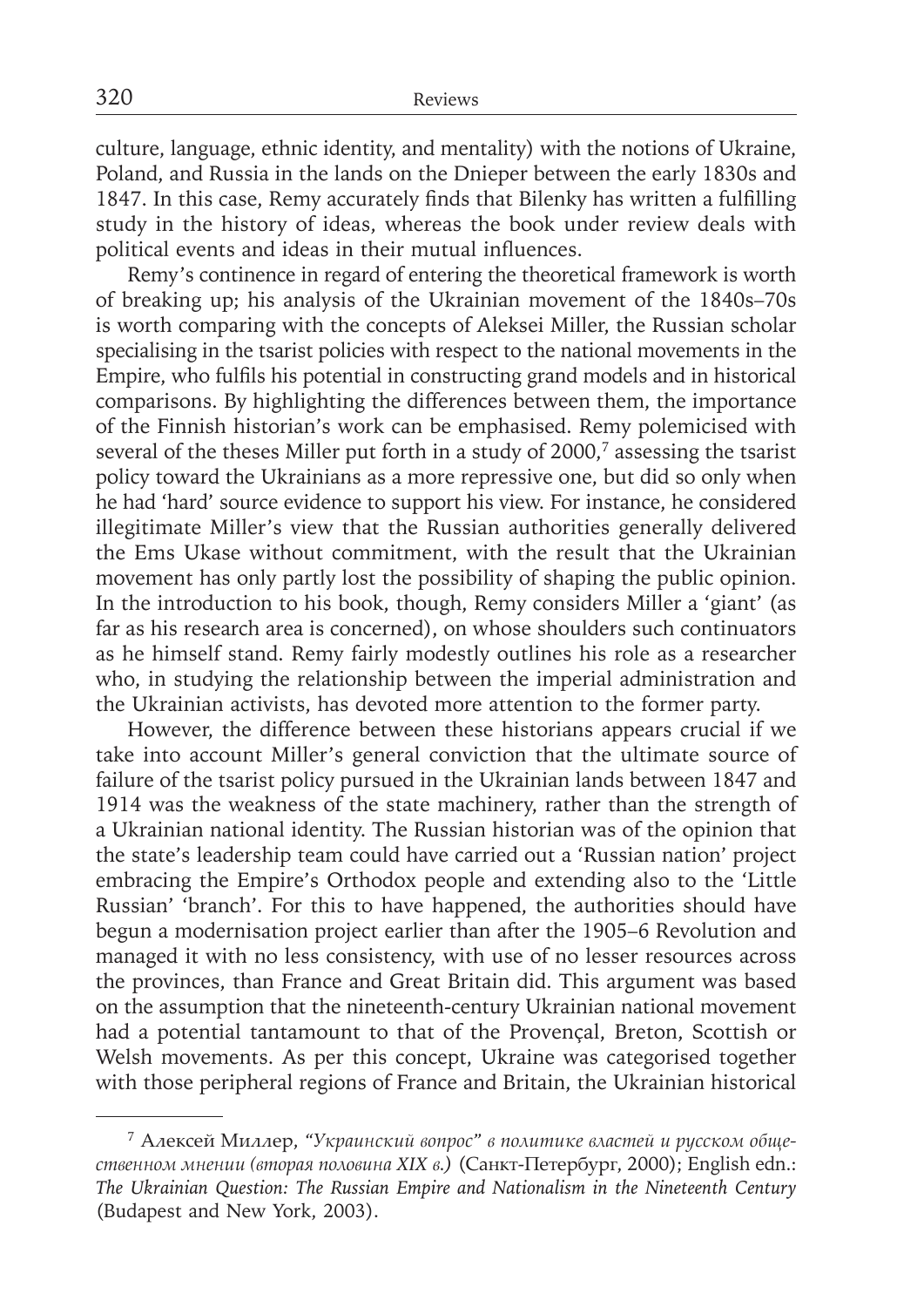tradition having been neglected (among other aspects). Miller moreover underappreciates the impacts on the Ukrainian nation-forming process from Polish independence movement and the Ukrainian movement in the Austrian Galicia.8 Remy's idea to move the origins of the Ukrainian independence idea forty years backwards puts the potential of the Ukrainian movement in the Dnieper region in a different light. In this respect, Remy's study proposes an important alternative to Miller's findings.

Nevertheless, on the other hand, Remy most probably overestimates the potential of some of the building blocks (language, historical tradition, denomination, customs, stereotypes) to which Ukrainian ethnic or national ideologues might have referred. The reader may get hold of an impression that in his opinion the Ukrainian movement was 'doomed to success' regardless of the methods employed to destroy it. The author accurately draws his and our attention to the importance of the Ukrainian historical tradition (the culture-forming role of Kiev as the central hub of the early mediaeval state; South Rus' princes in the twelfth to fourteenth centuries; the Cossacks; the Left-Bank Hetmanate; the ethos of struggle against the Tatars and the Turks). Yet, I do not find quite convincing the author's implicit assumption that the people in the Ukrainian lands constituted a separate linguistic unit within the Empire in the nineteenth century, which suggests that clearly definable linguistic borders existed between Ukraine and its neighbouring units already at that stage. To my mind, Miller's suggestion that if the alphabetisation of the people of Ukraine had been commenced a few decades before 1914 within the literary Russian language context, rather than only in the 1920s and 1930s within the Ukrainian one, such a move could have had an essential impact on the shaping of their identity, can still be expected to be substantively criticised with Remy's book published.

The difference occurring between these two authors lies in their divergent theoretical assumptions with respect to the process of emergence of nations. Miller's option for the modernisation paradigm incited him to recognise a given community as a nation only at the stage when manifestations of the sense of identity-based individuation began appearing on a mass scale – which would have been impossible without the industrial revolution, the emergence of countrywide markets, and the establishment of a common education system.9 Miller's constructivist 'creed' manifests itself, in turn, in the conviction that the formation of the nations was primarily dependent on the building blocks configured by elites, to which end they mostly had free rein – especially if they could employ a modern state apparatus to support the delivery of their projects. Remy, for his part, avoids the espousal of either option in the dispute between the followers of the modernisation paradigm

<sup>8</sup>*Ibidem*.

<sup>9</sup>*Ibidem*, 9–19.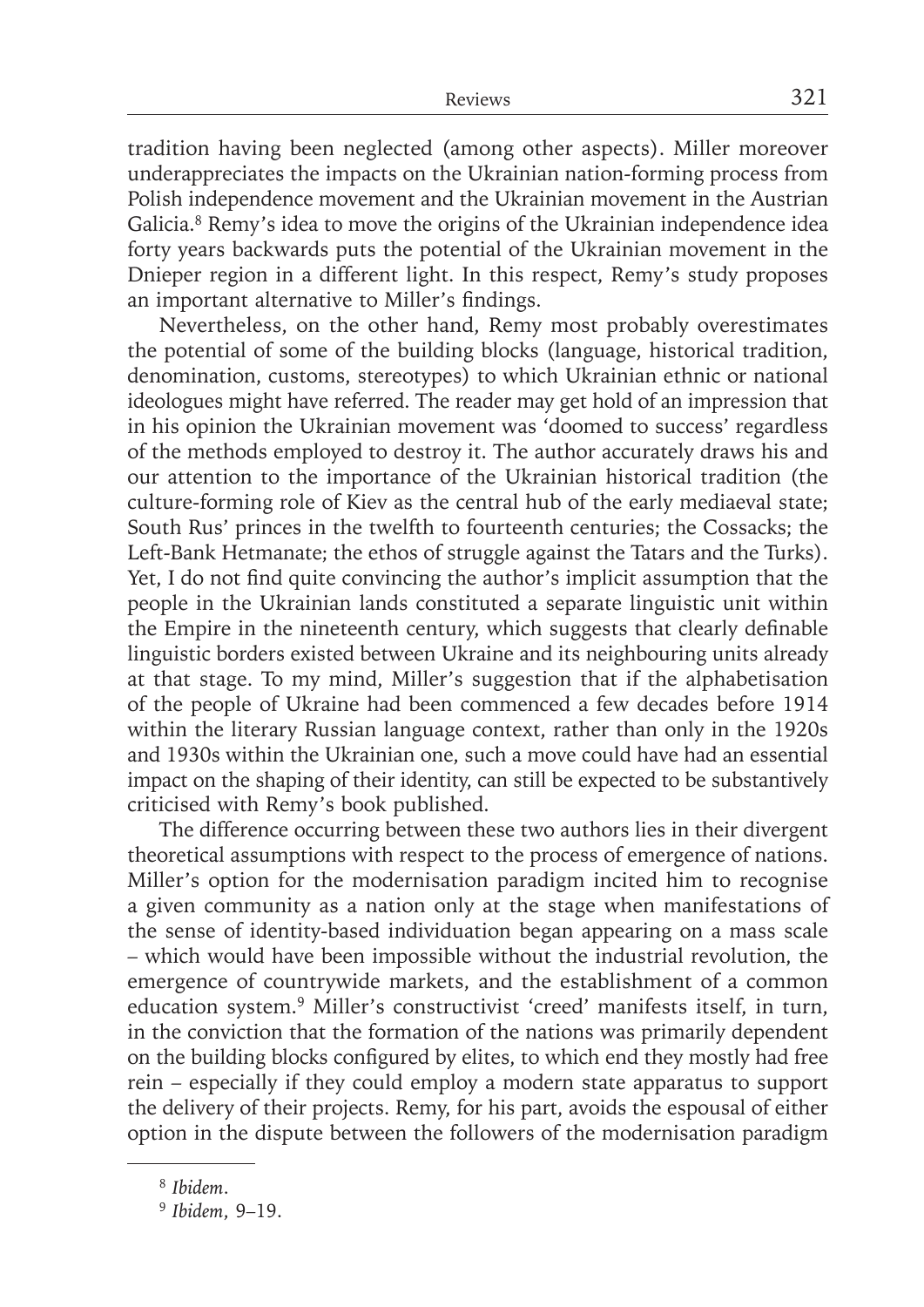and the perennialistic paradigm, on the one hand, and constructivism and primordialism, on the other. He makes brief references to two debaters whose observations, although not based on representing the same set of views, may apply, in his opinion, to the Ukrainian case – namely, the ethnosymbolist Anthony D. Smith<sup>10</sup> and Miroslav Hroch<sup>11</sup> (the latter's views being closer to those of modernists, with a focus on the East Central European nations). Both of them, as Remy observes, highlighted the importance of early modern and, in general, pre-modern sources of nationalism. Making references to these two scholars, Remy stands afar from Miller but close to the ethnosymbolists.

Remy appears as an exponent of a historiography that represents a 'from below' approach as it is oriented toward explaining the course of historical processes based on studies of the practices developed as part of the functioning of institutions and identifiable in the long term. This is not to say that the standpoint of his analysis of the Ukrainian movement in the three decades between 1847 and 1876 has taken into consideration all the impact factors and viewpoints. Similarly to Miller, Remy weakly marked the reciprocal influences between the Ukrainian intelligentsia of the Dnieper land and their Galician peers. He shuns from outlining a broader picture of Russia's international situation in the time of the Crimean War, the January Uprising, the unification of Germany, and the crisis in the Balkan realms of the Ottoman Empire that broke out in 1875. Lastly, he makes no reference to the attempts at periodisation of the Ukrainian nation-formation process as proposed, with use of Hroch's pattern of phases, by John-Paul Himka, Andreas Kappeler, Paul Robert Magocsi, Roman Szporluk, and others. The reader would have otherwise noticed the independence idea emerging in the Dnieper area in as early as the late 1850s/early 1860s, against the contemporaneous developmental stage of the Ukrainian nation-forming process. In Kappeler's approach, for instance, the process was entering its B phase but was thereafter 'turned back' resulting from the tsarist repressions; following yet another, failed, attempt in the early 1870s, it 'got off the ground' only in the late years of the century.12 Such a simple reference to the earlier discussions would have reinforced one of the key arguments in Remy's book, which, somewhat simplified, can be summarised thus: compared to Austria, the Ukrainian movement in Russia has 'lost' a few dozen years owing to the political repressions administered by the autocracy.

<sup>10</sup> Anthony D. Smith, *The Ethnic Origins of Nations* (Oxford, 1986).

<sup>11</sup> Miroslav Hroch, *In the National Interest: Demands and Goals of European National Movements of the Nineteenth Century: A Comparative Perspective* (Prague, 2000).

<sup>12</sup> Andreas Kappeler, 'Національний рух Українців у Росії та Галичині: Спроба порівняння', in Я. Д. Ісаєвич *et al.* (eds.), *Україна: культурна спадщина, національна свідомість, державність* (Київ, 1992), i, 104–9.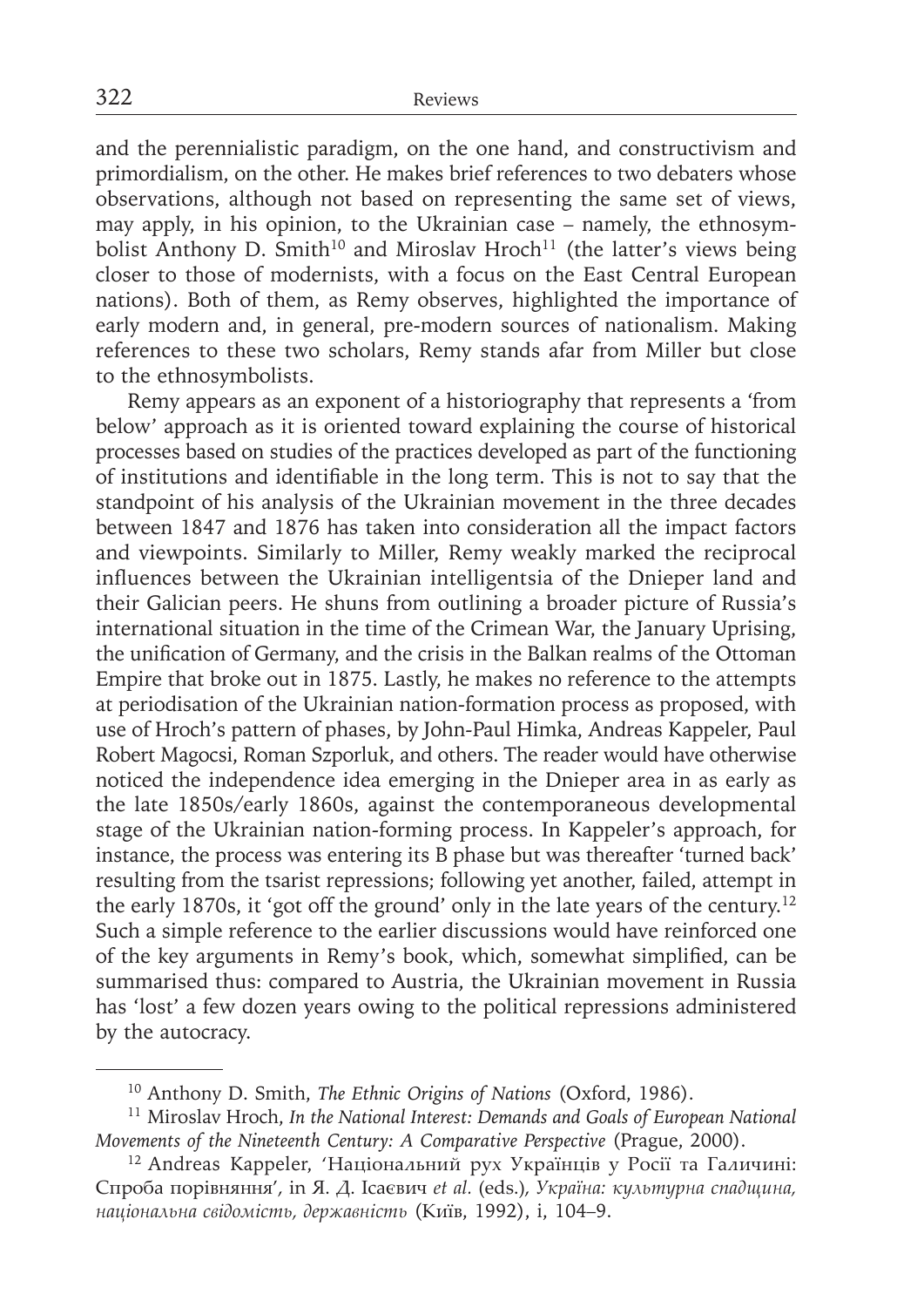To sum up, I believe that Johannes Remy's study ought to be of interest not only to historians of Ukraine and/or Russia but to all scholars specialising in nation-forming processes. It explicitly reconfirms the accuracy of the remark made by Roman Szporluk (in his polemic with Ernest Gellner) that in researching into these processes it is important not only to discern the nationalist thinkers' striving for an ideological hegemony but also to analyse which specific elements of the historical tradition they actually referred to (in other words, whether they published their visions and whether they met with any social resonance – and, moreover, what it was that they actually wrote).<sup>13</sup> Eventually, those historians who are not completely positive about the concept of 'invented traditions' will find in this book a fear-soothing message that there have occurred certain limits to 'effective' manipulation of the past in the identity policies pursued by states.

*trans. Tristan Korecki Tomasz Stryjek*

Adéla Gjuričová, Andreas Schulz, Luboš Velek, and Andreas Wirsching (eds.), *Lebenswelten von Abgeordneten in Europa 1860– 1990*, Droste Verlag, Düsseldorf, 2014, 340 pp.; series: Beiträge zur Geschichte des Parlamentarismus und der politischen Parteien, clxv, Parlamente in Europa, 3

Research on political parties, parliamentarianism and social elites has been among the principal spheres in historiography and political science for several decades. Recently, this research has extended to views on the everyday lives of members of parliament and other law-making bodies.

This trend is reflected in the reviewed publication, which is a part of the Düsseldorf series on the history of parliamentarianism and political parties. According to the editors, the aim of the book is to contribute to deepening the scholarly dialogue between researchers on political parties and experts on parliamentarianism. The publication reflects the results of a scientific conference of the same name, which was organized jointly by the staff of the Academy of Sciences of the Czech Republic and Charles University in Prague in October 2011. The research framework of the conferences on transformations of European parliaments, oriented primarily towards Western European parliamentarianism, was thus territorially extended to Central and East Central Europe.

<sup>&</sup>lt;sup>13</sup> Roman Szporluk, 'Thoughts about change: Ernest Gellner and the history of nationalism', in John A. Hall (ed.), *The State of the Nation. Ernest Gellner and the Theory of Nationalism* (Cambridge, 1998), 23–39.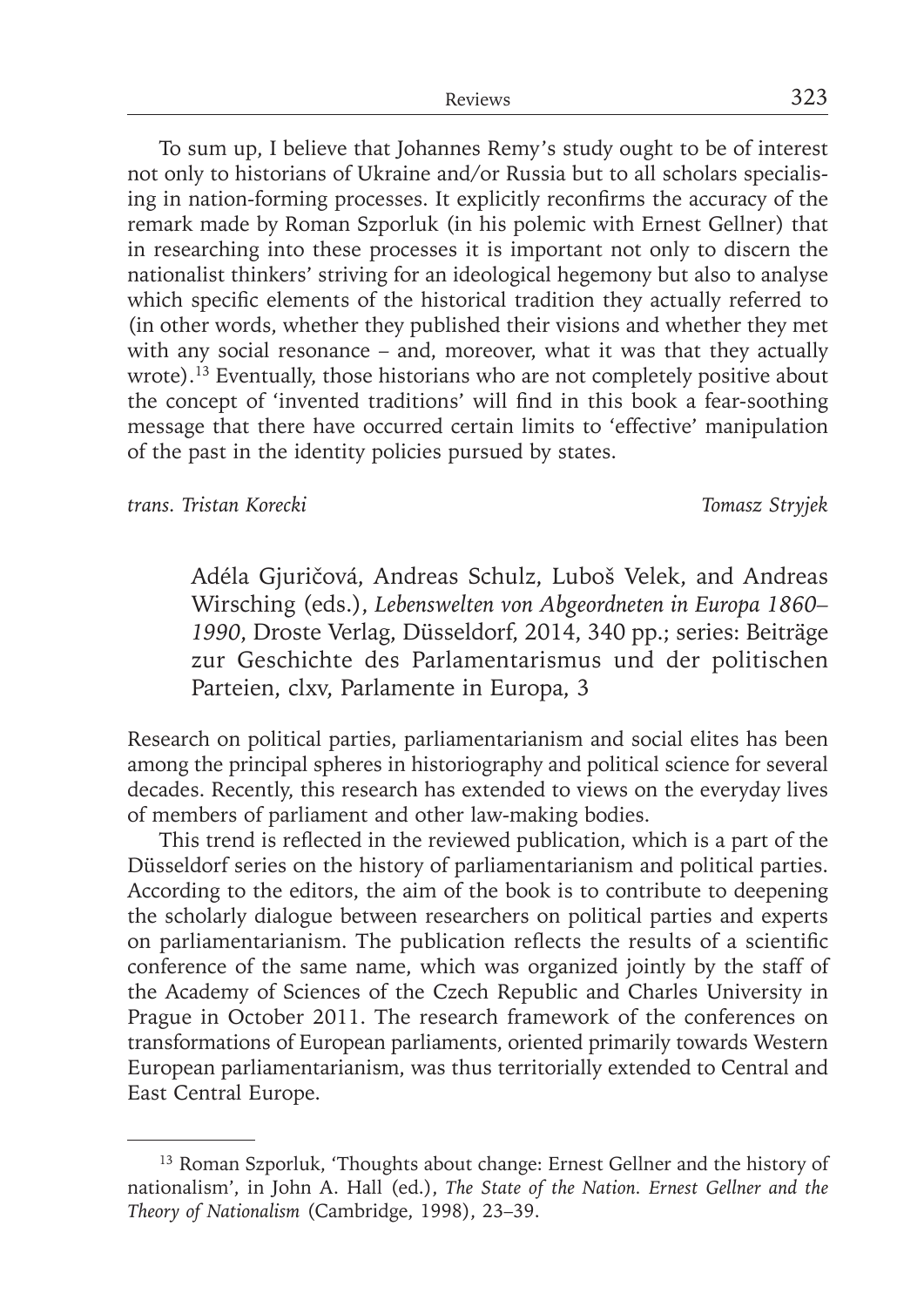The essays presented in the reviewed volume bring together the viewpoints of political scientists and sociologists, historiographic researchers focused on the development of political culture, and scholars on the theory of communication. In total, twenty-two authors contributed to this book, mostly from Germany and the Czech Republic, but also from the Netherlands, Hungary, France, Austria and Great Britain. The essays which make up the book are written in German or English, except for the initial essay by Adéla Gjuričová and Andreas Schulz, which summarizes the general opinions appearing in the papers and is provided in both languages, i.e. German and English. The main issue interconnecting almost all of the papers is the professionalization process of the parliamentary mandate. The advanced stage of professionalization is frequently accompanied by a perception of parliamentary activity as a full-time job, which can result in a loss of contact with the ordinary, everyday life of constituents.

Together with the first essay, the other seventeen papers are divided into three sections: i) The path to the profession. Political socialization of the deputies; ii) Parallel worlds: Private life and everyday parliamentary life; and iii) Self-staging and perception by others. Members of the parliament and the public media. Essays included in the first section are dedicated to two main spheres – the gradual professionalization of the parliamentary mandate, and the specific conditions of executing the mandate in both chambers of the Cisleithanian imperial council. Heinrich Best, one of the authors, applies Max Weber's traditional division of the deputies *–* into members living *for* politics, and members living *from* politics *–* as a functional criterion for typologies in the assessment of members of the French, German and British parliaments. He arrives at the general view that around the year 1918 the traditional elites left politics, and were replaced by the mass arrival of professional politicians who lived on an expense allowance system and salaries. According to his findings, the average stay in the parliament lasted for two-and-a-half terms in the twentieth century. András Cieger examines the professionalization process of parliamentary mandates in the Austrian Council, paying special attention to the conditions for acquiring and execution of the mandate, which were largely based on experience in the regional administration. He arrives at the conclusion that the Austrian deputies became professionalized at the end of the nineteenth century. Paul Seaward's essay concerns the financing of political activities in Britain, and he focuses on the long-lasting and gruelling effort to implement the concept of parliamentary mandates as a fully professional activity, entitled to remuneration. His essay covers the period from 1869 until 1997, with overlaps extending to 2009. All of these three essays provide parallel analyses of political culture, especially focusing on what was acceptable to the deputies and what was beyond acceptance. In this vein Franz Adlgasser, basing his observations on his extensive biographical studies, which resulted in a two-volume biographical dictionary of the Austrian deputies between 1848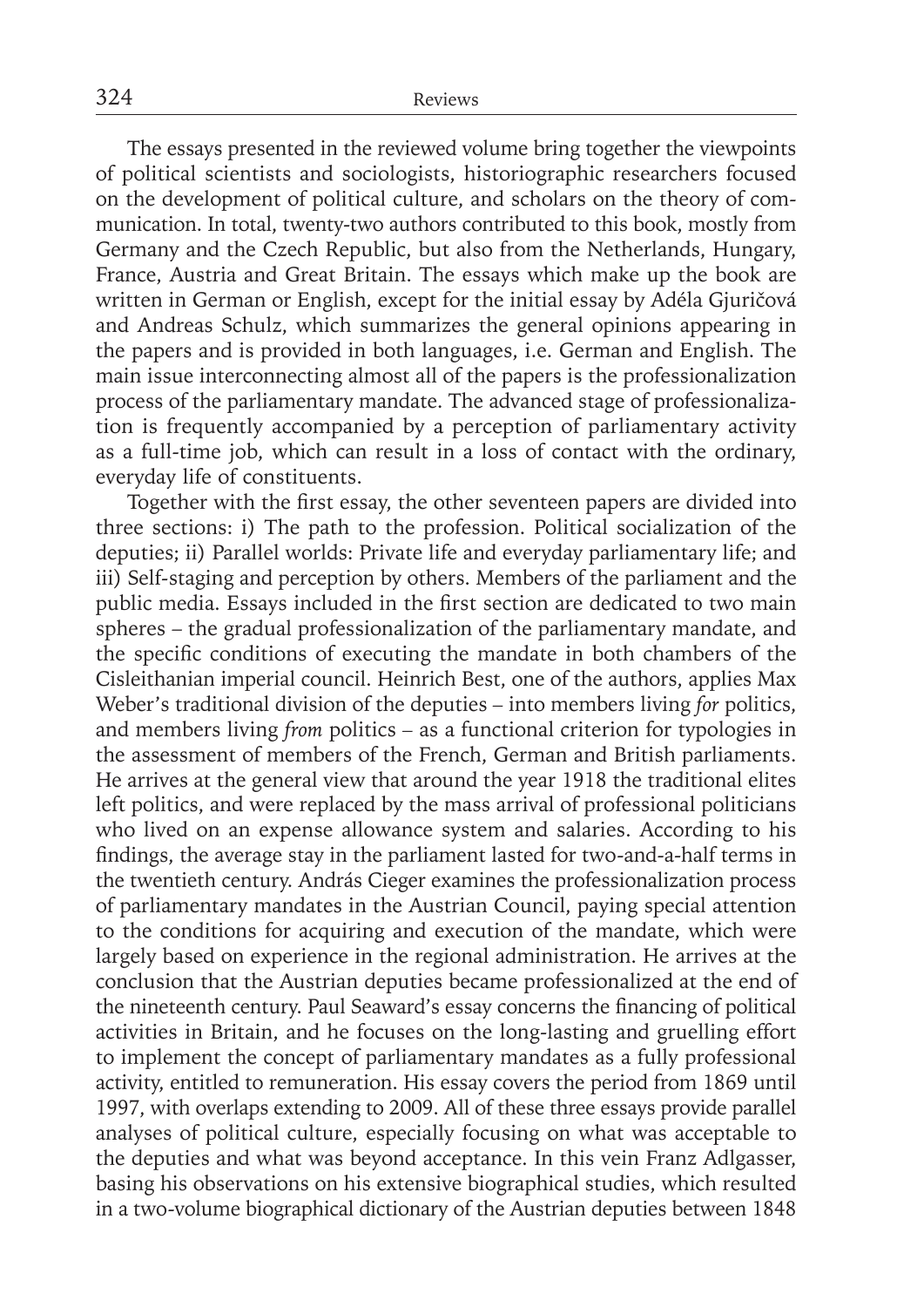and 1918, reflects on the feasibility of being active in the central parliament while simultaneously being engaged in a civil occupation. He pays particular attention to the attorney and judgeship careers of certain deputies. In the Austrian milieu, he dates the departure of the traditional aristocratic elites from the Imperial Council to the year 1907, i.e. to the circumstances marked by the introduction of universal suffrage. In turn, Tomáš W. Pavlíček analyses the procedures connected with appointment of the Czech civil deputies to the House of Lords of the Viennese Imperial Council. He focuses attention to the profession and age of the selected deputies and attempts to determine the reasons for their appointment to the upper house of the Parliament. He mostly proceeds from a group of already-appointed deputies, but in some cases maps the entire process of the selection and distinguishes between appointed and the non-appointed persons.

The second part of the publication is dedicated to the everyday lives of the deputies. Relying on his extensive research based on the correspondence of Bohemian deputies in Vienna, Luboš Velek's essay presents an overview of parliamentary housing, catering and the daily routine of the deputies from the 1860 until the First World War. He also comments on the deputies' facilities, the sanitary conditions of their housing, their contacts with their homes and the financial demands placed on them in their exercise of parliamentary mandates. He reaches the conclusion that the parallel exercise of another profession was difficult if not impossible for the Czech deputies, hence their acceptance of the imperial parliamentary mandate was conditioned upon them having a very good financial situation. In contrast, Volker Stalmann analyzes the German parliament between 1871 and 1933 with respect to transformations in the typology of politicians. His observations concern the financing of parliamentary activities, methods of evading the initial ban on remuneration, the deputies' working conditions, the frequency of a double parliamentary mandate (i.e. imperial and provincial, the latter of which could be remunerated), and the creation of an awareness of a 'professional estate'. Ines Soldwisch's essay deals with the special features of the European Parliament between 1979 and 2004. This institution, being of a completely new type, was characterized by technological facilities built from scratch and the creation of a collective consciousness on the part of deputies coming from various countries of Europe. The author draws the reader's attention to the difficulties arising from having operations and sessions of the European Parliament in various locations (the so-called 'motion parliament'), which also complicated the deputies' daily lives. Adéla Gjuričová examines the impact, from the sociological perspective, of the Czechoslovak deputies' housing in the Prague-Opatov parliamentary building on a housing estate in the suburb of Prague, where the non-Prague deputies of the last federal Parliament of Czechoslovakia and the Czech National Council had their homes between 1990 and 1992. Andrea Hopp's work is concerned with an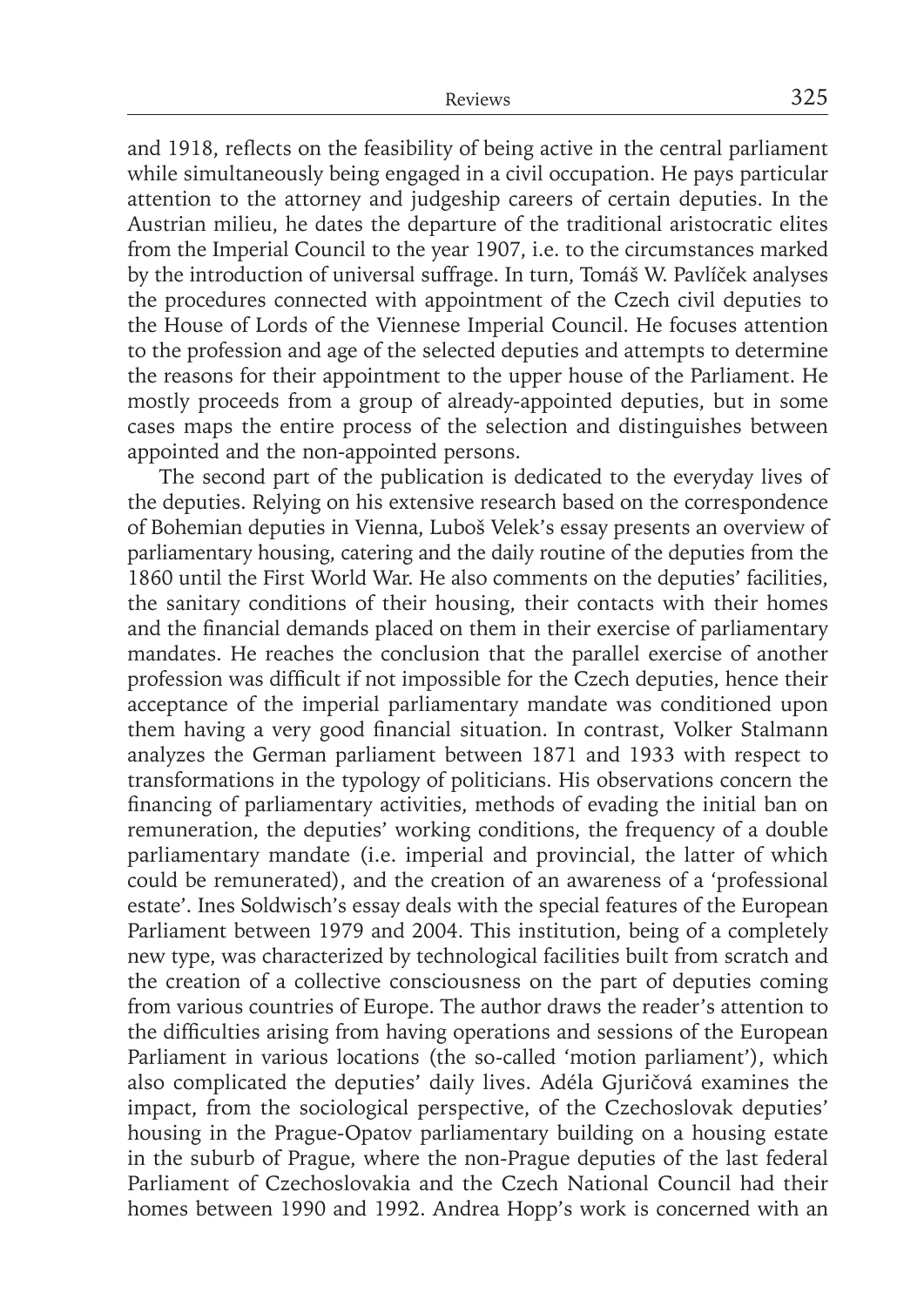opposite phenomenon – the effect of the parliamentarian's political activity on their family members. She presents a portrait of women from the family of the Prussian Prime Minister and German Reichs Chancellor Otto von Bismarck, who was accompanied in his statesmanship activities mainly by his wife Johanna, daughter Marie, and daughter-in-law Marguerite. Jana Malínská and Josef Tomeš use extant archival documents to recount the fate of a parliamentary restaurant of the Czechoslovak National Assembly in the interwar period.

The third section contains essays dedicated to the 'shared life' of the deputies, the public and the media. Jean Garrigues's essay concerns the role of the French parliament during the so-called Panama scandal in 1892*–*3, which initiated a change in relations between the parliament and the press. The author analyses the response of the individual actors in the affair – the deputies, ministers and journalists, followed by the organization of a parliamentary commission of inquiry. Levente Püski addresses a similar theme, but with reference to interwar Hungary. He describes the media strategy of the opposition press *Pesti Napló* during the negotiations concerning a corruption scandal at the Ministry of Agriculture in the Hungarian parliament in 1924, emphasising the role of the opposition and the retaliation of the government, which used the entire scandal to impose further restrictions on parliamentary freedoms. Anne Bos and Charlotte Brand analyse the reasons for the resignations of politicians from their posts as ministers and deputies because of scandals in the Dutch political milieu. They conclude that new political movements, which do not have the opportunity to examine their candidates' long-term histories in parliaments, are more prone to be involved in scandals.

The contribution of Benedikt Wintgens concerns deputies in the Bonn parliament after 1949, their relations with the media, and the creation of the new parliamentary infrastructure, which was affected by the specific small town conditions, i.e. the proximity of the deputies and the journalist reporters. During the early period of its existence, the West German Parliament was characterized by the accessibility of the parliamentary sessions to the public via radio and TV coverage. In contrast, Bettina Tüffers examines the East German Chamber of Deputies in 1989*–*90, the plenary sessions of which were televised live. However, the exaggerated expectations of the TV viewers, arising from their total inexperience with the conduct of the democratic representative bodies, were disappointed in the end. It became apparent that the televised coverage of just one segment of the parliamentary work – the plenary sessions *–* was distorted, because many real decision-making processes remained hidden from the viewers, who instead witnessed the usual dragging out of the parliamentary session. Tomáš Zahradníček tackles a similar story using as his main hero Rudolf Hrušínský, an amateur politician, popular actor, and symbol of democracy. His fragmentary appearances in the parliament could not shatter his general popularity, but in the parliamentary environment he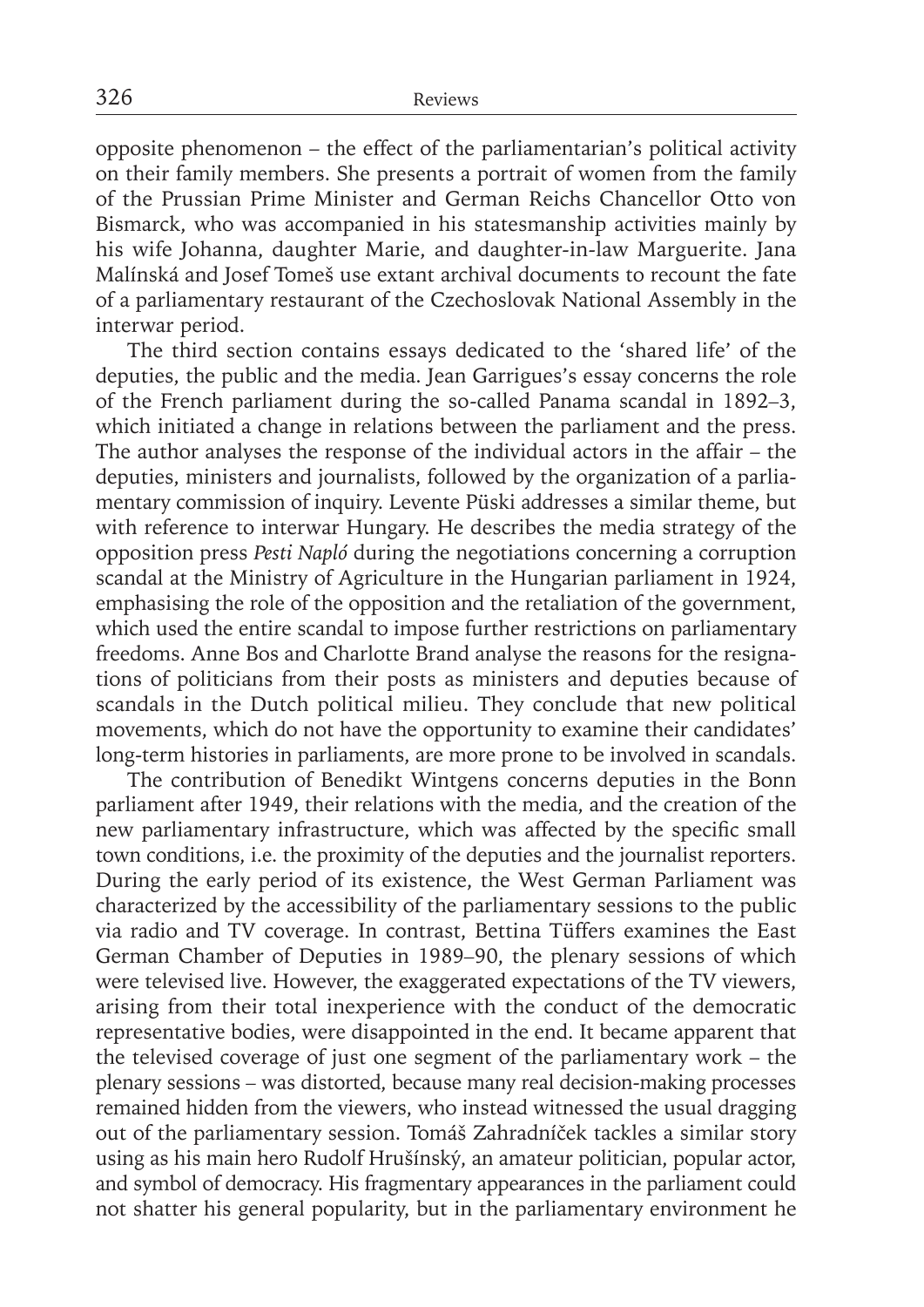was drawn deeper and deeper into isolation because his conduct differed from that of other deputies, who yearned for the highest possible media attention.

It is immediately apparent that the topics of the essays in this book are rather distant from each other. This distance arises naturally from the disparate territorial, chronological, and factual environments in which the conference organisers, and subsequently the editors of and contributors to the publication, approached the theme of deputies' lives. At the same time, comparison of the varying circumstances in which the deputies worked in the West, Central, and East Central Europe helps to identify the transformations of parliamentarianism. The reviewed publication can thus serve as a valuable collection of reference material for further study on the history of parliamentarianism and political culture.

*trans. Miroslav Košek Pavel Cibulka proofreading James Hartzell*

Rudolf Kučera, *Rationed Life. Science, Everyday Life, and Working-Class Politics in the Bohemian Lands, 1914–1918*, Berghahn Books, New York and Oxford, 2015, 206 pp., ills.

Rudolf Kučera's research focuses on the social and cultural history of Central Europe in the nineteenth and twentieth centuries. He also works on questions relating to the methodology and history of historiography, with his research interests clearly reflected in his publications.<sup>1</sup> The work reviewed here deals with a theme that seems to present a natural progression from his earlier investigations, since it is positioned at the intersection of the history of social classes and identity issues, the history of ideas, and the history of the First World War.

<sup>1</sup> Rudolf Kučera, *Staat, Adel und Elitenwandel. Die Adelsverleihungen in Schlesien und Böhmen 1806–1871 im Vergleich* (Göttingen, 2012); *idem*, 'Facing Marxist Orthodoxy: Western Marxism, The Making, and the Communist Historiographies of Czechoslovakia and Poland, 1948–1990', *International Review of Social History*, lxi, 1 (2016), 35-50; *idem*, 'Marginalizing Josefina. Work, Gender and Protest in Bohemia 1820–1844', *Journal of Social History*, xlvi, 2 (2012), 430–48; *idem*, 'Losing Manliness: Bohemian Workers and the Experience of the Home Front', in Joachim Bürgschwentner, Mathias Egger, and Gunda Barth-Scalmani (eds.), *Other Fronts, Other Wars? First World War Studies on the Eve of the Centennial* (Boston, 2014), 331–48; *idem*, 'Philanthropy and Public Donation Striving for the State Recognition. The Bohemian Ennoblements 1806–1871', in Milan Hlavačka (ed.), *Collective and Individual Patronage and the Culture of Public Donation in Civil Society in the 19th and 20th Centuries in Central Europe* (Praha, 2010), 194–209.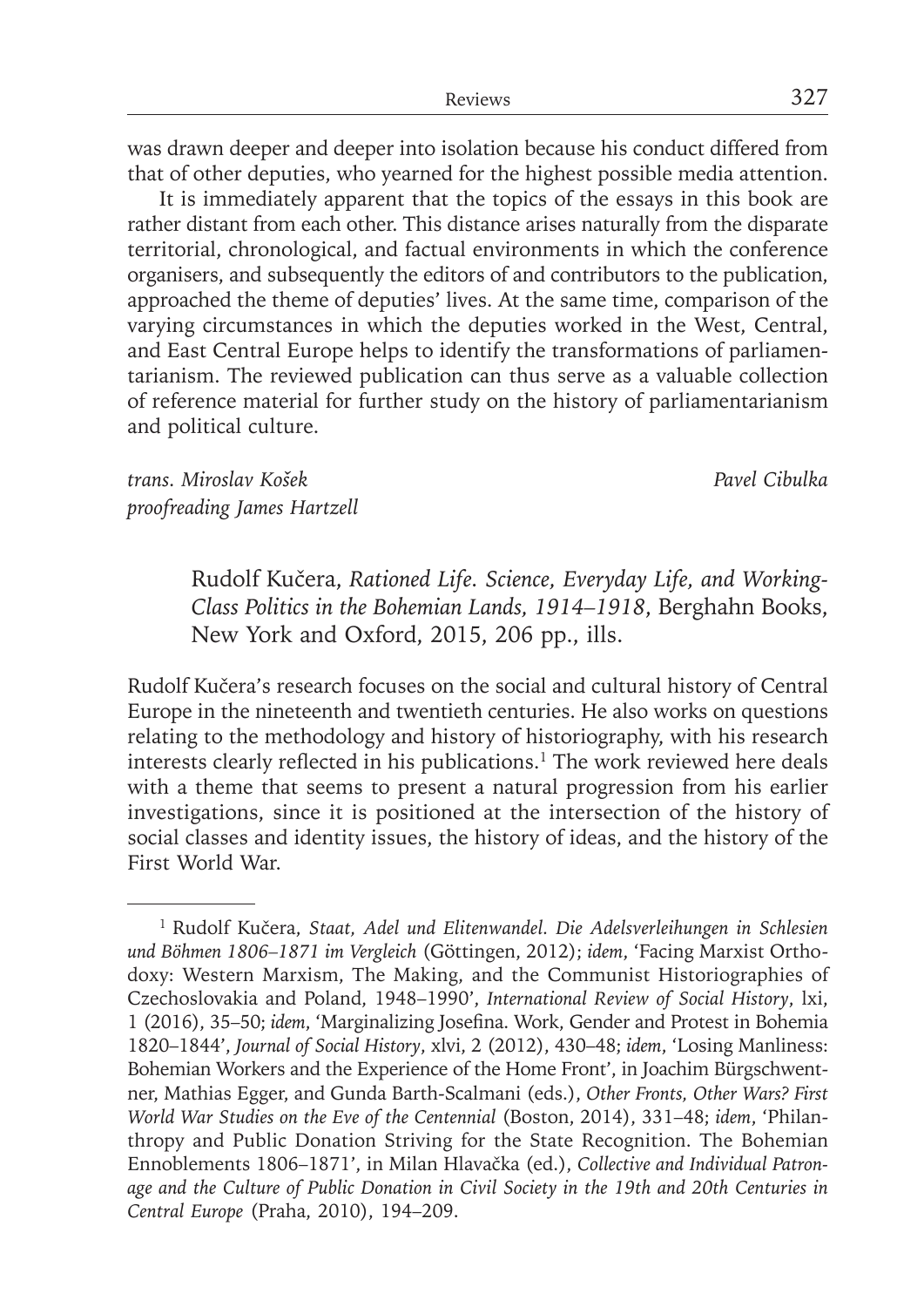The eponymous central concept *Rationed Life* should be understood as an embodied, scientifically-justified vision of a completely rationalized, regulated and organized world, where particular elements of human practice are precisely measured out and located in time and space. This concept thus offers a concise description of the experience of Czech workers during the First World War. The phenomenon of rationed life is analysed within the framework of the three elements indicated in the subtitle – science, everyday life, and working-class politics. While at first glance the thematic and temporal scope (the working class in the Bohemian lands, 1914*–*18) might indeed appear somewhat limited, the wealth of findings and interpretations significantly exceeds this apparently restrictive framework. *Rationed Life* also provides a study of the role of science in shaping a modern society and of attempts to salvage a particular vision of the world in the face of the catastrophe of war. Kučera's work also offers insight into everyday life in this period, particularly those moments where it was entangled with discourses of power and public debate. The central research focus, namely the working class, is understood by the author in terms of continuity and change, thus as a certain dynamic, fluid and incomplete project. Wartime serves here as a lens which sharpens the focus on both the traits of communities of Czech workers already established in the nineteenth century and also on the formation of a new situation connected to the collapse of the old social and political order. Consequently, the author's central research questions concern "the war's influence on the transformation of an organized working class – its culture and the way active workers understood themselves and their surroundings during the rapid wartime changes" (p. 6). This transformation, connected both to the creation of a new identity and also the formulation of particular demands that defined the working class both internally and externally, is termed 'working-class politics' by the author.

The book is divided into four chapters on particular spheres of social life and the related 'politics' connected to them. Chapter 1 is titled 'Rationed Society: The Politics of Food', Chapter 2 'Rationed Fatigue: The Politics of Work', Chapter 3 'Rationed Manliness: The Politics of Gender', and Chapter 4, the final one – 'Rationed Anger: The Politics of Protest'. It is worth noting that in the final two chapters the notion of being 'rationed' serves as a metaphor, while in relation to the chapters on food and work the concept should be understood literally. The apparently distant themes were not, however, chosen by chance, since the aspects addressed in particular chapters supplement each other wonderfully at some points while overlapping at others, a feature enabling the reader to better understand the complex questions that Kučera explores.

Likewise, the internal structure of the particular chapters is clear and consistent. Each one begins with an anecdote that reflects the chapter's central theme. Thus the rationing of food is depicted through highly personal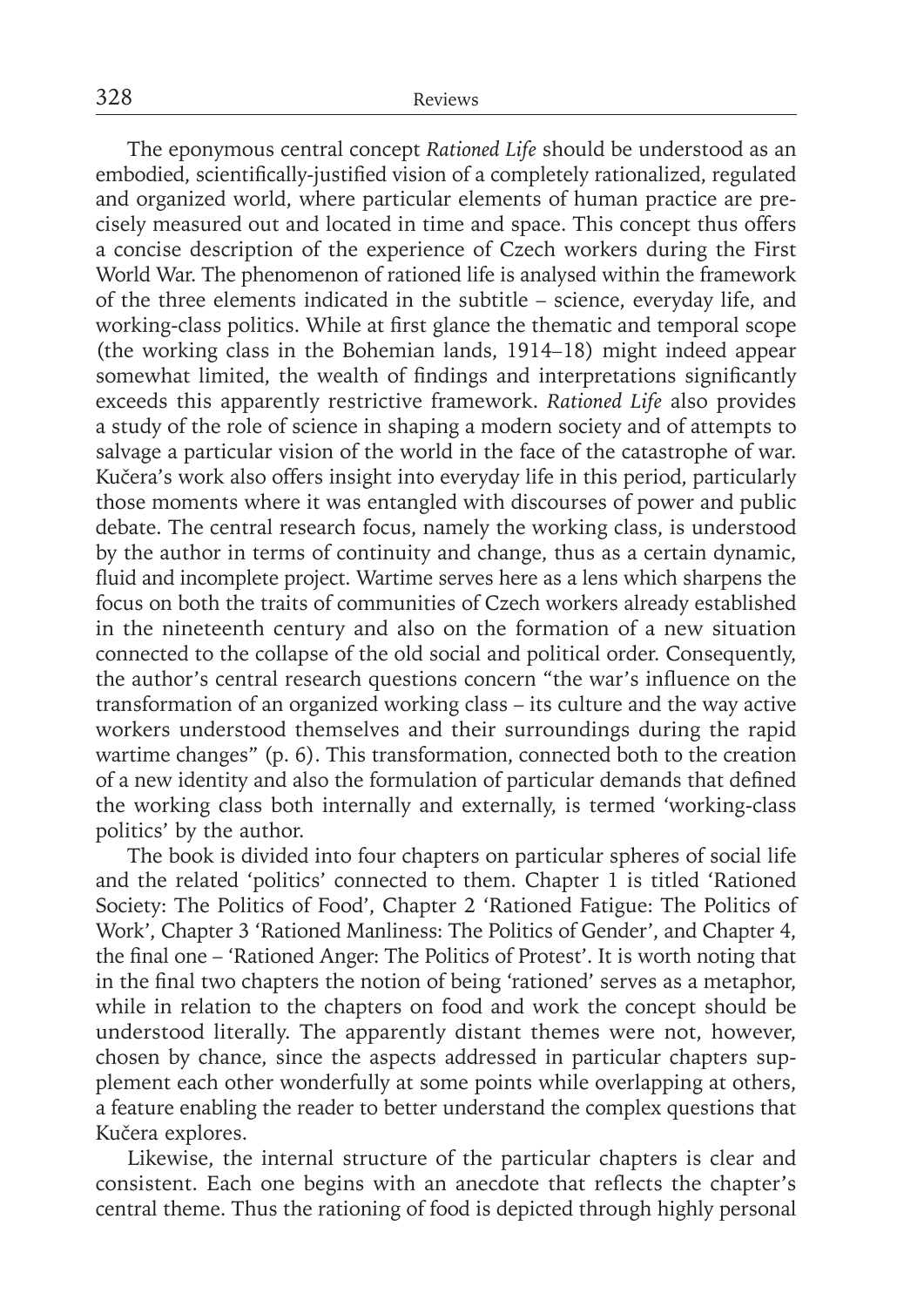testimony relating to police inspections of Prague families' homes, while the notion of the worker-machine is illustrated through a description of a film recorded at a Czech steel mill. The story of the film *A World without Men* introduces the subject of women's emancipation, while Kučera first presents his thesis relating to workers' rebellion against the liberal-bourgeois order through a symbolic scene depicting the theft of a single ladies shoe from a shop in Plzeň/Pilsen during protests in August 1917. The author possesses undeniably gifted, literary style that engages readers, although anecdotal depictions of history might raise some feats that reality has been embellished and simplified. However, the author does not rely solely on stories but, having captivated his readers' imaginations through such images, produces concrete analysis of the themes addressed.

The vivid depiction of the central idea of each chapter is followed in each case by a methodical expansion of the subject through the addition of historiographical and source-based detail. This is how the context of science and the rationalization based upon it is introduced as the central force intervening in people's wartime lives. What is crucial is that Kučera considers scientific and social attitudes to be completely identical with the worldview of the middle class to which most scientists belonged. Workers' encounter with an all-encompassing regulation was something that possessed not only economic but also ideological dimensions. Hence efforts, for example, to efface from social consciousness the previously common-sense assumption that those engaged in heavy labour require meat were an attempt not only to prove that proteins, sugars and fats derived from other foods were equally nutritious, but such efforts also had a 'civilizational' dimension. These arguments enabled the imposition of higher classes' narratives on workers: it was labourers who could thus be held responsible for wartime shortages and crises because they rejected modern dietary opinion and instead continued their bad, pre-war habits in the realm of nutrition. It is also worth noting that a similar tone was adopted both in official ministerial publications of the period as well as in the activities of propagators of nutritional science in other parts of the Monarchy.2 The reduction of physical labourers to machines and tools in turn engendered the dictates of efficiency while also enabling the removal of the worker 'elites' from supervision and management processes, meaning that they could be replaced by military figures or experts from the field of rationalization.

<sup>2</sup> See Cracow, Archiwum Państwowe (*State Archives*), P-978, 'O żywieniu się ludności w czasach wojennych' (On the nourishment of the population in wartime), ed. by the Imperial and Royal Ministry of Internal Affairs, Jan. 2015, pp. 2025–9; see the same as 'Volksernährung in Kriegszeiten', <http://data.onb.ac.at/rec/ AL00608655> [Accessed: 21 Aug. 2014]; Leonard Bier, *Jak żywić się w czasie wojennym? Wykład wygłoszony staraniem Prezydyum Miasta Krakowa w Sali "Sokoła" w dniu 6 czerwca 1915* (Kraków, 1915).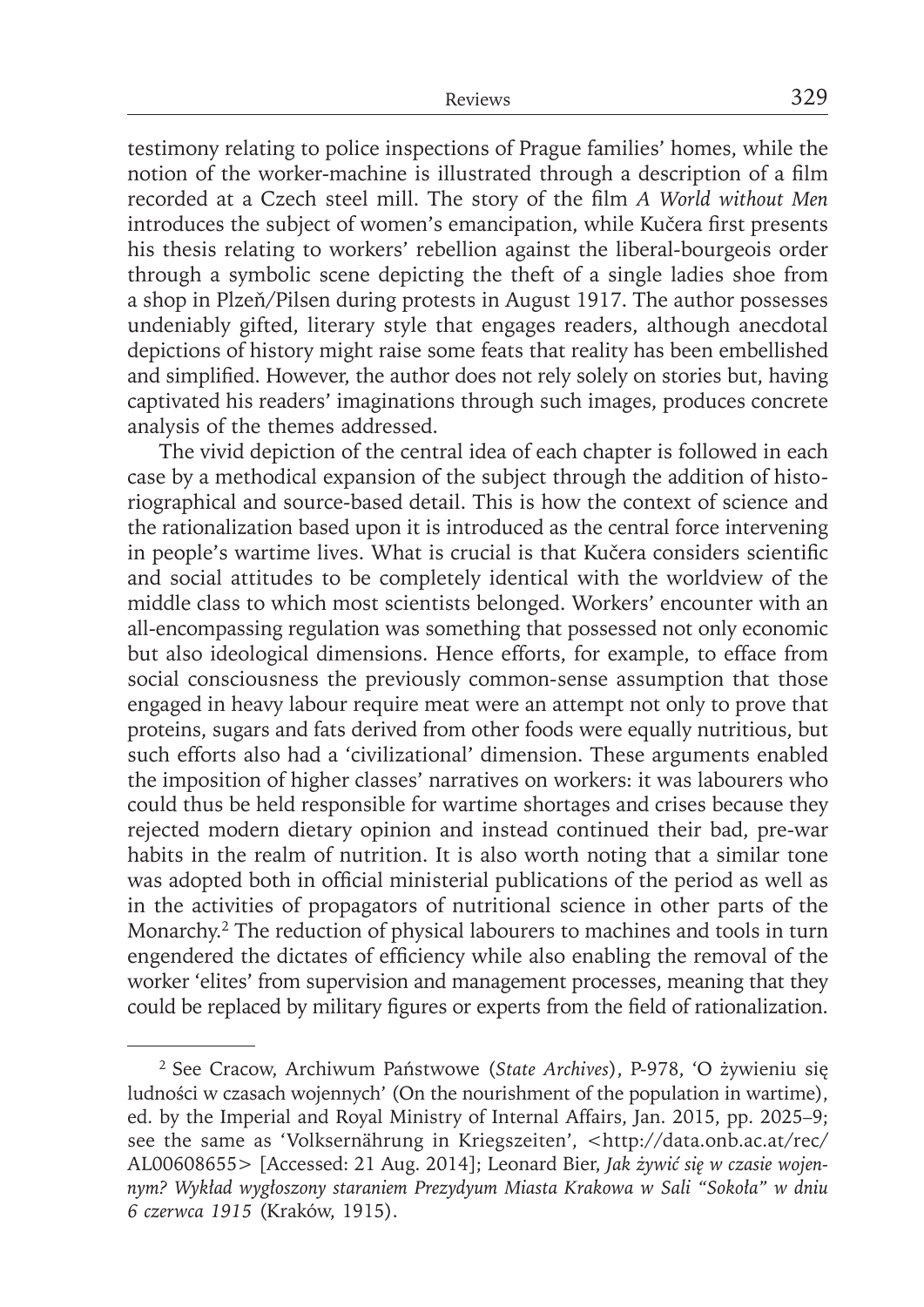Kučera sees in the rationalization (and rationing) of food and labour a means towards the transformation of perceptions of gender and relations between the sexes. Reconsideration of the value of preparing meals, deciding what and when to eat, selecting suitable products and educating future generations brought about recognition of the work of housewives as something akin to a public duty that was certainly crucial to the interests of state and society. Meanwhile, the economic necessity of employing women in posts left vacant by men called up to the army also had a variety of consequences. Those males who, for various reasons, were not conscripted had to face being branded inadequate men. On top of that, they could now also encounter women in uniform who held a certain authority over them. A female ticket inspector or a female trade inspector could, after all, impose legal punishment on a man by issuing a warning or a fine. Furthermore, female industrial labourers adapted to their new surroundings by changing their appearance, dress or behaviour, thus creating something of a 'new gender'. The theme that is least convincingly based in the scientific discourse of the time is the question of rationed anger. Here, however, the author draws on the concept of 'moral economy' as developed in E.P. Thompson's classic work.3

A further common element of all chapters, in addition to the anecdotes and outlining the central ideas, are the attempts at presenting the realization of the ideals of rationing in practice. The author links this theme with the depiction of specific activities of the state and of public discourse, including the official language used in it. The state's activities did not take place in a vacuum but had an impact on the experiences of individuals and social groups, thus producing particular responses. Consequently, analysis of the tensions between the aims of the authorities and the interests of the working class enables the author to end each chapter with a conclusion pertaining to the influence of the central theme on the perception and self-identification of the working class. So, according to Kučera, wartime realities relating to nourishment contributed to the disintegration of the working class. In the period analysed in *Rationed Life*, various groups' of workers access to food differed significantly, largely as a result of divergent policies that were in place at particular workplaces, where meals of varying size and quality, as well as food supplements, were offered, with the state also having an influence through the organization of field kitchens. Furthermore, in the context of labour and its organization, the war brought not only destruction of the existing order but also came to outline new horizons for the working class. Kučera argues that wartime rationalization of labour diametrically transformed the aims of workers' movements, as well as those of their chief opponents. While before the war the largest possible participation of workers' representatives was

<sup>3</sup> Edward P. Thompson, *The Making of the English Working Class* (New York, 1966).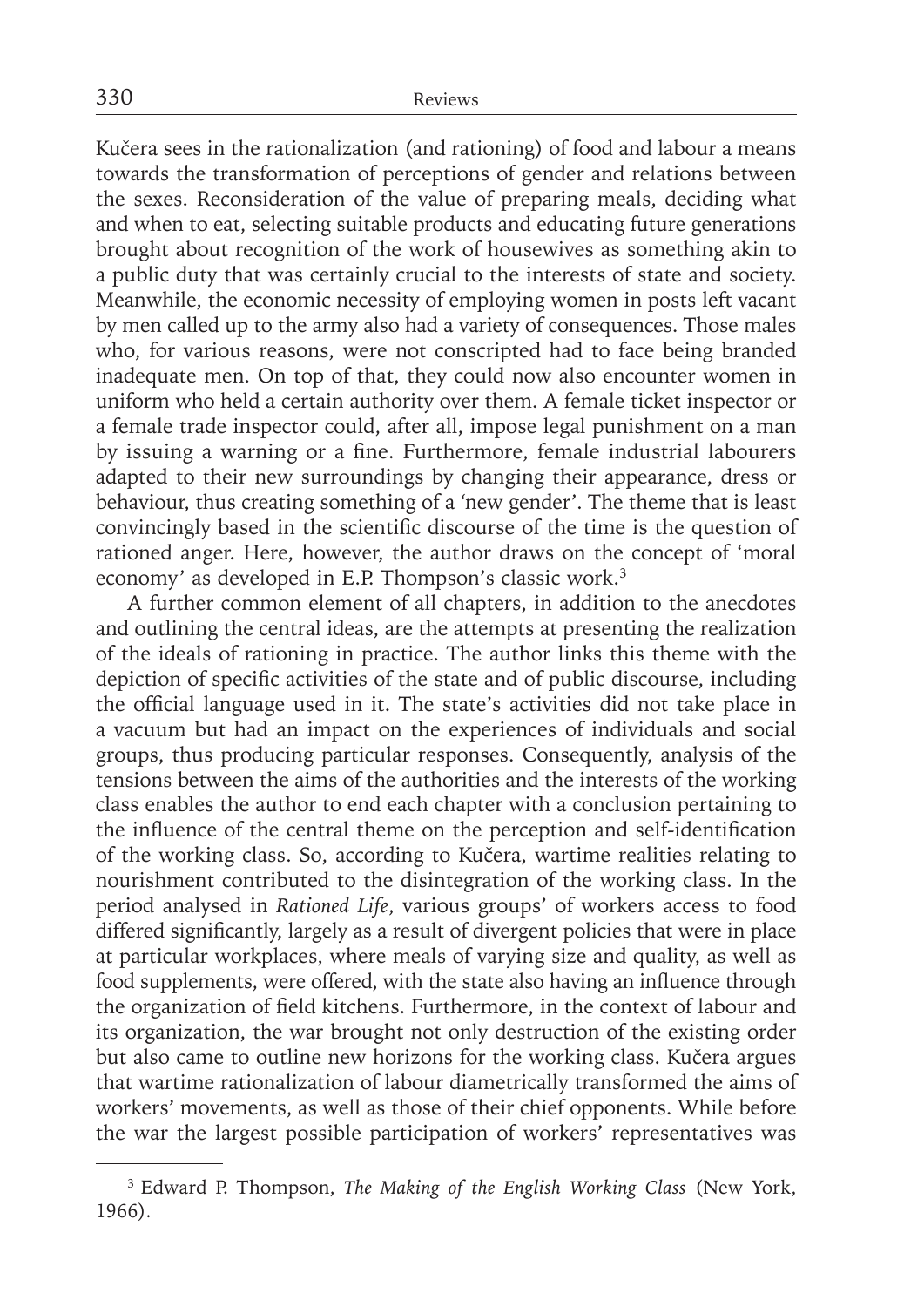sought in managing companies, with significant improvements in working conditions and safety being the main objective, wartime experience resulted in a significant radicalization of workers who became increasingly open in expressing overtly communist aspirations. At the same time, it was no longer the state that was addressed by such demands but the owners of industrial enterprises. Equally, wartime gender politics influenced the violent transformations affecting the working class' social agency. While in the early phase of this conflict the symbolic devaluation of physical labour behind the frontline together with the influx of female workers into workplaces contributed to the collapse of the pre-war, androcentric nature of the working class, this experience prepared the class for the new post-war reality where women were to be equal members of trade unions and socialist parties. And, beyond that, mass protests previously associated by researchers with what are known as hunger strikers had, according to Kučera, not only economic significance since they bore great influence on the formation of workers' demands. Firstly, taking protests outside the workplace, with workers thus encountering and joining forces with other disenchanted social groups, led to the masses' emancipation. Secondly, unrest on the streets shattered the previously impervious border that constituted the foundation of the liberal world order – namely property laws. The theft of food deliveries, shoplifting and burglaries of homes belonging to the higher social classes strengthened the working class's belief in the necessity and indeed possibility of bringing about social justice through violence.

Somewhat problematic is the task of identifying the sources on which Kučera bases his study. The introduction is lacking even a broad outline framing the source base employed, while reading the bibliography and footnotes fails to provide any indication as to which archives the author explored or the reasons behind his selection. A clearer description is given of the historiography used in the book. Kučera has employed both the huge corpus of literature produced under socialism on the working classes in the Czech lands, as well as more recent social historical studies.4 Indeed, the critical combination of wartime sources with Marxist-Leninist historiography is no easy task. Kučera adopts this approach because taken together the material offers a fairly radical depiction of the subject matter of the book. On the one hand, there are the narratives of the Austrian authorities and the contemporary middle classes that were explicitly opposed to the working class. On the other hand, we are faced with the clearly propagandistic and ideologically-engaged literature of the communist period. The fragments of documents, newspapers and memoirs selected by the author seem to be unusually suggestive, thus

<sup>4</sup> See in particular: Ivan Šedivý, *Češi, české země a velká válka 1914–1918* (Praha, 2001) and Maureen Healy, *Vienna and the Fall of the Habsburg Empire: Total war and everyday life in World War I* (Cambridge, 2004).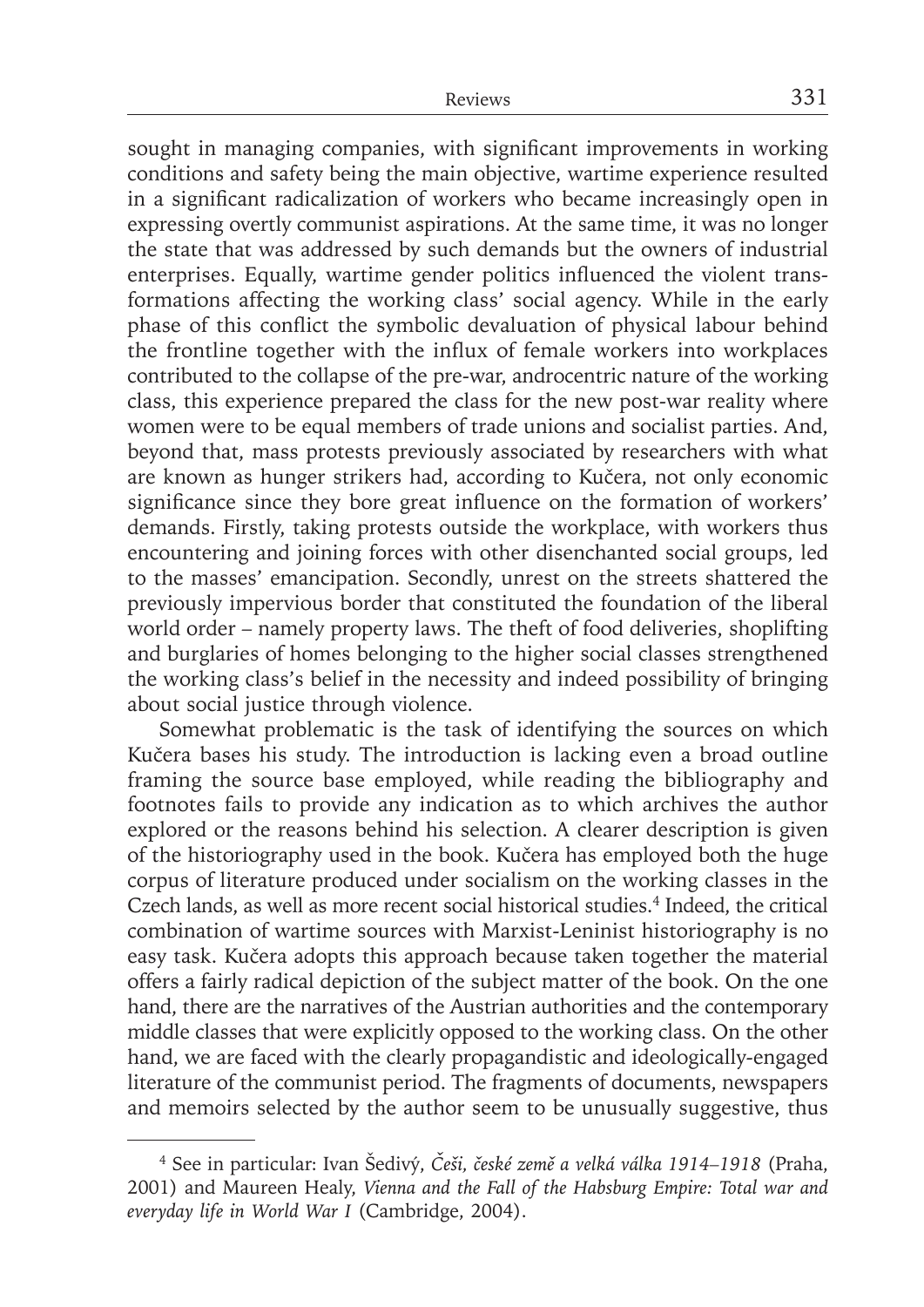adding colour to the text while also posing readers difficulties in establishing the true extent of the issues presented in *Rationed Life.* I do not recommend instead citing concrete statistics with numbers and percentages but would suggest an approach to sources and their analysis that would enable readers to gain an impression as to whether a given phenomenon was marginal or had affected the majority of the working class or society. A good illustration of this problem is evident in the suggestive description of the loosening of morality among women working in industry. In presenting his argument, the author claims that this process was unprecedented and as proof for his claim he cites a fragment from the diary of a craftsman who had experienced disappointment at the hands of women, whom he calls 'beasts' and 'bitches' (p. 116).

Perhaps a further questionable aspect of the book is the findings on the social degradation of workers and growing social inequality during the wartime crisis (pp. 29–30). It would be relevant to draw upon quantitative research when drawing conclusions about the economic impact of the war, although such data would actually indicate that it was the middle class who were the biggest losers in this respect.<sup>5</sup> Furthermore, the relative decline in middle-class incomes was significantly larger than among workers. To speak of the pauperization of workers and the loss of social status would be more relevant to the case of farmers rather than civil servants and those holding some amount of capital. Likewise, aggregated data on the subject of income and inequalities offer proof for theses that are the very opposite of the author's claims. Economic crises, particularly in the realm of consumption, lead to egalitarization rather than strengthen inequality.<sup>6</sup> It can thus be argued that in these sections, Kučera has relied too heavily on sources created by workers themselves and by the socialist press – sources which, of course, presented the conditions of manual industrial labourers in the worst possible light.

*trans. Paul Vickers Bartosz Ogórek*

<sup>5</sup> See Jon Lawrence, 'Material pressures on the middle classes', in Jay Winter and Jean-Louis Robert (eds.), *Capital Cities at War: Paris, London, Berlin, 1914–1919* (Cambridge, 1999), 229–54.

<sup>6</sup> Thomas Piketty, 'Income inequality in France, 1901–1998', *Journal of Political Economy*, cxi, 5 (2003), 1004–42; Thomas Piketty and Emmanuel Saez, 'The evolution of top incomes: a historical and international perspective', *National Bureau of Economic Research. Working Papers*, 11955 (2006); Anthony Atkinson and Salvatore Morelli, 'Economic crises and Inequality', *UNDP-HDRO Occasional Papers*, 6 (2011); Anthony Atkinson, Thomas Piketty, and Emmanuel Saez, 'Top incomes in the long run of history', *Journal of Economic Literature*, xlix, 1 (2011), 3–71.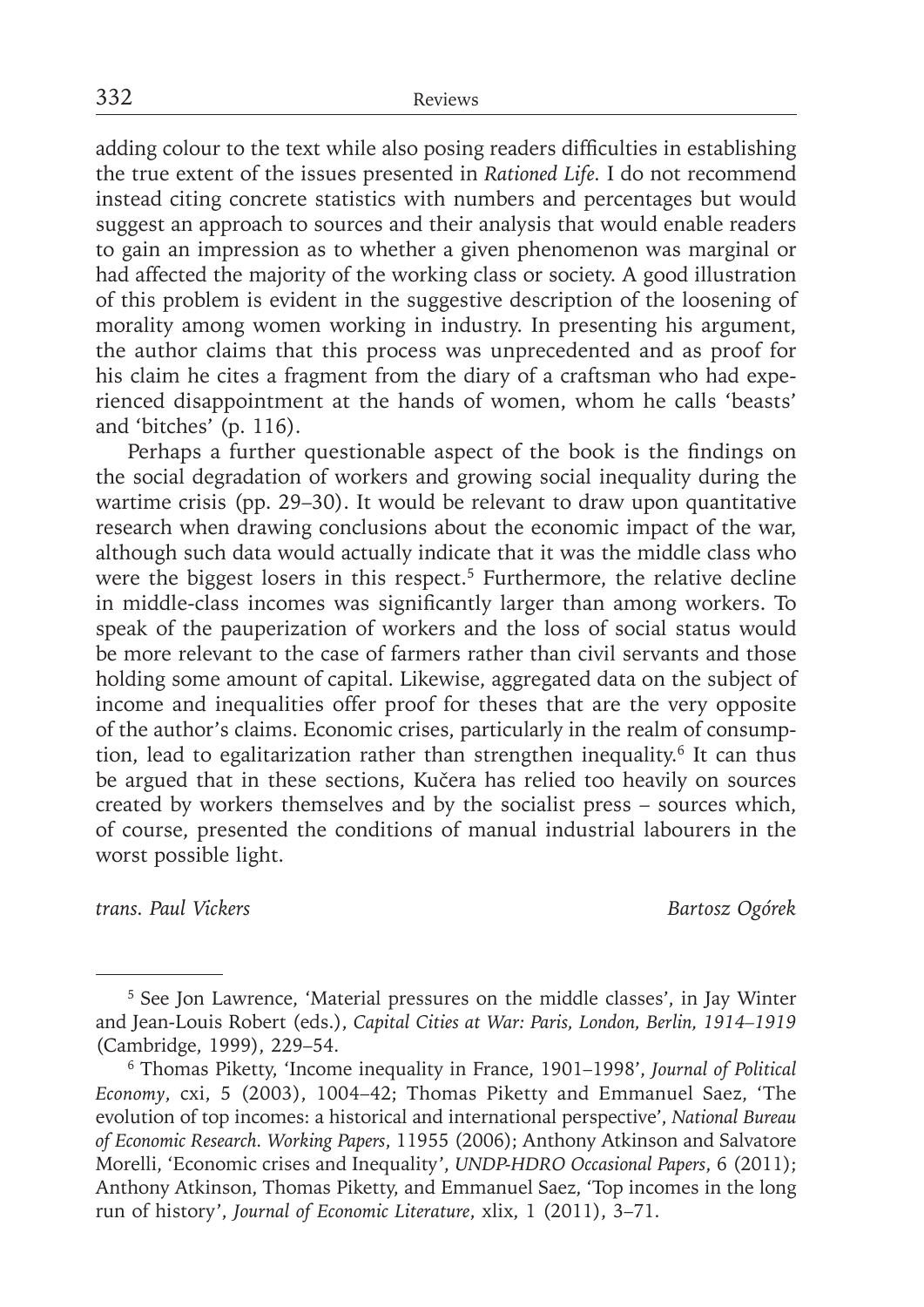Nina Jebsen, *Als die Menschen gefragt wurden. Eine Propagandaanalyse zu Volksabstimmungen in Europa nach dem Ersten Weltkrieg*, Waxmann, Münster, New York, 2015, 368 pp., summary in Danish, ills.; series: Internationale Hochschulsschriften, 610

This book by a Danish scholar is based on her doctoral thesis submitted in 2013 at the Southern Danish University of Sønderborg, and is about plebiscites designed to decide about integration of Schleswig, a part of East Prussia, Carinthia, Burgenland, and Upper Silesia into the respective countries. Well recognised by historians, the topic is approached by Nina Jebsen in an untypical way. Instead of offering yet another description of the diplomatic background behind the establishing of a post-war order, the study focuses on the visual propaganda that accompanied the plebiscites. In regard of the posters, postcards, *notgeld*s (replacement currency issued by some local governments), and leaflets, the discourse analysis method is applied; it is based on description of the motifs and visual techniques used in the visual propaganda, set in the historical context.

The study is structured in a simple and logical fashion (though the reader may initially be somewhat discouraged by the numbering of subchapters, down to a fourth degree). Chapter 1 discusses the methodological assumptions and types of sources under analysis. The subsequent chapter concisely presents the circumstances in which the plebiscites were conducted, and discusses their outcome. In its final section, the key notions of 'nation' and 'identity' are defined. Anthony D. Smith appears to have guided the author to the theory of nationalism; his *Ethno-Symbolism and Nationalism* is definitely the most frequently cited work.1 Following Smith, Jebsen dissociates herself from the concepts proposed by Benedict Anderson, Eric Hobsbawm and Ernest Gellner, whereby national or ethnic identity is regarded a relatively late product of social elites. In her analysis of the propagandist measures, Jebsen makes use of the instruments applied in historical research into stereotypes. The voluminous Chapter 3 (occupying two-thirds of the book) analyses a hundred and several dozen posters and other visual communications made on the occasion of the plebiscites. This material is arranged primarily by dominant motif, such as national and regional symbols (national colours, emblems or crests, personifications), maps, features of natural and cultural landscape, mythical and historical figures, representations of social classes and groups (e.g. peasants) and other cultural signs, including soldier, death, woman, or child. The book concludes with a review of the major categories extending to larger groups of symbols, these including – in Jebsen's concept – territory

<sup>1</sup> Anthony D. Smith, *Ethno-Symbolism and Nationalism: A Cultural Approach* (New York, 2009).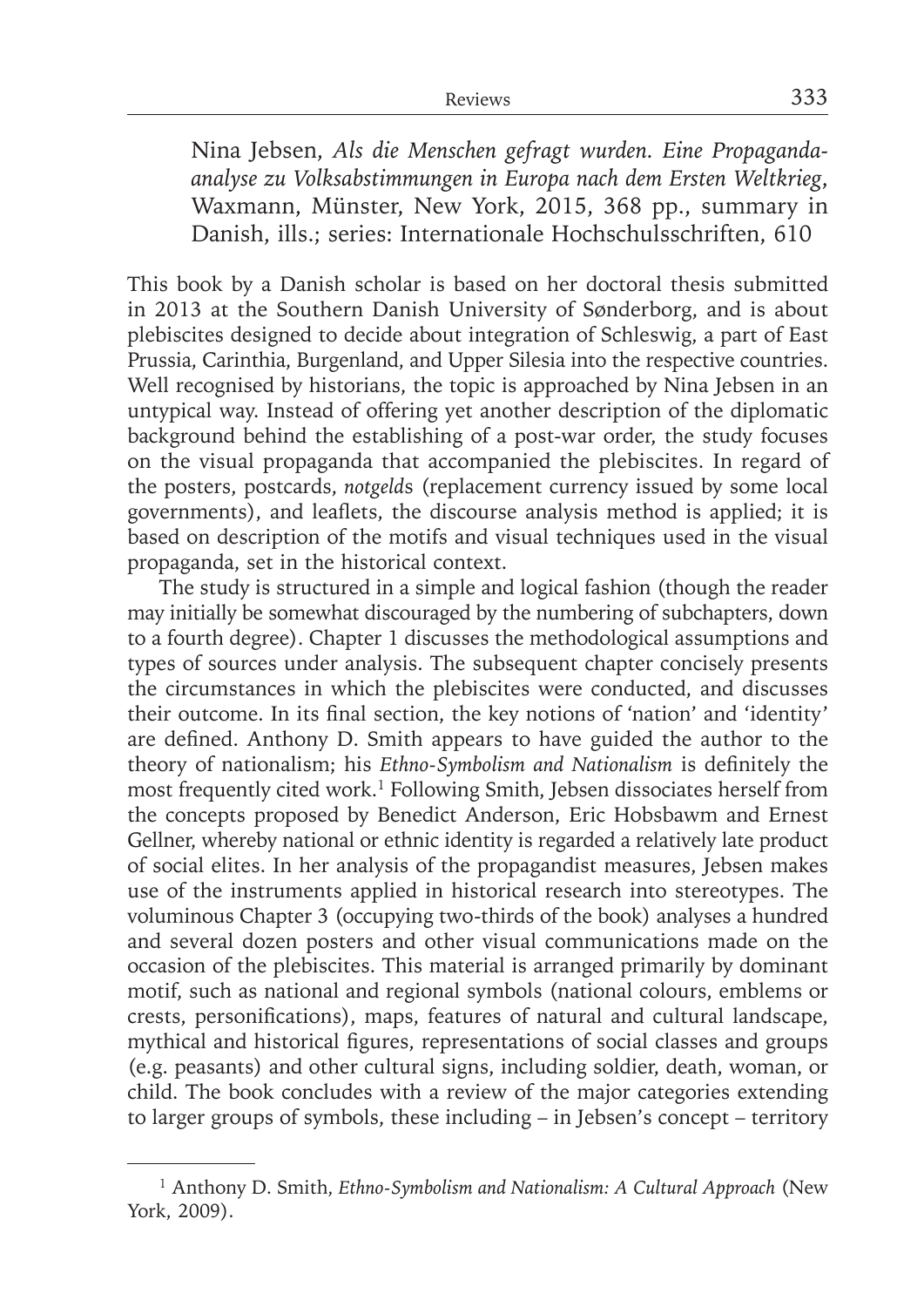and ethnic background, shared sites of memory (*lieux de mémoire*), national heroes, saints and patrons, national and regional stereotypes, language and loyalty to the homeland, the latter being of special importance in this approach.

The introducing chapters, dealing with the facts and the study's methodology, are sketchy and satisfactorily introduce the core section. The author is well-versed in the studies in nationalism, and has properly acquired the basic knowledge on the plebiscites. The reader would probably welcome an opportunity to learn more about the internal policies of the countries concerned, but negligence of this particular historical aspect does not seem a fundamental error. Items missing in the list of references is a more controversial issue. The author honestly admits she does not have a command of all the languages of the sources she refers to; it is for this particular reason, indeed, that she confines herself to visual items, which are rarely described with words (p. 16). The Danish-German relations is Jebsen's primary competence; for the rest, she mainly relies on German or English-language studies. And this would not be a real problem, had she made more use of the studies by Polish, Hungarian or Yugoslavian historians also available in these languages. Since it is not what she does, a few important books on related topics have escaped her attention: otherwise, they could have broadened her knowledge of the facts and influenced her work. Polish Germanist Hubert Orłowski, author of a monumental history of the German stereotype, $2$  is among those neglected; so is Milan Ristović, Serbian expert in West European (mainly, German and Austro-Hungarian) graphic representations of the Balkan peoples in the nineteenth and twentieth century;<sup>3</sup> or, Tomasz Szarota, Polish author of the monograph *Der deutsche Michel*, exploring the German national self-stereotype<sup>4</sup>. Ethnic stereotypes as a research topic obviously enjoyed popularity in East Central Europe particularly in the 1990s, so high that it is hardly possible to exhaust the related literature. With respect to these three authors, the point is not to stuff the bibliography with more items, not to mention observe regional parities, but it is about the research being key to the Jebsen study. The civilisation gulf between Germany and Poland – being Orłowski's research focus for a number of years – appears in the plebiscite propaganda under analysis no less often than the stereotype of pugnacious and savage Serbs, of which Ristović writes. With Szarota's book at hand, in turn, Jebsen would

<sup>2</sup> Hubert Orłowski, *Polnische Wirtschaft. Zum deutschen Polendiskurs der Neuzeit* (Studien der Forschungsstelle Ostmitteleuropa an der Universität Dortmund, 21, Wiesbaden, 1996).

<sup>3</sup> Milan Ristović, *Schwarzer Peter und die Räuber vom Balkan. Themen über den Balkan und Serbien in deutschen satirischen Zeitschriften 1903–1918* (Studies on South East Europe, 17, Wien, 2015).

<sup>4</sup> Tomasz Szarota, *Der deutsche Michel. Die Geschichte eines nationalen Symbols und Autostereotyps* (Klio in Polen, 3, Osnabrück, 1998).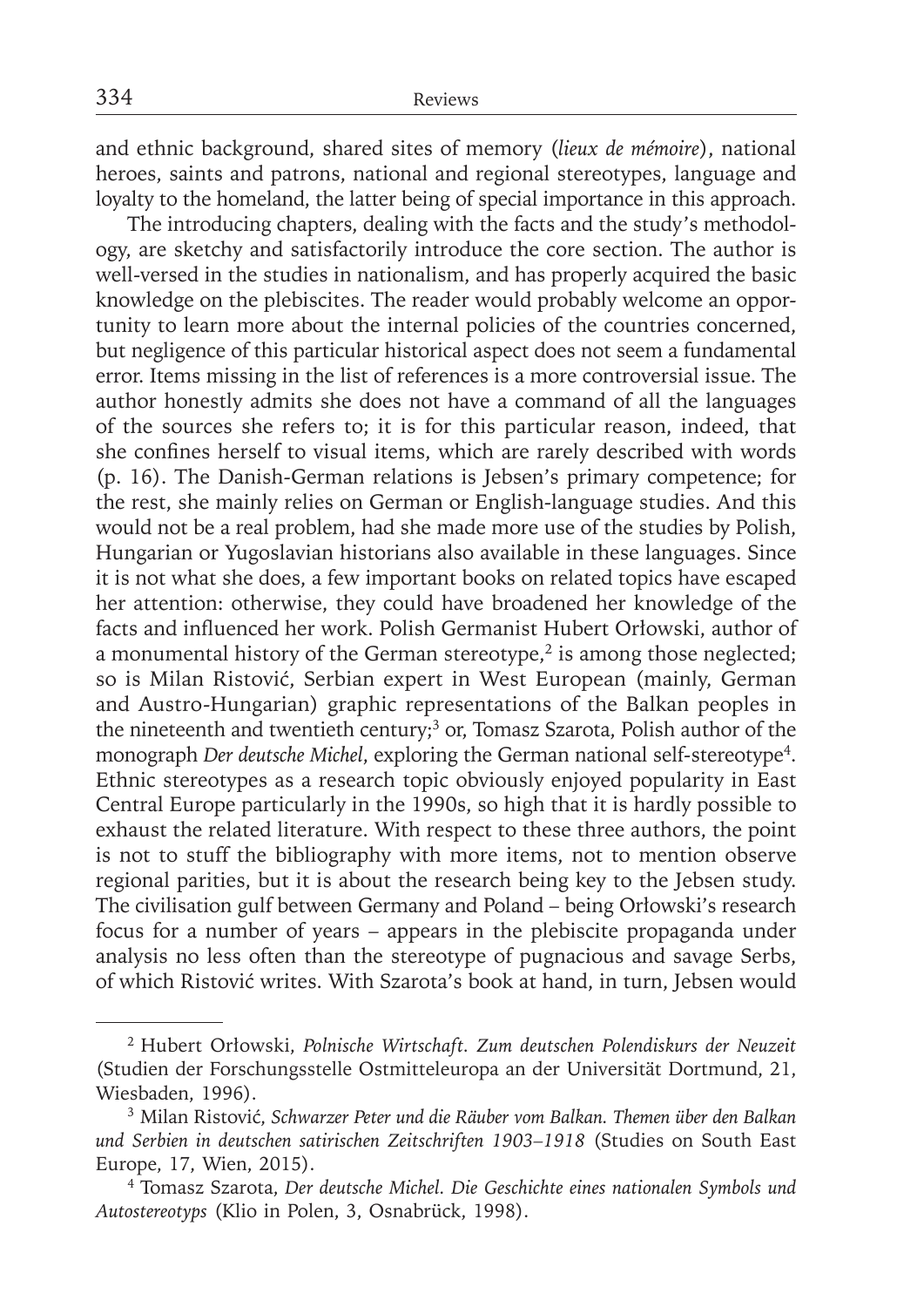have more penetratingly analysed the propagandist self-images of Germans, which contradicted all the evil and pernicious characteristics of the eastern and southern neighbours.

The core part of the book mainly describes the types and examples of visual representations in question. The author follows a pattern consisting of several items. Each subchapter opens with announcement, sometimes repeated, of what motif would be subject to analysis this time. Then follow dictionary definitions of the terms the author subsequently uses (explaining, for example – which is quite unnecessary – what a symbol, flag, or emblem is). With these introductory remarks done, the images are analysed, by plebiscite territory. Wherever necessary, certain contexts and allusions are explained, including in the notes. Whenever a motif related to a given country (for instance, personification of death) appears in none of the sources the author is aware of, the other plebiscites are subsequently discussed and the absence of reference taken note of. As decided in the opening section, the proposed interpretations of posters, postcards and other sources are mostly limited to a description of what is visible on them. Apart from this simple stocktaking exercise, explanations of heraldic motifs or concerning the places and sites of significance to national historical narratives (such as the Dybbøl Mølle – a mill that was destroyed a number of times during the battles against the Prussians and the Germans, the symbol of Danish will to persist and survive). The discussion of each motif is concluded with a concise summary of the observations made. This pattern reappears a few dozen times across the book, which inevitably leads to repetitions, particularly in the concluding sections of the subchapters. The author usually finds at such points that the motif having been analysed was designed to symbolically reconfirm the strength and civilisational resilience of a nation, as opposed to its (demonised or humiliated) rival. It is at these points that the prevailing inspiration with historiography of nationalism seems to be passing by the purport of the sources which most often built upon regional, rather than national or ethnic, identities. And it is only in the conclusive part that Jebsen comes to the conclusion (which is pretty apparent to the reader in several preceding sections) that the plebiscite-related propaganda did not at all set regionality against ethno-nationalism but rather, the former – offering a collection of motifs that could be instrumental in the nationalist(ic) mobilisation of the local communities – complemented the latter. The regional motifs, Jebsen points out, proved attractive because of their imminent emotional powerfulness. The attachment to little homelands and their defence against the enemies appears to have been the predominant motif in all the cases under analysis.

An advantage of the method of analysis of visual sources assumed by Jebsen is that it enables to highlight the analogies and differences between the regions. In certain cases, which regrettably are merely ascertained in the book, direct transfer of visual motifs was the case; some of the posters were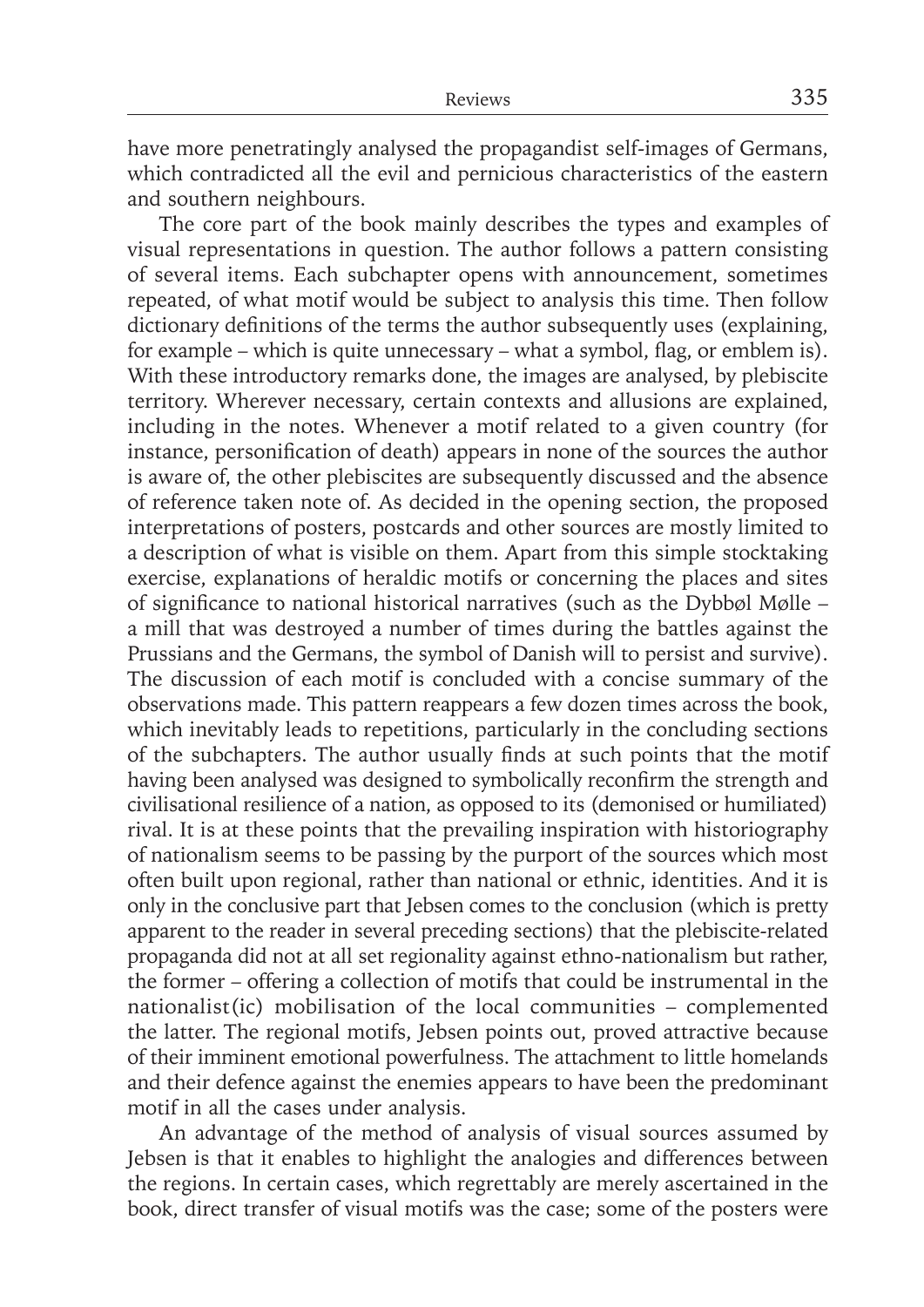probably plagiarised. The minor differences occurring between the original and its copy, which appeared in the course of such transfers, tell us a lot about the cultural and civilisational character of the regions concerned. An excellent example is offered by a Danish poster featuring a child holding an extemporised toy in one hand and the Danish flag in the other (p. 184). The featured slogan, in German, was targeted at the mothers and suggested between the lines that voting for Denmark is their only chance to be extricated, together with their families, from the post-war poverty. The Polish version of the poster, which was propagated in Upper Silesia, seems identical at first glance – except for the Danish flag replaced by a pennant with the White Eagle and the slogan persuading to vote for Poland (p. 189). Yet, one finds the message peculiar, owing to a characteristic detail: a holy medallion with the acronym 'IHS' featured on the neck of the 'Polish' child distracts the viewer's attention from the social or living quality problems – otherwise represented in the original Danish concept – toward religious differences. Indeed, the economic argument appeared in the Polish-German propaganda war more often on the German than Polish side. Instead of promising the mothers prosperity or welfare, the Polish poster strove to incline them to testify to their attachment to the Polish Catholic tradition.

On the other hand, the study under review illustrates the disadvantages of an overly consistent application of a method in analysis of visual discourse. The historical context accompanying the descriptions of the pictures seems to have been marginalised. The posters, postcards and other sources analysed in the study were not some abstract beings but were one of the many channels through which the propaganda was disseminated. Some of them refer to certain other pronouncements or facts about which the reader, in most cases, has no chance to learn. One example of such unsatisfactory contextualisation is the discussion of a *notgeld* that was (probably) issued by the Poles during the struggle for Upper Silesia, envisaging the activist, journalist and politician Wojciech Korfanty, a group of insurgents and a few, clearly symbolic, figures – though the author would not tell us in specific what they namely symbolise or epitomise (p. 266). Similarly hidden from the reader is the context in which the works were created. Obviously, in case of political propaganda that was, at times, prepared hastily and proved artistically lowbrow, it is not always worthwhile or possible to identify the artist or the circumstances of the work's appearance. All the same, a trip (or two) to the zone of micro-history would have done the book a favour. It would perhaps have allowed to avoid some misinterpretations (to be discussed in a moment). One more drawback of the assumed method, particularly irritating while reading this book, is that the narrative is too strictly subjected to the motifs featured in the posters. The point is, while selecting the available material, the author is every time 'driven' by a single selected motif. Where the images are ambiguous or represent several symbols at a time, a selection has to be made – yet, the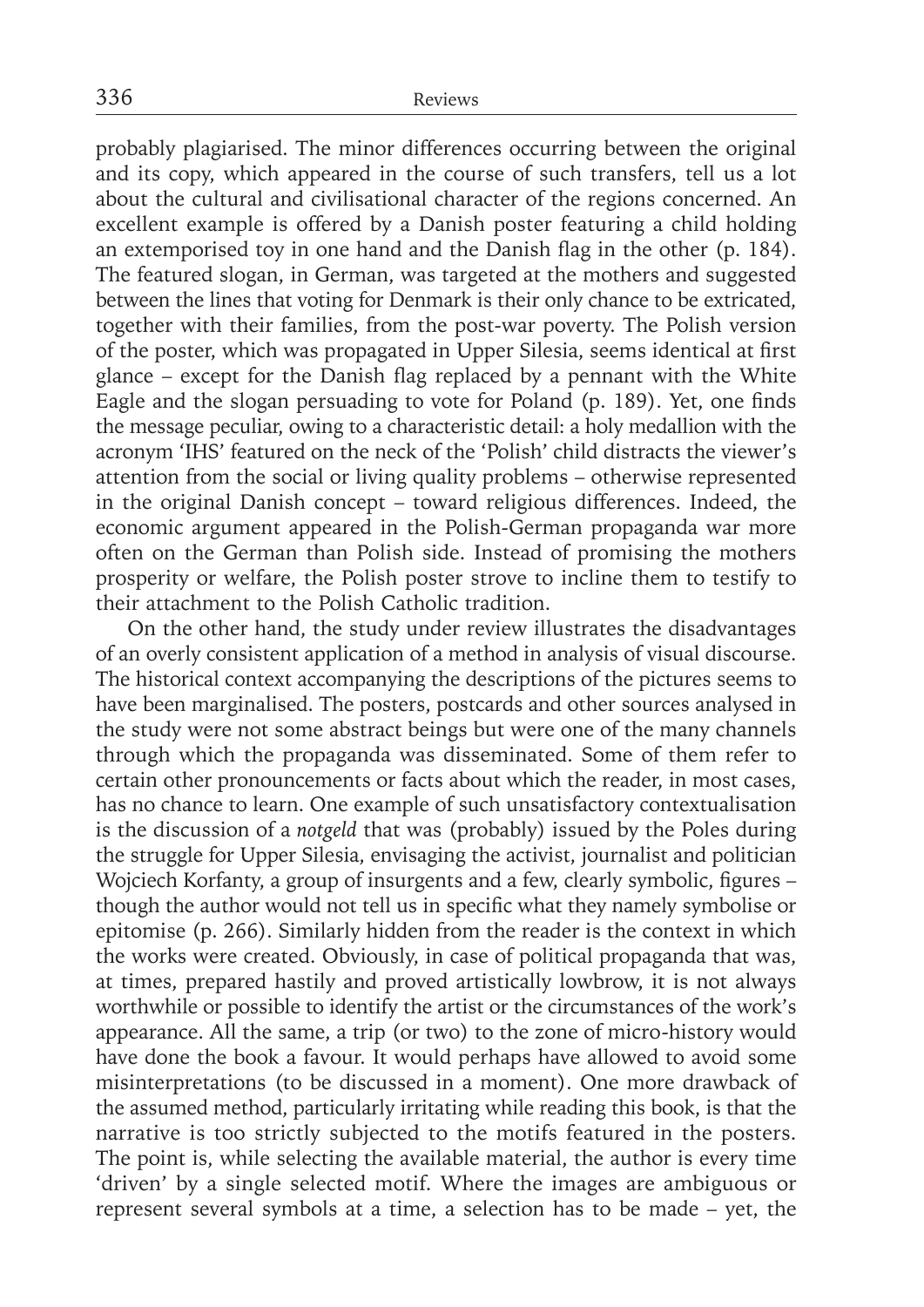criteria behind it are not clear enough to the reader. As a result, the allegories of the countries and regions can be found in a subchapter on effigies of women (which is formally fine, with female figures being the case) as well as in the one dealing with economic arguments. Separate subchapters discuss women and children, but the picture showing a mother shielding her children from an armed Prussian (in a *Pickelhaube* helmet) is mentioned in none of them: instead, it is covered in a fragment discussing the portraits of servicemen. Another example: in the plebiscites under analysis, the Germans made references to a peculiarly understood historical justice, admonishing the voters against giving the fruit of German several centuries' work away to aliens. The standard slogan "Do not let strangers harvest the crop grown out of the grain sown by the German hand!" was preferably illustrated with a figure of sower, which is dealt with in a separate subchapter. Sometimes, however, there is no sower portrayed – as in the Upper Silesian postcard (p. 201) where the artist satisfied himself with a view of sown fields, complemented with a variant of the above-quoted slogan. In line with the proposed pattern, such representations, although bearing a different message, belong to the subchapter 'Landscape', set there next to the symbolic depictions of Upper Silesian industry and images of specific locations. Such mechanical distribution of the analysed material makes it difficult to grasp the accompanying message. It seems, for instance, that the actual significance of fear of conscription among the voters (which for Great War veterans meant being conscribed once anew) escapes the author's attention. Leaflets and posters warning against coerced recruitment in case the plebiscite voting fails used diverse motifs, featuring soldiers, tearful mothers, workers or farmers detached from work, and even personified death; hence, the author scatters them here and there, following the logic of the image. This is actually legitimate and consistent – and yet she loses sight of the living people who created the propaganda as well as its consumers.

Some errors in the interpretation of the images come as an indirect consequence of the author's assumptions. With more focus on the history behind these works, such errors would probably not have occurred. The book contains a reproduction of a poster showing a drowning boat 'Austria' with three despaired and emaciated castaways on-board (p. 247). Jebsen interprets it as a Hungarian plebiscite poster designed to persuade the inhabitants of Burgenland to vote for Hungary, using economic arguments – hence the image of poverty-stricken post-war Republic of Austria. In reality, the poster, dated 1919 (the date is visible on the reproduction) – two years before the plebiscite – was made by a Hungarian leftist artist, Mihály Biró. During the plebiscite Biró resided in Vienna (which probably would have hindered his alleged contribution to anti-Austrian propaganda campaign); moreover, he could not be further away from a willingness to support Regent Horthy's extreme rightist regime that ran Hungary at the time. Contrary to Jebsen's absurdist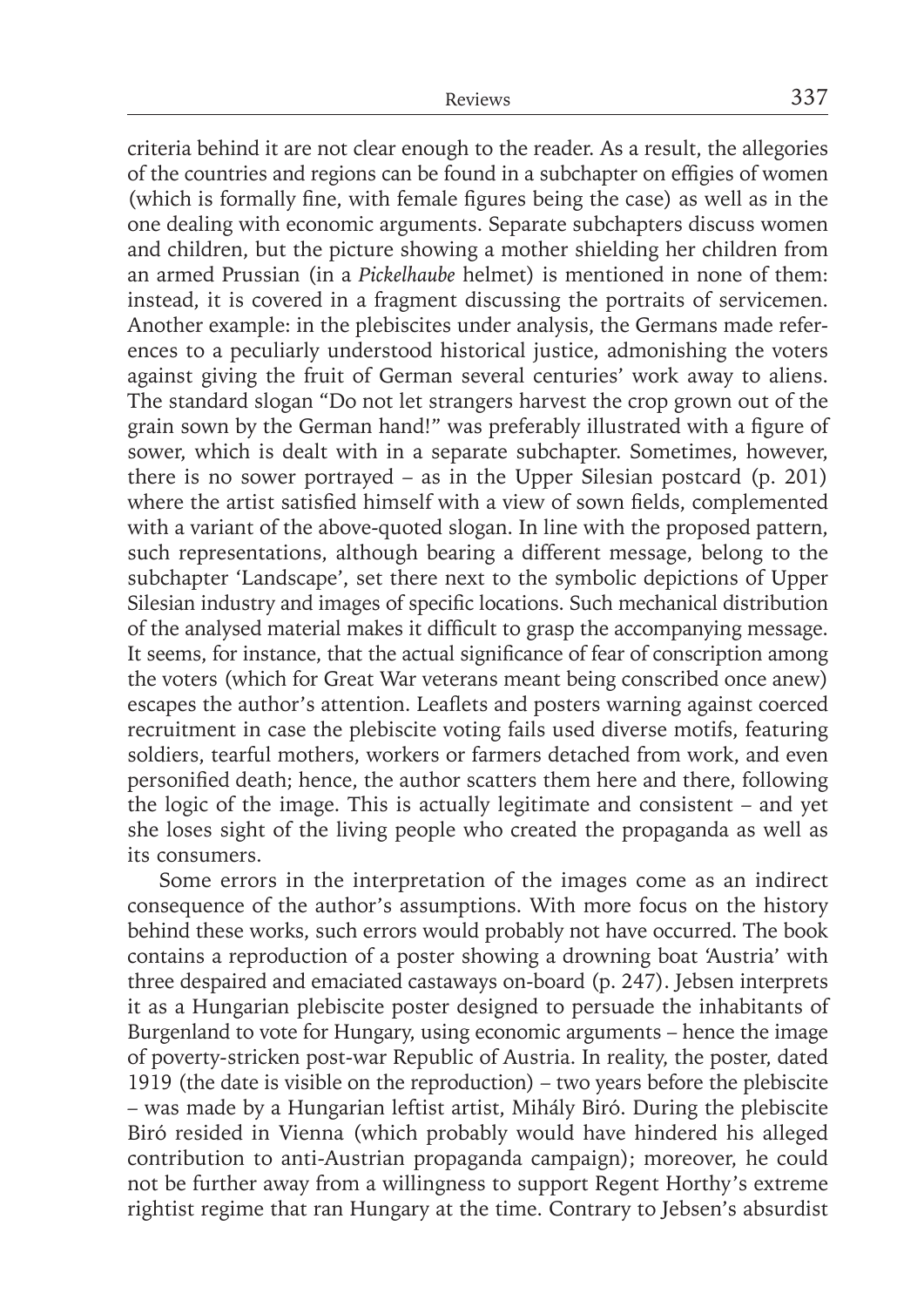interpretation, his work was meant to arouse compassion rather than aversion, and was not meant to be received by the people of Sopron. Another instance of inaccurate understanding is possibly the evaluation of a *notgeld* from Schleswig (p. 112). The idea that a banknote could have been a product of pro-Danish (thus, anti-German) propaganda on the front side, simultaneously being pro-German (anti-Danish) on the back side, excellently exemplifies the fatal consequence of one-sided analysis of sources, which cannot be properly understood without the context.

Apart from the serious deficits, stemming (directly or indirectly) from the author's method, the book is not free from simple errors, especially in the spelling of Polish or Slovene names proper. Some translations of the texts featured on Hungarian or Slovenian posters do not really follow the original. Mistakes as to the facts or fallacies are met less frequently, and seem to have appeared because of hastiness or clumsiness, rather than actual ignorance. One such mistake is that the German Reich handed the Klaipeda District back to Poland (p. 44). The argument that the comers from the depths of Germany heavily influenced the outcome of the Upper Silesian plebiscite diverges from the state of the art. As we know today, this argument was based on multiply manipulated data, mainly to boost the spirits of the Poles.<sup>5</sup>

One more objection I should like to express relates to how the material has been selected. Contrary to the assumptions behind the study, some of the reproduced posters were not produced in the context of the plebiscites but formed part of more extensive propaganda campaigns. This is mainly true for the Hungarian revisionist posters that evoked the country's territory and symbols from before the Treaty of Trianon. Most of them are rather loosely related to the study's actual subject-matter, which makes them different from the Polish, German, Danish, or Yugoslav posters analysed in parallel.

Apart from the critical remarks, the material collected and systematised in the study under review makes one reflect on the iconography of European nationalisms. It is striking how often they use the same motifs, sometimes outright copying the ideas of the others. While the book by Nina Jebsen triggers criticism, mainly due to scarce contextualisation of the analysed images and a variety of errors, it nonetheless does convincingly demonstrate the similarities between the visual narratives.

*trans. Tristan Korecki Maciej Górny*

<sup>5</sup> Benjamin Conrad, 'Die Fälschung einer Niederlage. Zur Rolle der Heimkehrer in der Oberschlesien-Abstimmung 1921', *Inter Finitimos*, ix, 2011, 103–118.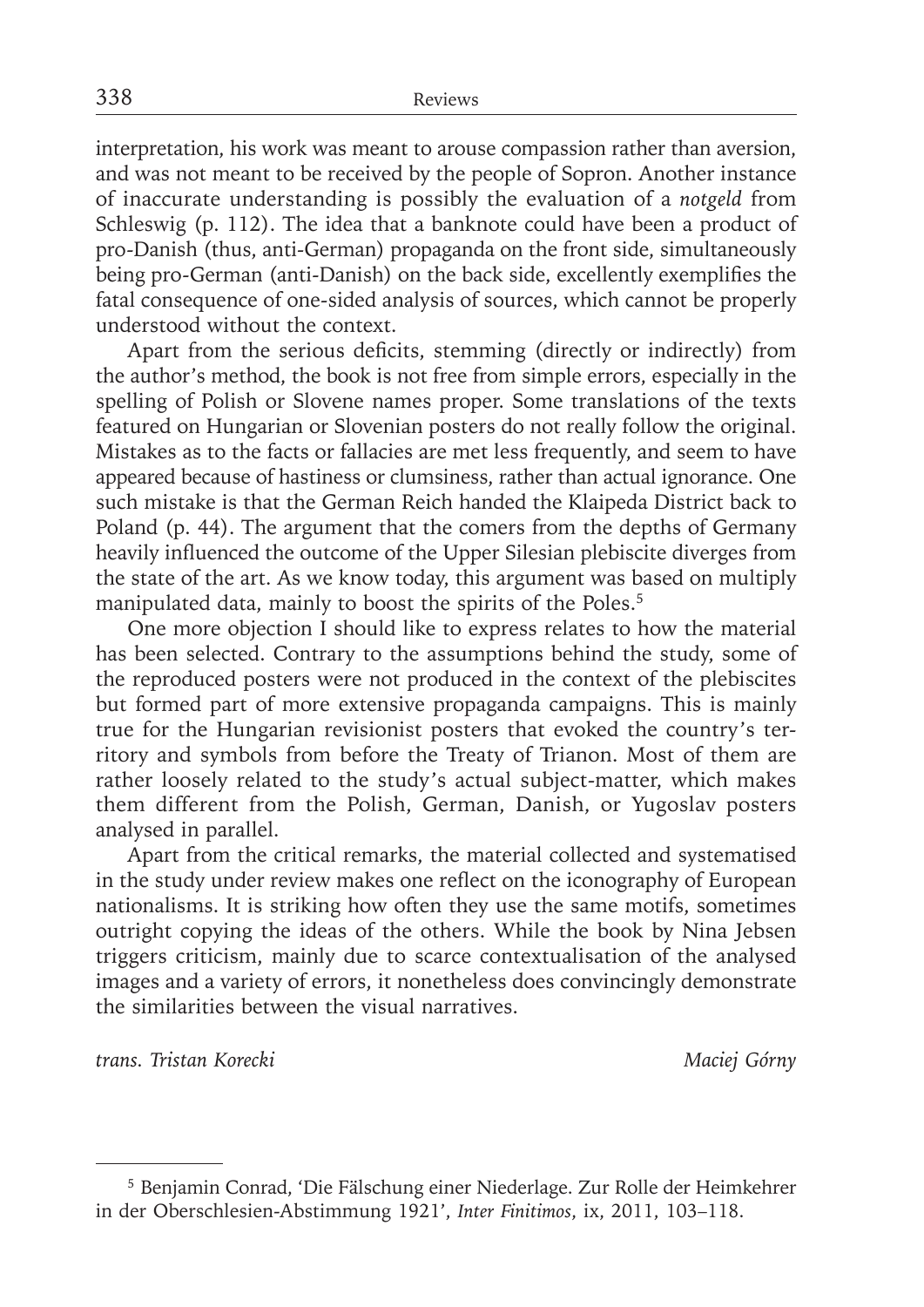Anna Landau-Czajka, *Polska to nie oni. Polska i Polacy w polskojęzycznej prasie żydowskiej II Rzeczypospolitej* [Poland – That's not Them. Poland and Poles in the Polish-Jewish Press in the Interwar Period], Żydowski Instytut Historyczny im. Emanuela Ringelbluma, Warszawa, 2015, 375 pp.

The main aim of Anna Landau-Czajka's work, *Polska to nie oni. Polska i Polacy w polskojęzycznej prasie żydowskiej II Rzeczypospolitej*, is to present an overall and complete-as-possible image of Poland and Poles in the Polish-Jewish press in the interwar period. According to the author's claims, it is estimated that – depending on the criteria used – in those days there were between 160 and 365 press titles which could be classified as the Polish-Jewish press. The scholar – a sociologist and a historian – personally reviewed approx. 115 titles. Among them were dailies, weeklies, monthlies, trade periodicals, and journals dedicated to various groups of readers and consumers, including both widely known titles as well as those with a small local readership. In addition, the author included some memoirs in her research.

Her book consists of seven parts. Chapter 1 depicts the phenomenon of the Polish-Jewish press in the interwar period. What emerges is a cultural borderland, with all its implications. The author highlights not only the multilingual society of Polish Jews, which included Jews functioning in a variety of cultural systems, but also the fact of Polish readers of the publications. Due to the language medium chosen (Polish), this press was read as well as reprinted by non-Jews. Thus the question arises to what extent we might imagine, for instance, a category of a Jewish communication community, or how such a recognition affected discourses in the Polish-Jewish press. In addition, the author herself is a Polish reader. Although she examined a wide spectrum of readers as well as a plethora of press titles, it nevertheless seems impossible to depict such a concept in its all complexity and variety in a single chapter.

The next chapters deal with patriotism issues. Chapter 2 focuses on the attitudes of Jews towards the idea of an independent Poland, particularly during the Great War and the Polish-Soviet War. Moreover, the author identifies two mutually-exclusive legends spread about Jews in this regard, both deeply rooted in the Polish collective imagination. One asserts the Jews' predilection for communism, even to point of being willing to spy; while the other portrays Jews as persons looking forward to Poland regaining independence. Taking into account the relevance of these legends, the scholar discusses the reactions towards anti-Jewish pogroms in the Polish-Jewish press. As the author suggests, Jewish commentators usually tried to convince readers that while the culprits were Polish, Polish society had no responsibility for the violence.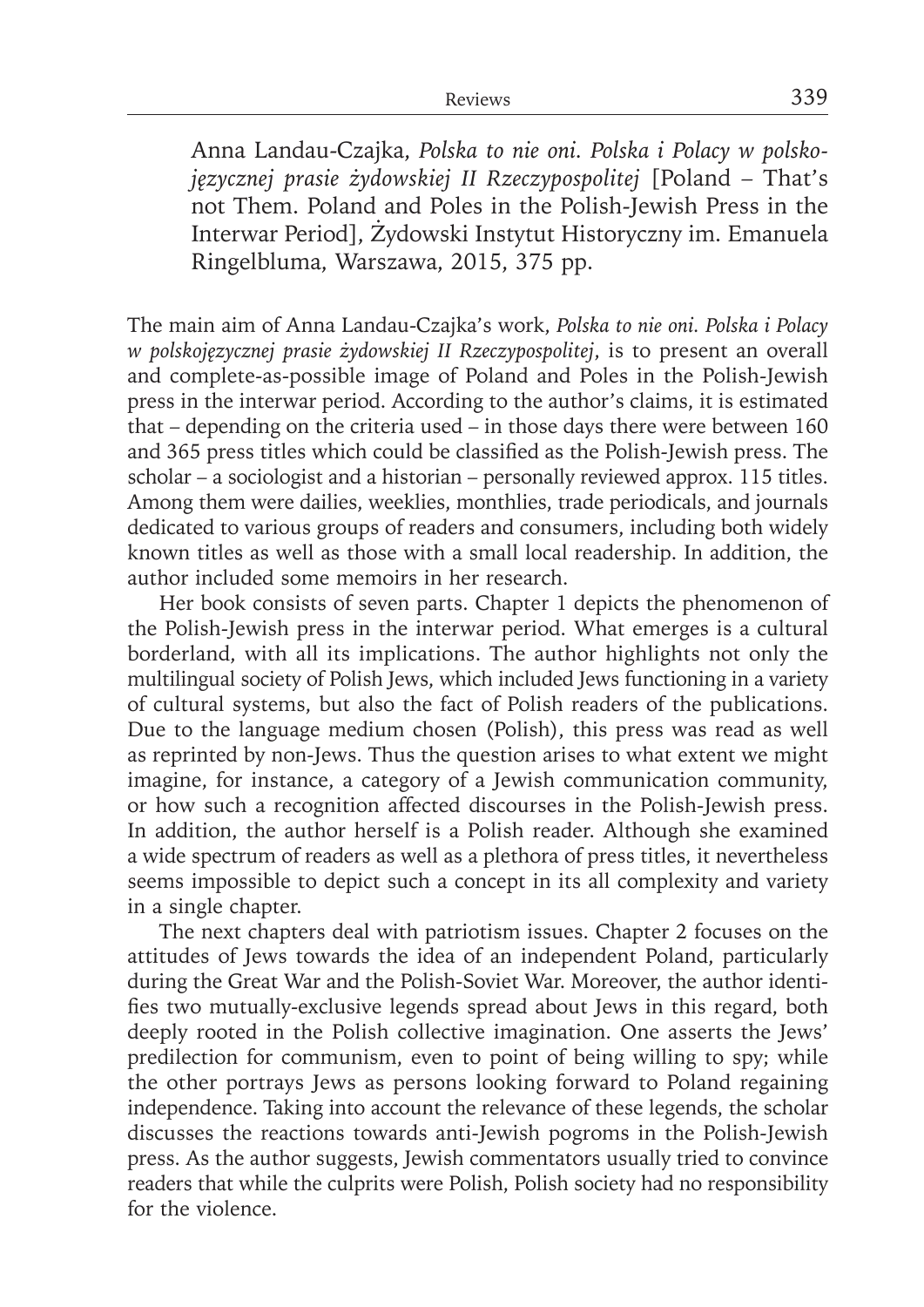While Chapter 2 considers the days on the eve of Polish independence, Chapter 3 focuses on the interwar period. In it the author shows various forms of Jewish manifestations of Polish patriotism, including ones in the public sphere and concerning celebrations of national holidays. Another general tendency in the Polish-Jewish press is also highlighted. Anna Landau-Czajka claims it was rare for Jews to consider Poland to be an exclusive option in terms of permanent residence and to rule out other potential places of destination and settlement.

Whilst the main idea of the reviewed study is to present a general picture, Chapter 4 stands out in its presentation of a particular issue – the phenomenon of Józef Piłsudski, as a politician and a legend – both during his life as well as in the *post-mortem* continuity of his cult. What should be appreciated is that the author not only offers examples of relatively widely-known components of his golden legend, but also shows some contradictions. The best example of this would be sorrows and deep resentments towards Piłsudski's unfulfilled promises expressed on pages of the Polish-Jewish press following the statesman's death.

Chapter 5 deals with the perception of Poles as a crucial issue for Jewish self-identity. Anna Landau-Czajka examines the phenomenon of cultural strangeness, which was one-sided, indeed. While Jews reading the Polish-Jewish press were accultured, and consequently, immersed – more or less deeply – in the Polish culture, the Jewish culture remained unknown for most Poles. Having said that, the author offers some examples to show that this overly simplistic view was more complex in reality. One such example is the coexistence of Poles and Jews considered to be the intelligentsia in small towns.

In the penultimate chapter Anna Landau-Czajka examines the issue of Polish anti-Semitism. While overall her perspective is rather wide and general, she does however offer some exceptions, showing the aforementioned phenomenon in the light of particular waves of anti-Jewish collective violence, for example in a series of conflicts which erupted between Polish and Jewish students in the 1930s. The last chapter shows the cultural battle of both Jewish and Polish circles against assimilation. As the author shows, not only did the opponents of assimilation condemn integrationists, but they also harshly rejected the idea of a dual identity, particularly the *Polish–Jewish* concept.

The source data used by the author – a plethora of press titles (at least) overviewed by her – is impressive indeed. The work, although written to deliver an overall perspective, also manages to offer items of information about local contexts, including for instance the conditions of press distribution. However, taking into account the author's basic premises as well as the scale of the whole project, a reader might experience a feeling of insufficiency and wind up with an impression of having a vague view. During my reading of the work I experienced a constant and recurring feeling that some chosen threads of the book offered a great potential for further elaboration, even at the expense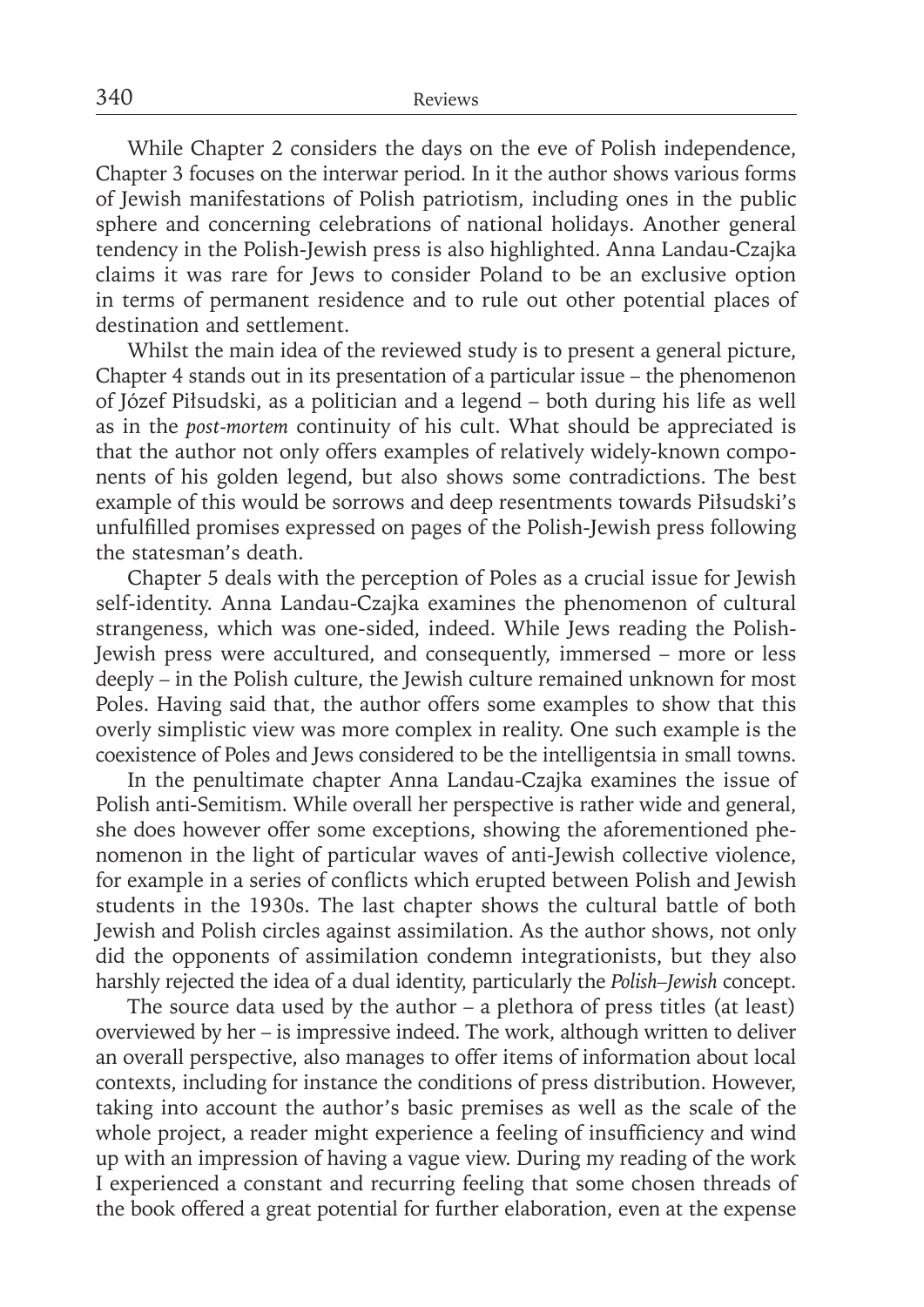of omitting others. While remaining within her framework of a catalogue of the research questions, at the same time Anna Landau-Czajka could have proposed some more interpretative categories. Besides, one could question the extent to which it is reasonable to follow the applied method of press research – reading, for instance, issues of the chosen month of each year – at the expense of focusing on particular events. It seems to me that it would have been beneficial to offer more examples contextualising and interpreting the events, giving insights into the more dynamic and complex questions.

*proofreading James Hartzell Marzena Szugiero*

*Najmniej jestem tam gdzie jestem … Listy Zofi i z Vorzimmerów Breustedt z Warszawy i getta warszawskiego do córki Marysi w Szwajcarii (1939–1942)* ['There's the least of mine where I am …' Zofia Breustedt, née Vorzimmer's letters from Warsaw and the Warsaw Ghetto to her daughter Marysia in Switzerland, 1939–42], ed., with an introduction and comments by Elżbieta Orman, German-language texts trans. by Elżbieta Wrońska, Fundacja Centrum Dokumentacji Czynu Niepodległościowego, Księgrania Akademicka, and Instytut Historii PAN, Kraków and Warszawa, 2016, 320 pp.

A volume of letters written in the Warsaw Ghetto is, inherently, a disheartening piece of reading; yet, when reading this particular book, one cannot resist the charm of its author's personality. Before we meet her 'in person' through her letters, we make an initial acquaintance with Zofia in the sketch 'In the eye of micro-history' penned by Elżbieta Orman, the volume's editor. This vivid and erudite essay, excellently written – showing deep respect, fondness and understanding for the characters' choices and attitudes, whilst keeping the necessary scholarly distance – could function as a separate booklet. Both parts of the volume are mutually complementary, showing different perspectives. These perspectives open towards unusual people, for the author's family background was unusual indeed.

The Altenberg bookstore was much of an institution in the pre-1914 Lwów; it was actually one of the major publishing institutions in Polish (Austrian-ruled) Galicia, with enormous merits in editing and publishing classical works of Polish literature. Róża Altenberg, the enterprise owner's daughter, married her father's associate Jakub Vorzimmer, an independence activist and admirer of Józef Piłsudski. Their marriage broke up a few years later. Róża's two sons, Henryk and Tadeusz, brought up in a patriotic spirit, joined the Polish Legions in the First World War and took part in a series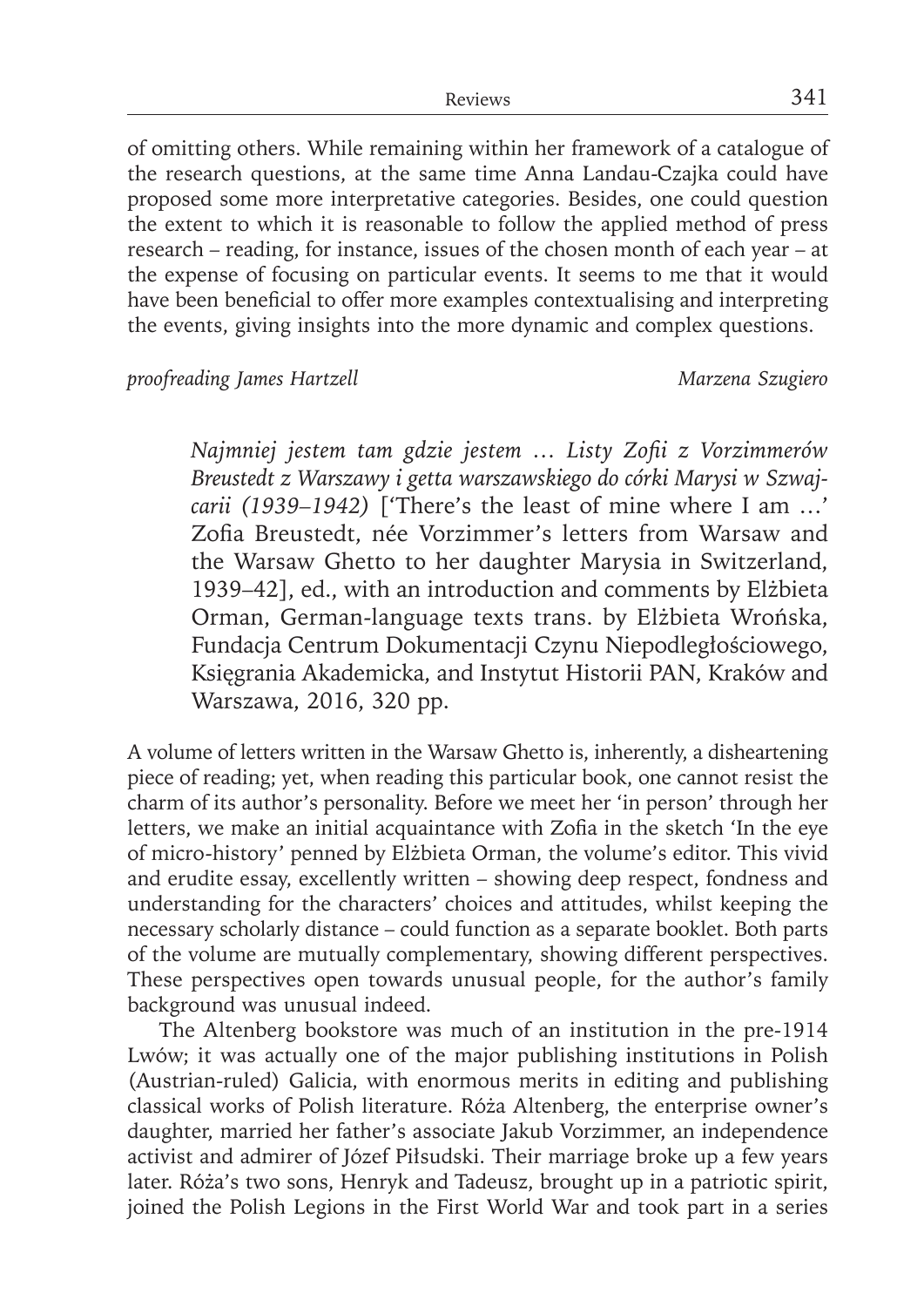of battles that continued until the 1920 Polish-Soviet War. One of them became later on an eminent Polish historian; his brother was killed in the Katyn massacre. They assumed the surname Wereszycki in 1924 (after the Wereszyca [*Vereshitsa*] River by which they fought in 1920).

Their sister Zofia, the central character of the book, was a painter. Elżbieta Orman carefully reconstructs her short-lived artistic career, and shows us reproductions of the few surviving paintings, along with those of which only photographs remain. Zofia Vorzimmer got married to a German painter Hans Breustedt. They lived in poverty – in fact, an artistic poverty with scarce food available but not without trips to Italy to practice open-air painting sessions, making friends with Paul Klee, Walter Gropius, and others. Their situation became complicated with Hitler's assumption of power in 1933. Although Hans is not of Jewish descent, he is married to a Jewish woman and does not intend to divorce her. This leads to his exclusion from the chamber of professional painting artists, which implies a ban on selling his works, thus preventing a moneymaking opportunity. Their poverty grows increasingly gnawing; the artists make some ornaments for living, but get less and less commissions. They cannot afford to emigrate to America, so they decide to go to Poland. This is not an easy step to make: the Second Republic was not quite enthusiastic about receiving the Polish Jews who wanted to flee from the German Reich. Yet, they finally succeed: Henryk Wereszycki, a reserve lieutenant and a former Legions soldier, employed with the 'Józef Piłsudski' Institute of Recent History, had some personal relationships contracted during the wartime years. He used the opportunity to (reportedly) access the Prime Minister himself, Felicjan Sławoj Składkowski, helped to this end by his Institute superior, Lieutenant-Colonel Wacław Lipiński (later on, a merited organiser of the September 1939 Warsaw defence against the Nazis and anticommunist conspiratorial activist after 1945, who was killed by the communists at the Wronki prison). The Breustedts finally arrived in Warsaw in June 1939.

The couple were delighted. They met with their families and friends and collected money to eventually buy a ticket to America. But they were not successful enough to leave before 1 September. Being a German, Hans was arrested immediately after the war broke out, and Henryk Wereszycki again had to rescue him using his acquaintances. Shortly after that, the Wereszycki brothers were mobilised and set off to join their assigned military units; Zofia and Hans remained in Warsaw. They survived the nightmare of the city's siege; once the Germans entered the city, they decided that Hans should go back to Weimar and thereafter had his wife join him there. It seemed to them that a handful of formalities will do the job – still not fully aware what kind of a world has emerged around. Once everything was settled, a ghetto was set up in Warsaw – and all the permits immediately lost their validity. Zofia found herself enclosed in the ghetto whilst Hans was conscribed with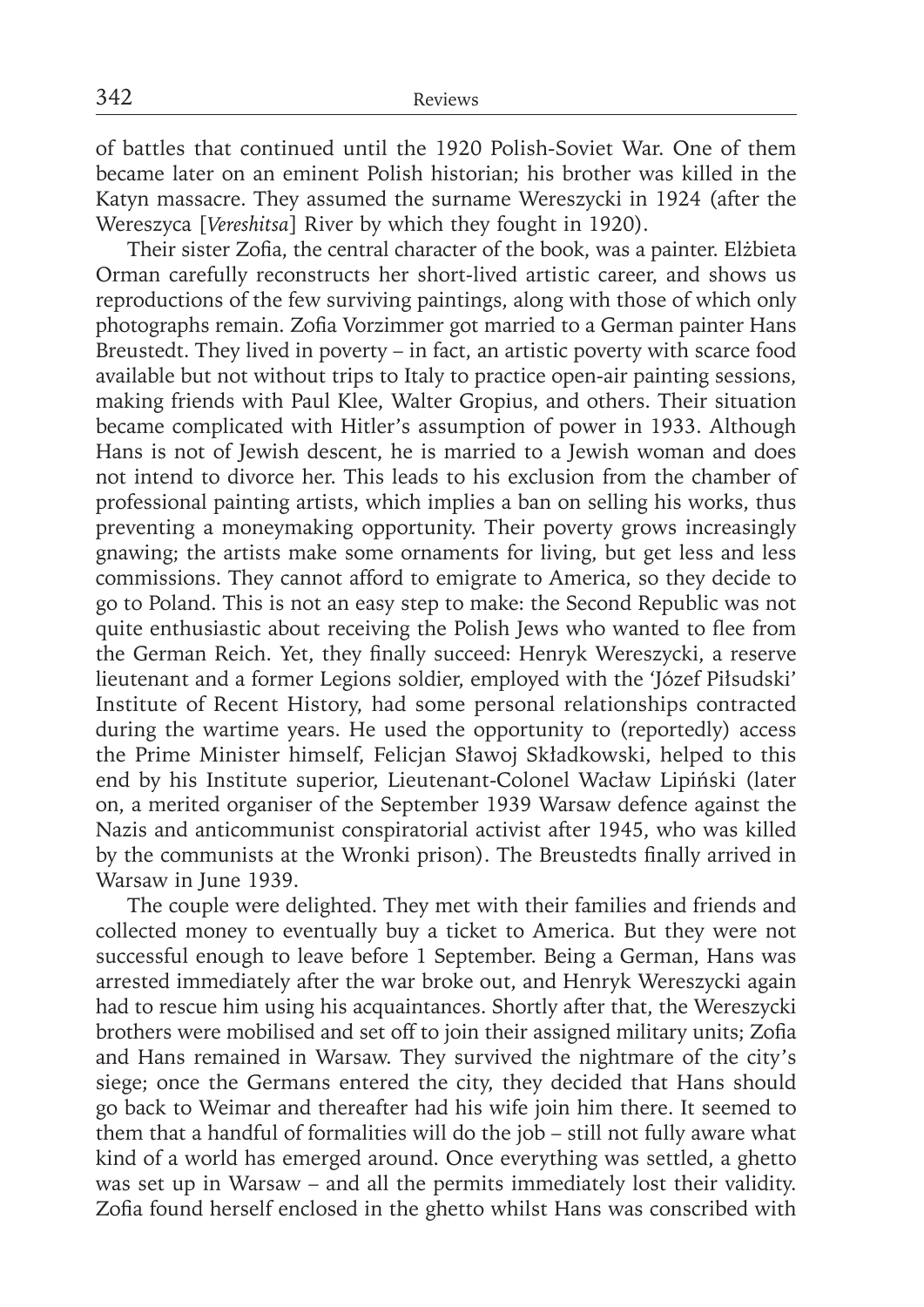the Wehrmacht and sent to the Eastern Front. Zofia's brothers were taken captives – Henryk by the Germans and Tadeusz by the Soviets. Tadeusz's family were hiding within Warsaw and then in a village near Cracow; Zofia's mother stayed in Lwów whereas her father remained in Warsaw.

There was, however, one more aspect to the story – quite an important one, without which the book would have not been written. The Breustedts had a daughter, Marysia, who was born in 1922. In 1938, the last moment it was possible, they had her sent to Switzerland, to their friends' place. Marysia was the addressee of Zofia's letters now published.

Marysia received letters from her mother and from her father. She informed her grandaunt in the United States of what was taking place in Poland using words that sound like a cruel irony today: "Mum is in Warsaw, doing well. Babbo [thus Hans was nicknamed by Zofia and Marysia] is in the Eastern Front" (p. 103). She would send her mother parcels to the ghetto; Henryk Wereszycki sent her his officer's pay received as a POW, Hans also tried to help by sending parcels. As a result, being a ghetto resident, Zofia could enjoy pretty good material standard of living. This is why she invited her mother to live with her in the ghetto since January 1942, who had lived in poverty at the 'Aryan' side before. As Róża Altenberg tells her granddaughter, "I am awfully happy being … together with your Mum, for a week now" (p. 261). What she did seems incomprehensible today; but the truth is that one can live and make decisions as the future is hidden from them.

Elżbieta Orman emphasises the emotional balance and personal optimism of the letters' author. In spite of a bearable material situation, she had no illusions about her situation. She wrote her daughter how horrible it is "in the depths of Asia" (pp. 221, 225), and Marysia had to decipher the message for herself. But she also wrote, "I believe I feel too good" (p. 233). She clearly wanted to keep her daughter undisturbed. But there was more to it: she could enjoy petty things, reminisce her happy moments from the past or figure out those to possibly come, or get mentally transferred to works of art or alien countries. The quote from a letter made part of the book's title – "There's the least of mine where I am" – expresses this attitude. As Orman tells us, it was when in the ghetto that Zofia began considering herself a fully mature person.

Contrasting with this personal optimism is the increasing horror of the situation, the intensifying nightmare, like a bad dream with no awakening; not in this world, at least. "The coil is tightening, at night I hear it, // tighter and tighter, trembling and roaring", the words of Krzysztof Kamil Baczyński's poem<sup>1</sup> kept resounding in my ears as I read through those letters. For this story ended as it was bound to end: Mrs. Altenberg and her daughter were killed during the Ghetto's liquidation in August 1942, most probably

<sup>1</sup> The opening lines of the poem *Z głową na karabinie* (written in December 1943).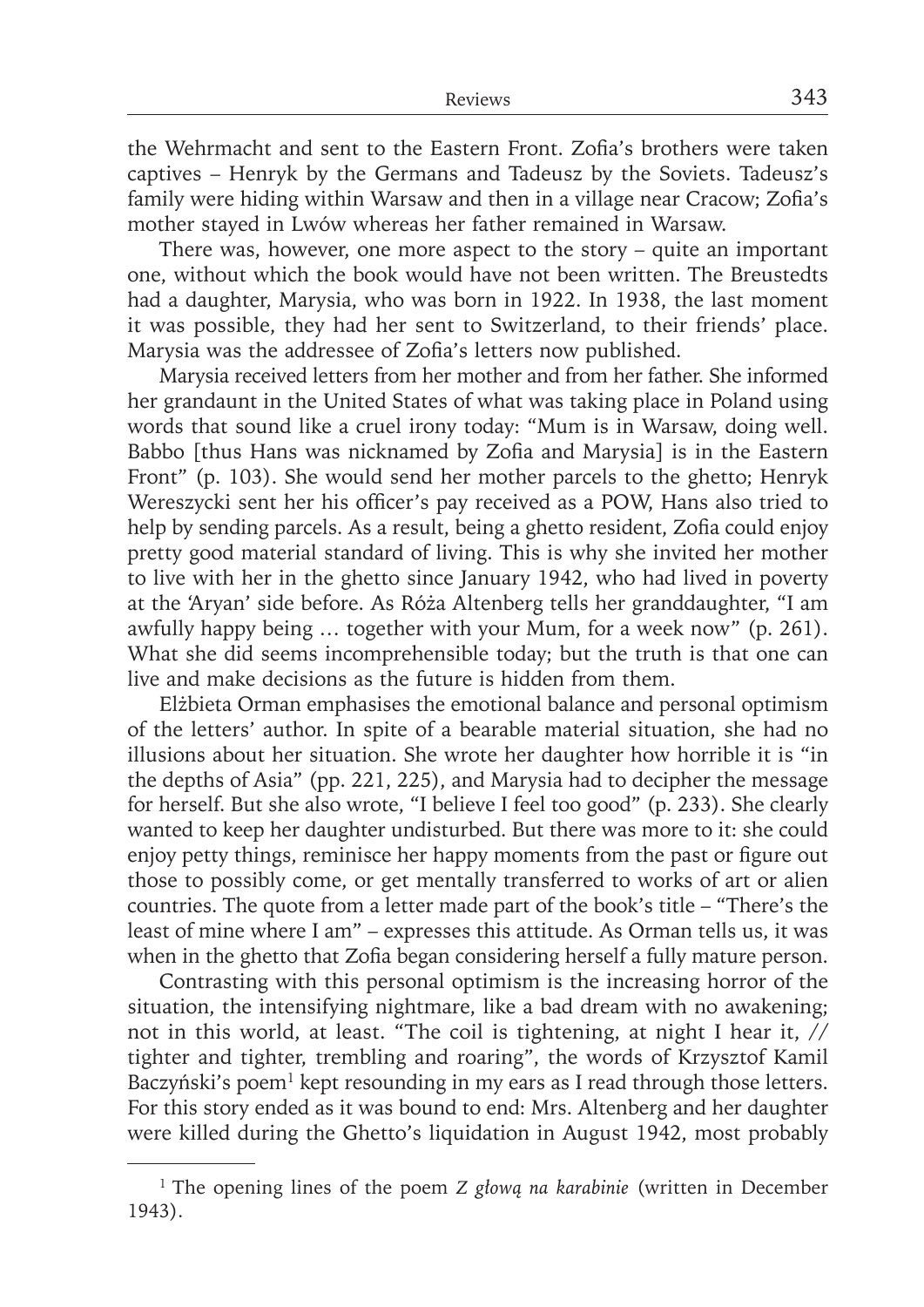deported to the extermination camp in Treblinka; the exact date of their death is unknown.

But the war finally ended as well. The one who received the letters survived; so did her father and so did Henryk Wereszycki, the only member of the family who stayed in Poland. His long letter to his niece written in the summer of 1945 (pp. 285–8) is dry and to-the-point: "… as you probably know, none of our relatives has stayed alive". He did not feel he was a member of the winning nation. "The most important thing that keeps me alive is the duty: you need to work. This is the only option for one to be able to struggle for national identity. We have been defeated too."

In one of the most moving fragments of the book, Wereszycki, finally released and back home, writes a sorrowful and cordial letter to his brotherin-law: "My beloved Hans, … I am now left completely alone in this altered world …" (p. 288). This is how individual human friendships triumph over collective hatreds, Micro-history over Macro-history. I think I can understand Wereszycki's books somewhat better now. His most important studies, recently reissued and available at bookstores, are about the nineteenth century – to primarily recall *Pod berłem Habsburgów* [Under the Habsburg sceptre] (1975), an excellent synthesis of Central European nationality questions, and the trilogy *Sojusz trzech cesarzy* [The three emperors' alliance] (1965–77), describing the formation of a system of alliances which eventually led to the First World War. When I first read them, as a grammar school and then university student – long, long years ago – I knew nothing of their author's biography. I was delighted by their reflexivity: meditation on the evanescence of the world, incongruence between intentions and effects, and nullity of the intents of even the wisest of diplomats – a rather rare thing in scholarly literature. Never expressed in words, such threads were glaringly omnipresent. Today, I think that the man's tragic wartime experiences must have influenced his perspective on the past.

It is difficult to come at a conclusion. The family Altenberg/Vorzimmer/ Wereszycki did not consider themselves Jews. Their background was Polish patriotic intelligentsia of Galicia, strongly involved in the independence movement. Before September 1939 they could suppose that, in spite of the anti-Semitic attitudes so strongly manifested in interwar Poland, their descent would gradually become of no significance whatsoever, remaining but a genealogical curiosity. The war and the occupation changed everything. Most of the family perished. How they responded to the tragedy, what they thought and how they behaved is shown in the book. But the book raises a wider afterthought. That Polishness, in terms of a multicultural whole, has incurred a damage because of the annihilation of Polish Jewry, is remarked by a number of authors. The damage borne by the Polish intelligentsia by losing a generation of assimilated patriotically-inclined intelligentsia of Jewish origin, which contributed to Polishness a hard-to-define singularity, has probably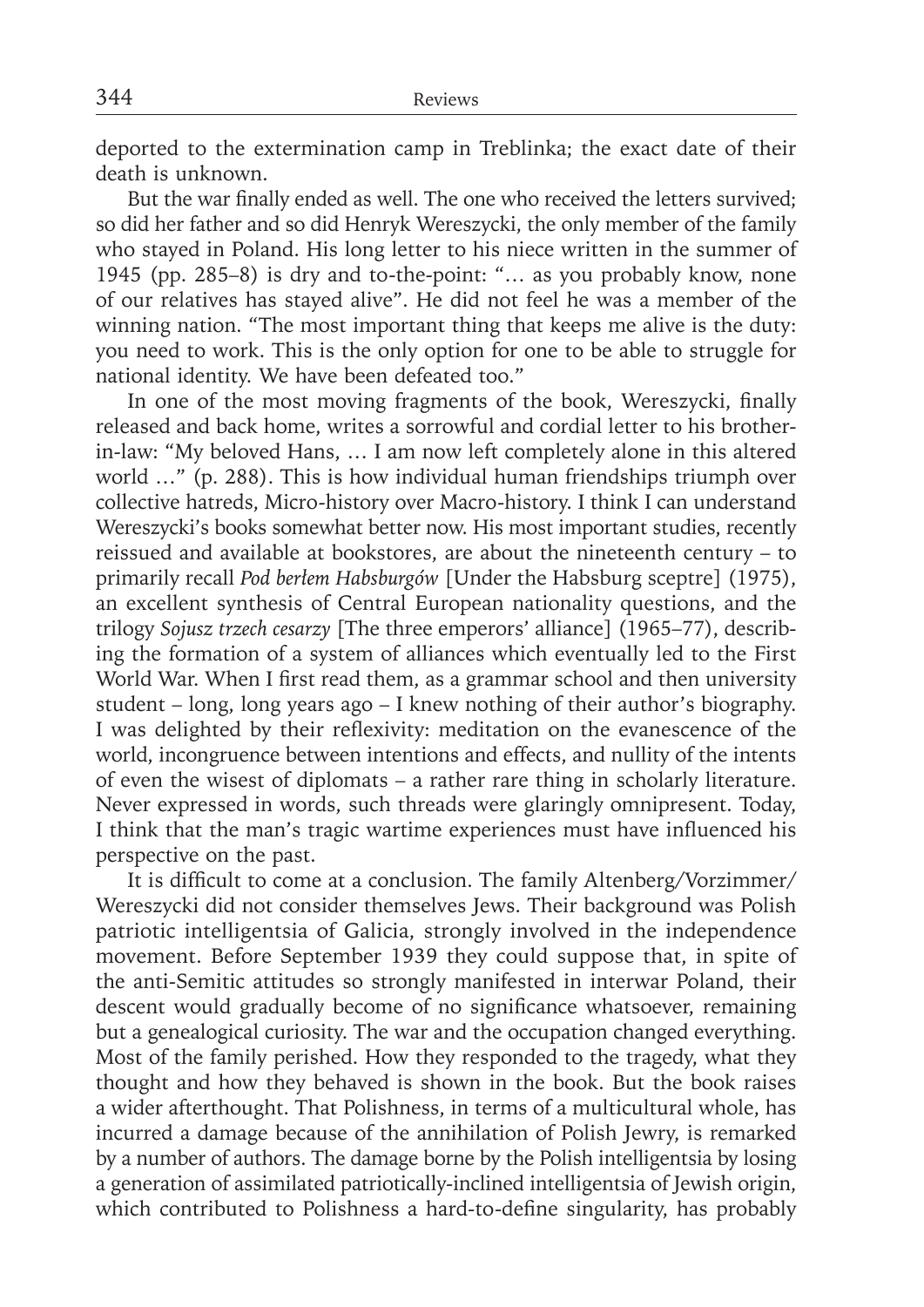not been considered as thoroughly. While intelligentsia found themselves excruciatingly gelded after the war, some of its groups had been affected more than the others – the one in question most of all. What would Polish intelligentsia be like today, with people such as the characters of the book under discussion still being part of it, we can only figure out.

*trans. Tristan Korecki Maciej Janowski*

John J. Kulczycki, *Belonging to the Nation. Inclusion and Exclusion in the Polish-German Borderlands 1939–1951*, Harvard University Press, Cambridge, MA, 2016, 402 pp.

Who is a Pole? Which are the concrete characteristics that distinguish Poles from Germans and others? Perhaps language, religion, or simply 'selfidentification' can serve to make this distinguish. But, as John Kulczycki shows in this important book, none of those criteria were found adequate by the post-war Polish authorities. In the years after the war, the population of Poland was in massive flux: from the eastern *Kresy* to the newly gained post-German lands in the west, from the countryside back into cities, from villages into newly constructed industrial towns. One important aspect of this flux was deciding what to do with individuals of 'doubtful' nationality, those who had signed up as *Volksdeutsche* during the war, others who spoke dialects not quite Polish or not quite German. In stark contrast to the contemporary situation in Czechoslovakia, the Polish authorities were quite willing to grant citizenship to thousands of ex-*Volksdeutsche*, autochthons, and others as long as they pledge loyalty to the Polish state and nation. In practice, however, this process was far from simple. Kulczycki's thorough research reveals for the first time (in particular for an English-speaking audience) the complicated details of an important and little-known episode in postwar Polish history.

In order to understand what happens after 1945, one must be familiar with the complicated and tragic events of 1939 to 1945. Kulczycki provides an admirable overview of German policies toward Poles, *Volksdeutsche*, and other ethnic groups in occupied Poland. He makes clear that different regions of Poland were under quite different regimes in this respect. For example, in Silesia individuals of German background were strongly pressured into signing up as *Volksdeutsche* while elsewhere declaration of one's German-ness (however attenuated) was more voluntary. These policies would have a direct impact on post-war rules and attitudes toward the ex-*Volksdeutsche*. The Germans created four categories of *Volksdeutsche* by the DVL Ordinance of 4 March 1941. Those assigned to group I had shown their active support for German nationality and politics; group II had merely "demonstrably proven their Germanness" (p. 33) without active participation in German political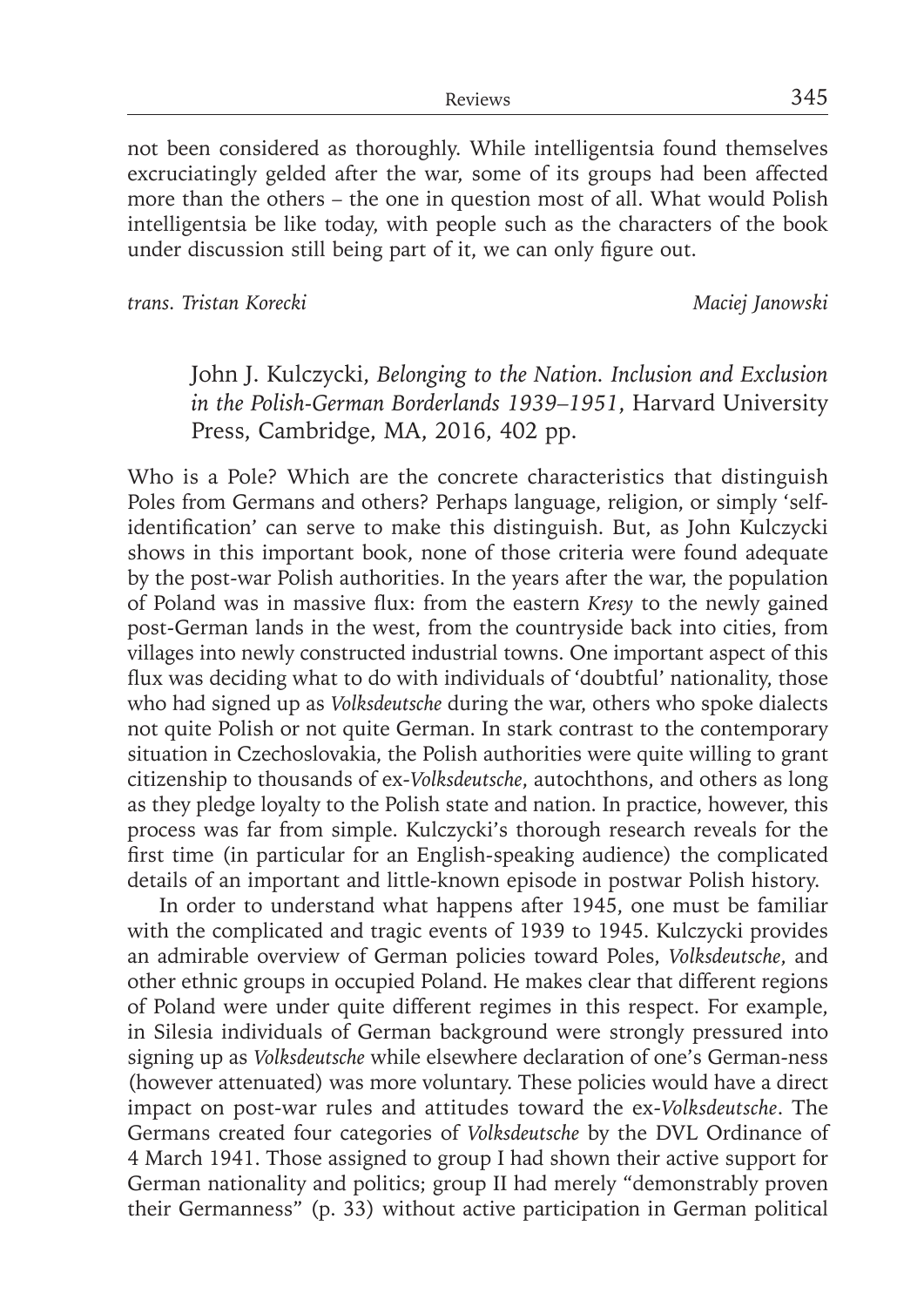or social groups. As for categories III and IV, these included individuals of 'German descent' but not citizenship; many speakers of Slavic languages deemed 'racially German' fell into these groups. The higher the group, the better the privileges, job opportunities, and rations. On the other hand, some Polish citizenships were involuntarily included in one of these categories and drafted into the Wehrmacht.

Kulczycki makes clear that the seeming simplicity of these categories was in fact much more muddled in practice. In different parts of occupied Poland, officials took more or less seriously the need to prove one's 'Germanness' in the form of German grandparents, the use of the language at home, or even 'racial criteria'. Further complicating matters, at times officials were so overwhelmed by central directives that they thrust individuals into categories without any knowledge or acquiescence. Conversely, these overworked bureaucrats simply rejected any doubtful applications to be included on the DVL. And groups like the Mazurs were more or less automatically included as 'potential Germans', even when these doggedly continued to use their own language despite German directives.

Such was the confusing background of Polish officials' tasks in the post-war period. In attempting to sort 'Germans' from 'Poles' in these years, official policy followed two more-or-less contradictory aims. On the one hand, truly disloyal 'Germans' who could not be integrated into the Polish nation should be expelled. On the other, given the severe depopulation of Poland during the war, leniency should be shown to individuals who showed any possibility of a change in attitude or desire to integrate with other Poles. And, of course, the attempt to categorize citizens was complicated by a variety of factors: women waiting for their husbands to return from military or labor service, fears that any notice by the authorities would lead to deportation to Siberia, uncertainty about one's own wishes: stay 'at home' in Poland or leave for Germany to make a new life.

Kulczycki's book is arranged chronologically and focuses mainly on the half-dozen years from the 'liberation' of Poland by the Red Army to the end of mass resettlement/deportation in 1951. As he shows, a number of factors determined policy toward 'doubtful' Poles in this period. A primary issue was the shifting of Poland's borders approximately 150 miles westward. The 'recovered lands' (to use the ideologically charged phrase employed by the communists) in the west were to be more or less cleansed of Germans, then re-peopled by Poles. To be sure, thousands of Germans had fled already before the arrival of the Red Army, but many 'doubtful' individuals remained. The situation was further complicated by the arrival of tens of thousands of 'repatriates' from the former eastern territories of the Polish republic which had been incorporated into the USSR in 1944–5. Thus material, political, ethnic, ideological, and practical issues collided in the formulation and execution of population policy here.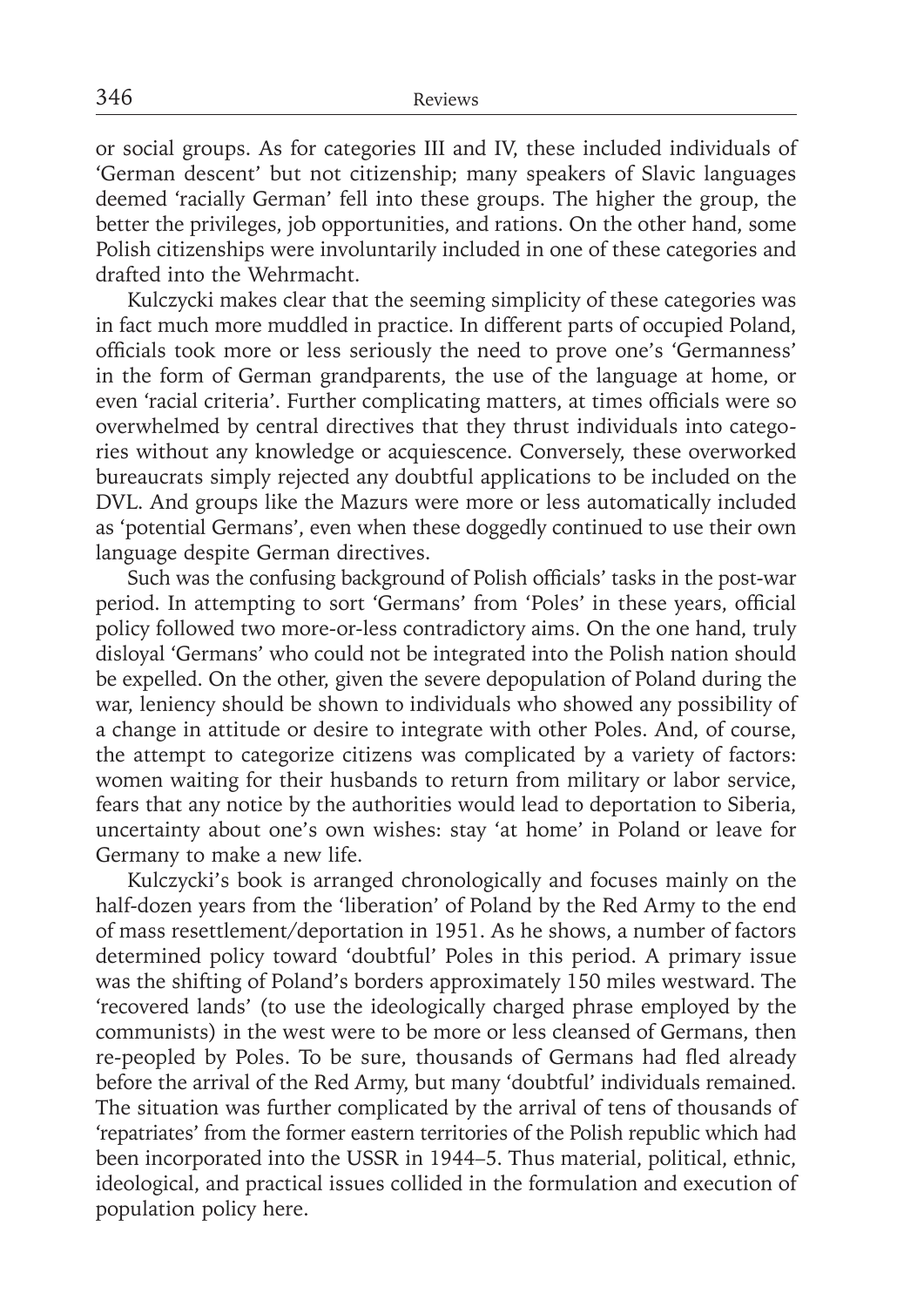While the Polish Republic (soon to be 'People's Republic') had little interest in retaining Germans as citizens, the murkiness of ethnic-cultural identity was such that central policy (essentially, to keep as many people as possible, given the huge depopulation of the country 1939–45) often clashes with local perceptions and interests. To take just one example: in February 1945 it was decreed that *Volksdeutsche* of categories II, III, or IV who did not voluntarily sign up to the DVL and who showed some Polish national characteristics were specifically given the right of 'rehabilitation' and citizenship  $(p. 111)$ . Many local officials – Kulczycki provides a number of specific cases and objections to such blanket rulings – protested that local conditions had to be taken into account, such as the Polish mothers whose three sons were (without their permission) placed on the DVL (presumably in order to be drafted into the Wehrmacht). On the other hand, local officials often knew of specific anti-Polish behaviors during the war years, or took the opportunity to blackmail applicants, or simply refused to forward doubtful cases without generous bribes from applicants.

The agreement at the first post-war conference at Potsdam (August 1945) that only recognized a provisional Polish-German border on the west spurred the government to push harder to populate the western territories, aiming to create a *fait accompli* of a solidly Polish population in this area. But, again, the complicating factor was just how to determine 'Polishness'. Kulczycki cites example after example of central authorities bemoaning the fact that 'Polish' (or at least potentially Polish) individuals and families were often deported along with the Germans. In order to prevent this, in 1946 a central directive was issued to verify nationality of these doubtful individuals in a way that recognized the potential Polishness of autochthons, even when these had had German citizenship before 1945. Kulczycki quotes Władysław Gomułka from March 1946 as declaring, "Even those who over the years succumbed to Germanization should be restored to Poland." (p. 170) The autochthons also provided the Polish government with living proofs of the essential Polishness of the 'restored' territories. On the other hand, by this point most autochthons, whether or not they considered themselves truly 'German', in any case desired to leave Poland. Political insecurity, looting, and mistreatment both by local officials and newly arrived Poles from the east combined to convince many autochthons that leaving their homeland for Germany was the best option. Even when, as often happened from mid-1946 onward, individuals were rehabilitated and cleared of crimes against Polishness, their property was rarely restored to them.

With the tightening of communist control in Poland and the ending of mass expulsions in 1947, policies entered a new phase. Ironically, state policies aiming to woo 'doubtful' Poles were increasingly met by petitions to leave Poland on the part of those individuals. The state stepped up Polonization courses and educational efforts to integrate autochthons, Mazurs, and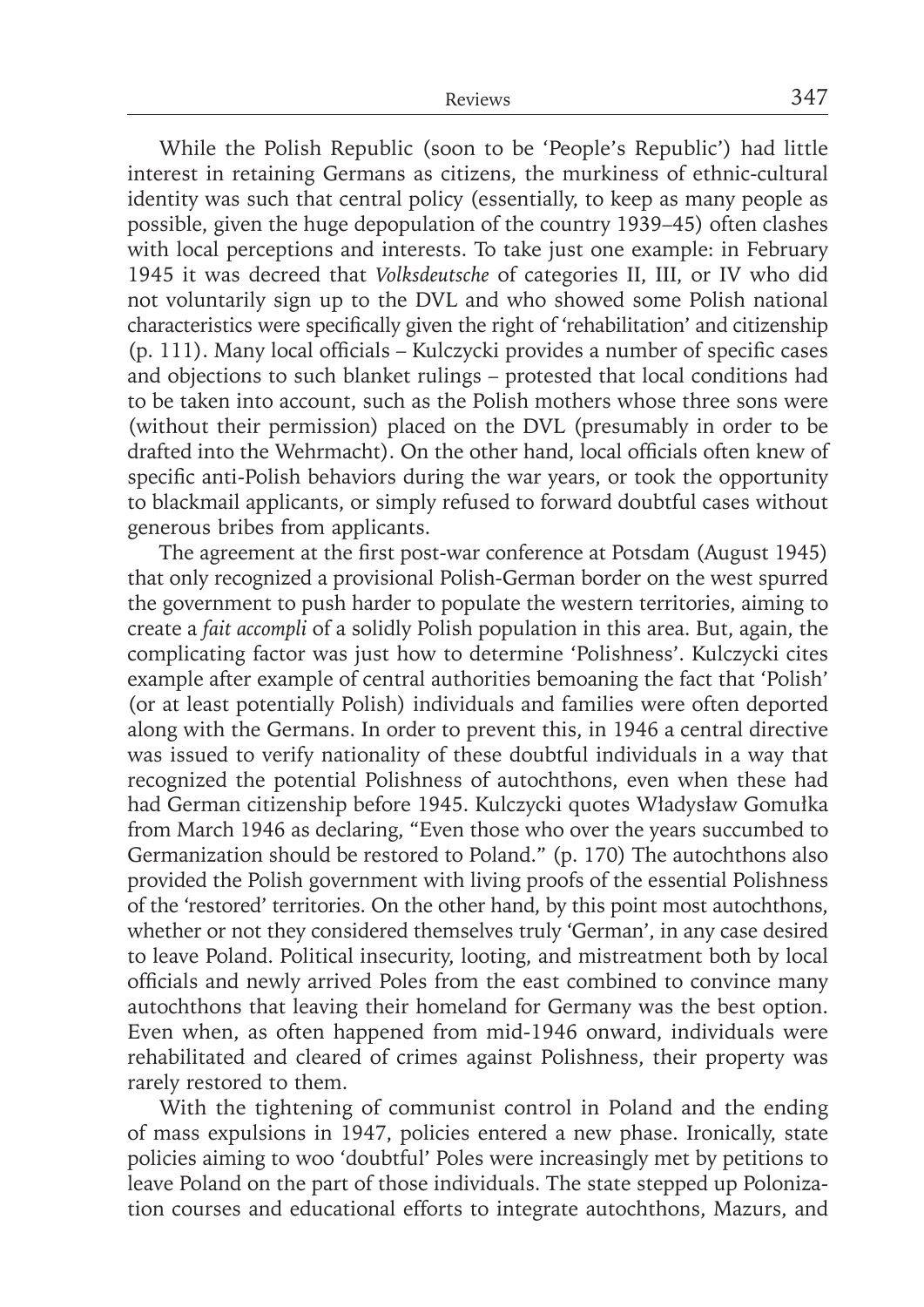ex-*Volksdeutsche* who were deemed appropriate for integration. But by now the repressive policies of the (still proto-)PRL were becoming more and more clear, relatives who had ended up in Germany were being located, and material conditions continued to be grim. In such a situation, despite the fact that the government extended a blanket rehabilitation in 1950 to all remaining category III and IV *Volksdeutsche* (over 1.7 million of them), many of these continued to suffer discrimination as 'not quite Polish'.

Perhaps the most surprising aspect of John Kulczycki's excellent book is the consistent effort of the Polish government throughout this period to retain as many 'potential Poles' as possible – as long as they had not shown themselves as enthusiastic Nazis or had committed other crimes. This contrasts sharply with the contemporary attitudes of the Czechoslovak state toward its Germans who, even when protesting their affinity to the Czech nation, were simply shipped out. To be sure, the situation in Poland was more complex, with many local peasants truly not seeing themselves as either German or Polish but 'locals'. Still, the prevalence of 'national indifference' and even prenational attitudes toward identity that Kulczycki so richly documents provide a corrective to facile tendencies toward nationality policies in this region. This is a book that in its approach, depth of research, and richness of examples, should be read by anyone seriously interested in post-war Polish history.

*Theodore R. Weeks*

## Tom Junes, *Student Politics in Communist Poland: Generations of Consent and Dissent*, Lexington Books, Lanham, MD, 2015, 328 pp.

Unlike women, who until recently were almost non-existent in the standard historical narratives about the opposition to the communist regimes in East-Central Europe, students have from the very beginning gained a rightful place among those who contested these regimes. Since the extensive live coverage of the Hungarian Revolution of 1956 by Radio Free Europe, every historical account of this first major upheaval in the Soviet bloc has underlined the crucial role played by the students, who demonstrated their solidarity with Poland by marching on 23 October to the Budapest statue of the 1848 military commander, General Józef Bem. Moreover, the student heroes who lost their young lives under communism became – through the symbol of their supreme sacrifice – genuine catalysts of forbidden memory. Jan Palach, the Czech student who set himself on fire after the so-called 'normalization' destroyed all the hopes for change which the Prague Spring had nurtured, has remained a powerful symbol of the revolt against an oppressive system. In Poland, the controversial death of Stanisław Pyjas, the Cracow student who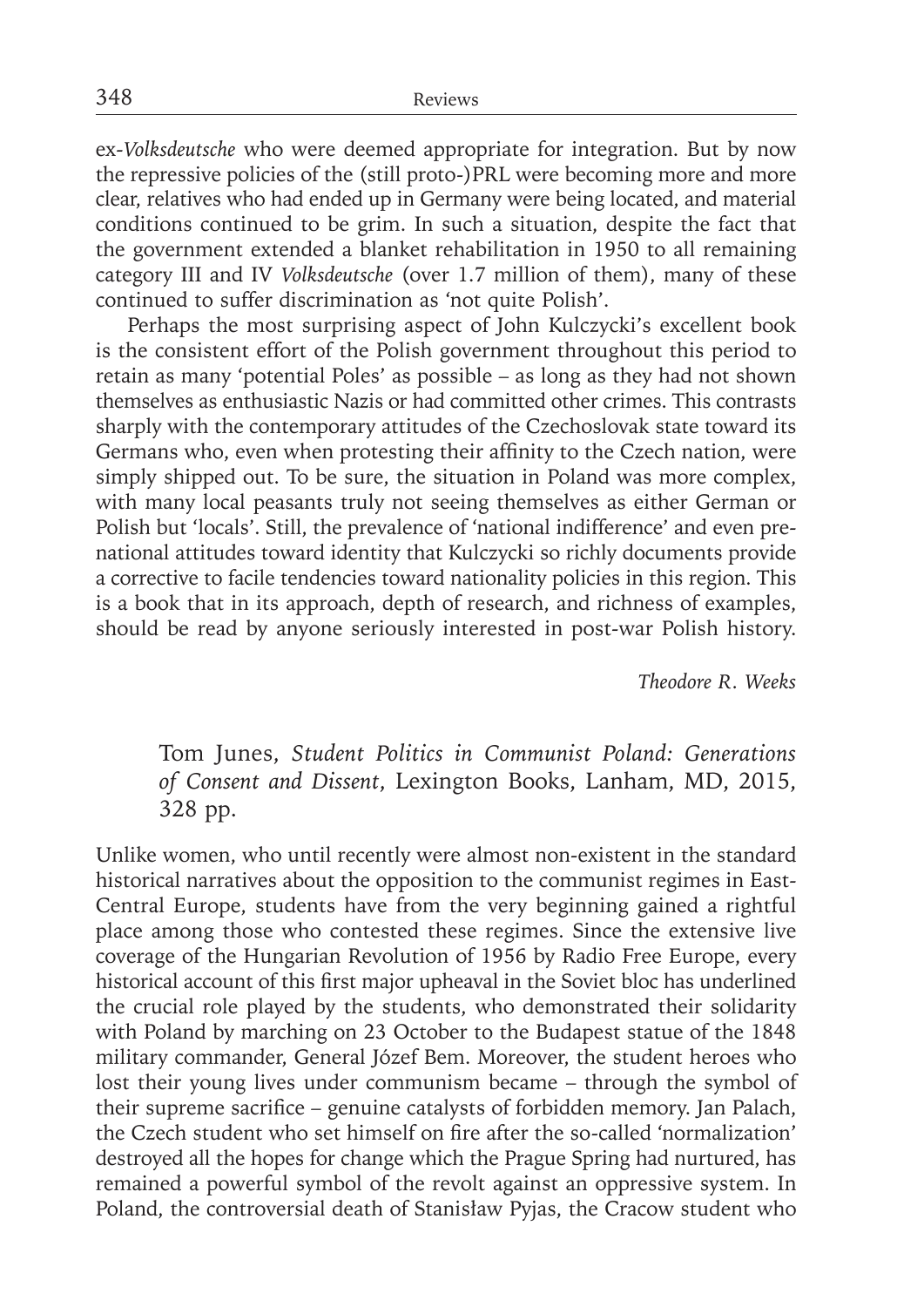was very active in the Workers' Defence Committee, has become a symbol for the lawlessness and brutality which characterized the anti-opposition actions of the communist secret police (Pol.: *Służba Bezpieczeństwa*). However, in the standard historical narrative of Poland under communism, student-led movements are most prominent with respect to the protests of March 1968, which made them not only the protagonists in one of the major revolts in the country, but also part of a transnational wave of anti-system European demonstrations on both sides of the Iron Curtain.

At the outset, one may rightly ask what new light this book sheds on the generations of dissent and consent in communist Poland? Above all, the book renews the spirit of in-depth inquiry, which is increasingly disappearing in historical writings due to the enormous pressure to publish for the sake of making an academic career. Tom Junes' volume is one of those rare publications which arises out of passionate research on a particular topic, as well as from hard work based on the extensive use of multiple primary sources and solid methodological underpinnings. A left-oriented student activist himself, the author embarks with visible empathy on a study of student politics in the recent past of a country which is not his own, yet at the same time is not totally alien, for he is of Polish descent. Junes seems to have spared no effort to analyse an impressive number of primary sources in the Polish language, including unedited archival materials from 15 repositories besides the already published volumes of documents. He also consulted almost 30 different periodicals, among which many are from the student press and publications. In addition, he interviewed no less than 50 persons, including three conversations with the legendary and highly influential Karol Modzelewski.

The methodological backbone of the book is, as suggested in the very title, the rather controversial and vague idea of generations. But Junes is able to make good use of this concept by redefining it to fit the purpose of his inquiry into student politics. In fact, one of the first things that strike the reader is the number of generations which succeeded each other in the almost forty-five years of communism in Poland. They number no less than eight, which makes this book unique compared to all others, which use the more traditional idea of generation and refer to three different age groups with different perspectives on communism: one with recollected experiences of the pre-communist period; another born and raised under communism; and the other being the one that reached maturity around the time of the collapse of communism.

Junes' concept of generation is more restrictive and precise, thus making it a useful methodological tool. For him, to speak of a generation makes sense only as long as it is strictly related to the common socialization between same-age cohorts during university years, i.e. during undergraduate studies (five years in communist Poland). Taking into account that the student body is continuously changing due to the normal process of graduation, it can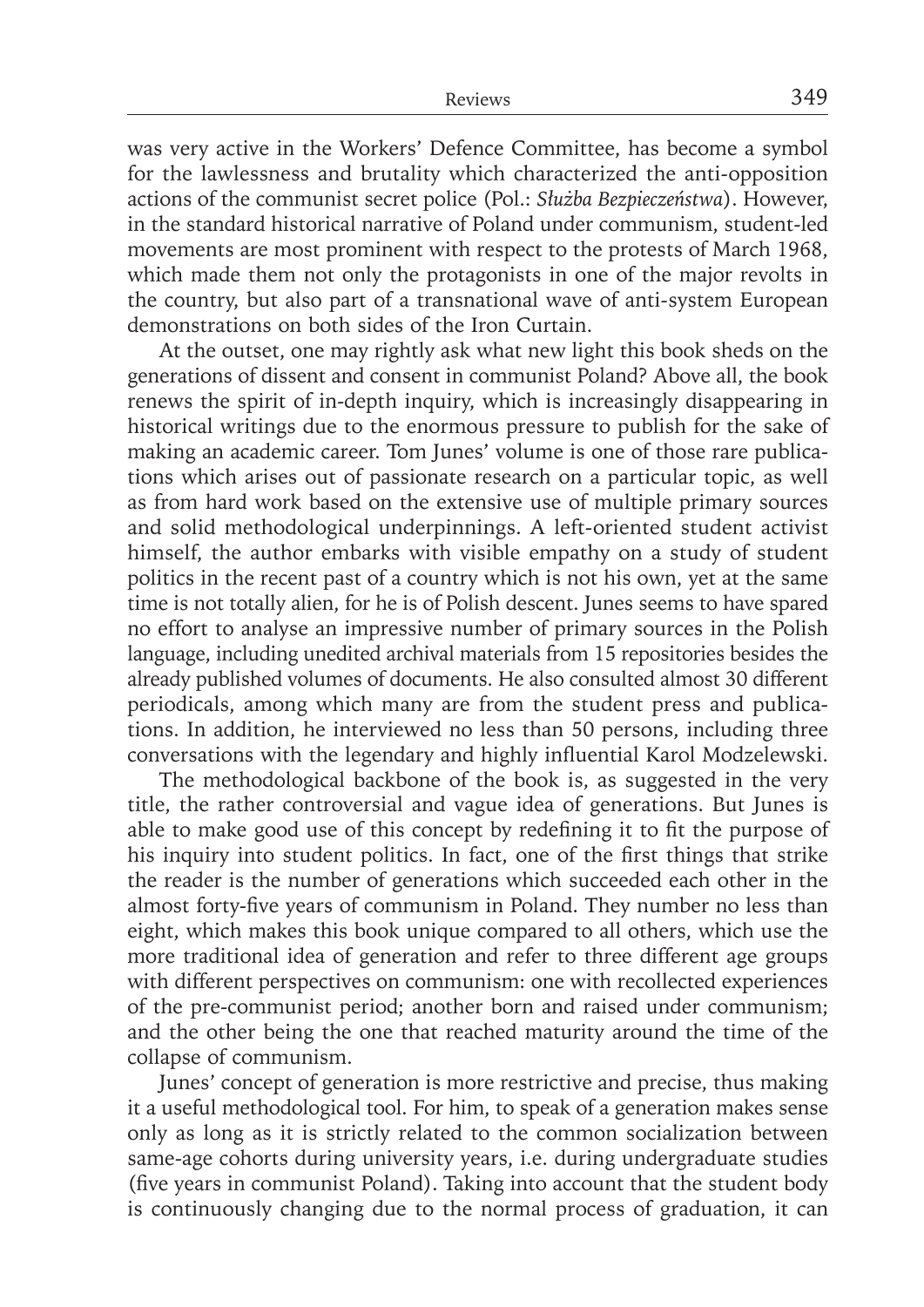be assumed that approximately every five years there is a totally new social group in universities, which might be considered as a new generation. The author emphasizes that, on the one hand, each of these generations of Polish students were marked by the same experiences, which definitely shaped the way they related to politics. But on the other hand, he clearly illustrates that different groups in the same generation could react differently to these formative experiences, so in each age cohort there were at least two contrasting 'generational units'. Thus, the spirit of dissent was transmitted from one generation to another, in spite of the fact that some same-age cohorts were more consenting than others, as the very succession of major upheavals in the historical evolution of communist post-war Poland suggests.

While the first generation identified by Tom Junes, which he calls the 'lost generation', was homogenous in its past-oriented recollections and inter-war conceptions, the second generation, that of the 'great leap forward', definitely marked a major break with the pre-communist interwar period. As the author illustrates, this break resulted to a great extent from the need of the communist regime to create its own elite by doubling the number of students and explicitly offering the young people of peasant or worker backgrounds opportunities that were not available to them before communism. A former activist in the Union of Polish Youth (Pol.: *Związek Młodzieży Polskiej*, ZMP) recalls the following about the experiences of this generation: "My beliefs grew out of my experience. … I was, of course, aware that if you are a member of the ZMP, you had certain privileges, for example to be able to get a higher education. But I also knew that the ZMP was an opportunity for the rural youth … to get out of the overpopulated countryside, to learn a profession." (p. 30). This quote implicitly suggests the ambivalence of this generation, which fully engaged in building the socialist Poland, but for different purposes. Leaving aside the counter-culture which had already emerged at that time among those groups which found the Stalinist compulsory rituals to be boring and empty, according to Junes the students who allowed themselves to be absorbed by the official propaganda formed two distinct 'generational units'. On the one hand were those who truly believed in the wonderful ideals of a just and egalitarian society, and on the other those who opportunistically used the new ethos to build a better life for themselves. Junes underlines that it was the group of the true believers that inspired the revolt of the next generation, which seized the opportunities offered by de-Stalinization to become instrumental in the Polish October of 1956.

Of course this dynamic is not unpredictable or surprising, but the author's work has the merit of documenting it thoroughly and, more interesting, illustrating it by adding a multitude of personal experiences, recalled today by individuals who were once involved in student politics. While Poles who have read Karol Modzelewski's much-praised memoirs might find it rather banal to refer to an interview with him as if it were something revealing,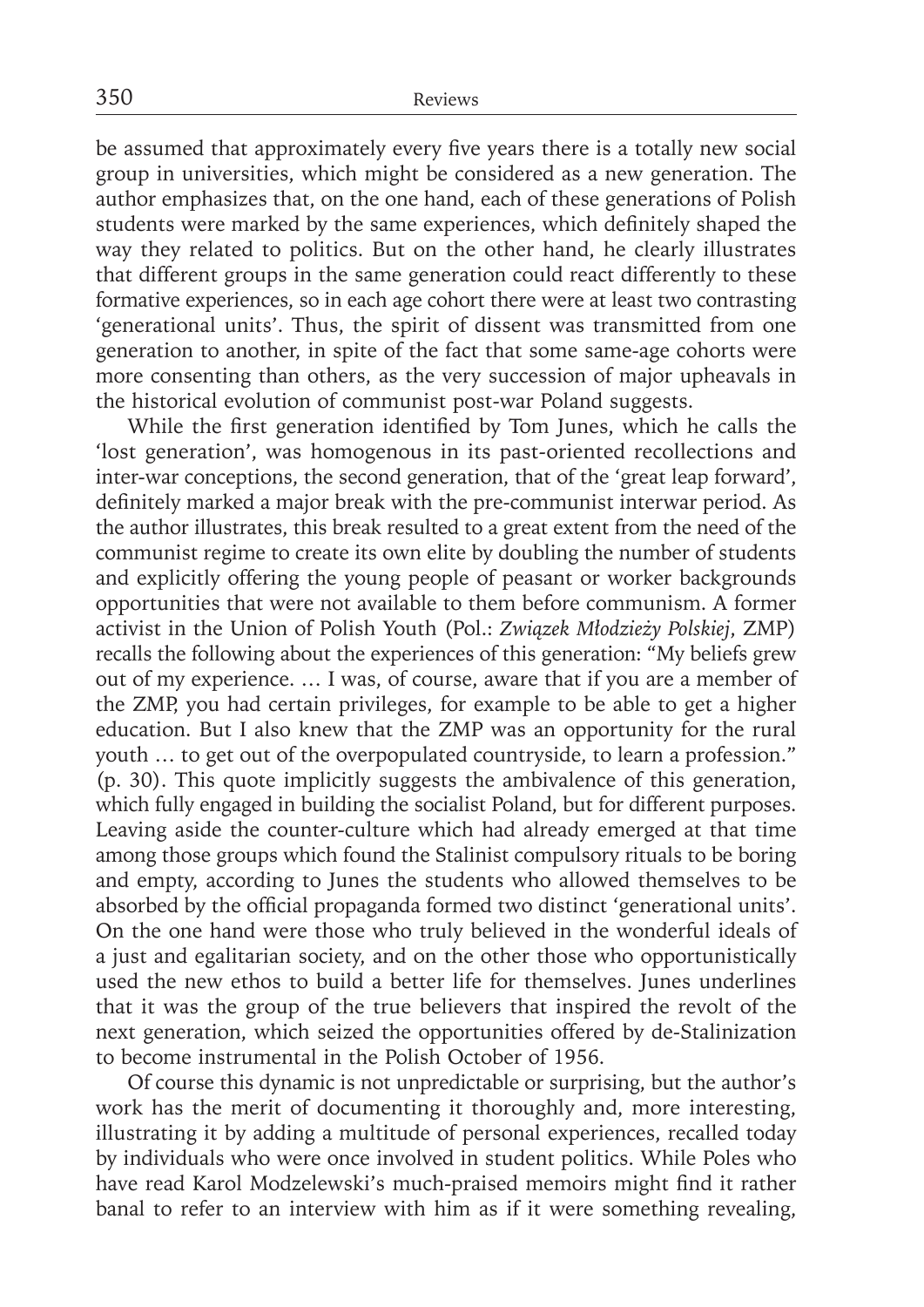those who, due to the language barrier, did not have this privilege are at least given a glimpse into the worldview of this generation through Junes's efforts. "The only language we knew was that of the communist newspapers, communist radio … and the youth organization. It was all one and the same", points out Modzelewski before explaining the reaction of his generation to Xruščev's Secret Speech of 1956, which was quickly translated into Polish and circulated underground. To him and his colleagues, who were all "raised according to Marxist principles", the explanation of Stalinist terror as the result of concentrating the entire power in the hands of a single man was "unlikely". On the contrary, Modzelewski continues, "if such things were going on, then it was not one person but the system. It was necessary to make an analysis of society and it was clear that it was the system. And if the system was to blame, that meant the system was bad. And if the system was bad, then it needed to be abolished. And if the system needed to be abolished – and it was them who taught us this – then it needed to be done in a revolutionary way." And revolutions, according to Marxist-Leninist views, were to be carried out by workers, but with the instrumental help of "the intelligentsia, which imbues the working class with a revolutionary consciousness." Thus ends Modzelewski's argument about the theoretical foundations of 1956 (p. 47). In Junes' words, the generation of youth socialized under Stalinism became "the nemesis of the Stalinist project" (p. 58), for it was Stalinism that taught them how a real revolutionary dedicated to a project of societal change must have thought and acted.

Followed by the generally conformist generation of the 'small stabilisation', as the author defines it, the generation of 1956 nonetheless inspired a veritable myth among the following age cohort, which comprised a 'generational unit' of dissenters who, in their turn, would catalyse the emergence of the next nearly-mythical student generation, that of 1968. With respect to this generation, Junes' research really breaks new ground, as he announces in fact from the very beginning of his work. The conventional knowledge about the events of 1968 is that students revolted against the regime, while workers refrained from joining a protest that was not theirs, while in turn during the next – working class – revolt of 1970, the students failed to manifest any solidarity with the workers. Not only are students of communism familiar with this interpretation of Polish post-war history, but so too is any film connoisseur, because it was above all the world-wide known cinematic narrative *Man of Iron* by the famous Polish director Andrzej Wajda that disseminated this version of the story.

The author, however, demonstrates that the largest group of people arrested in 1968 were not students, who represented only one fifth of the prosecuted individuals, but workers. It was the official propaganda, underscoring the alleged division between students and workers that created, in combination with the myths surrounding the foundation of the Solidarity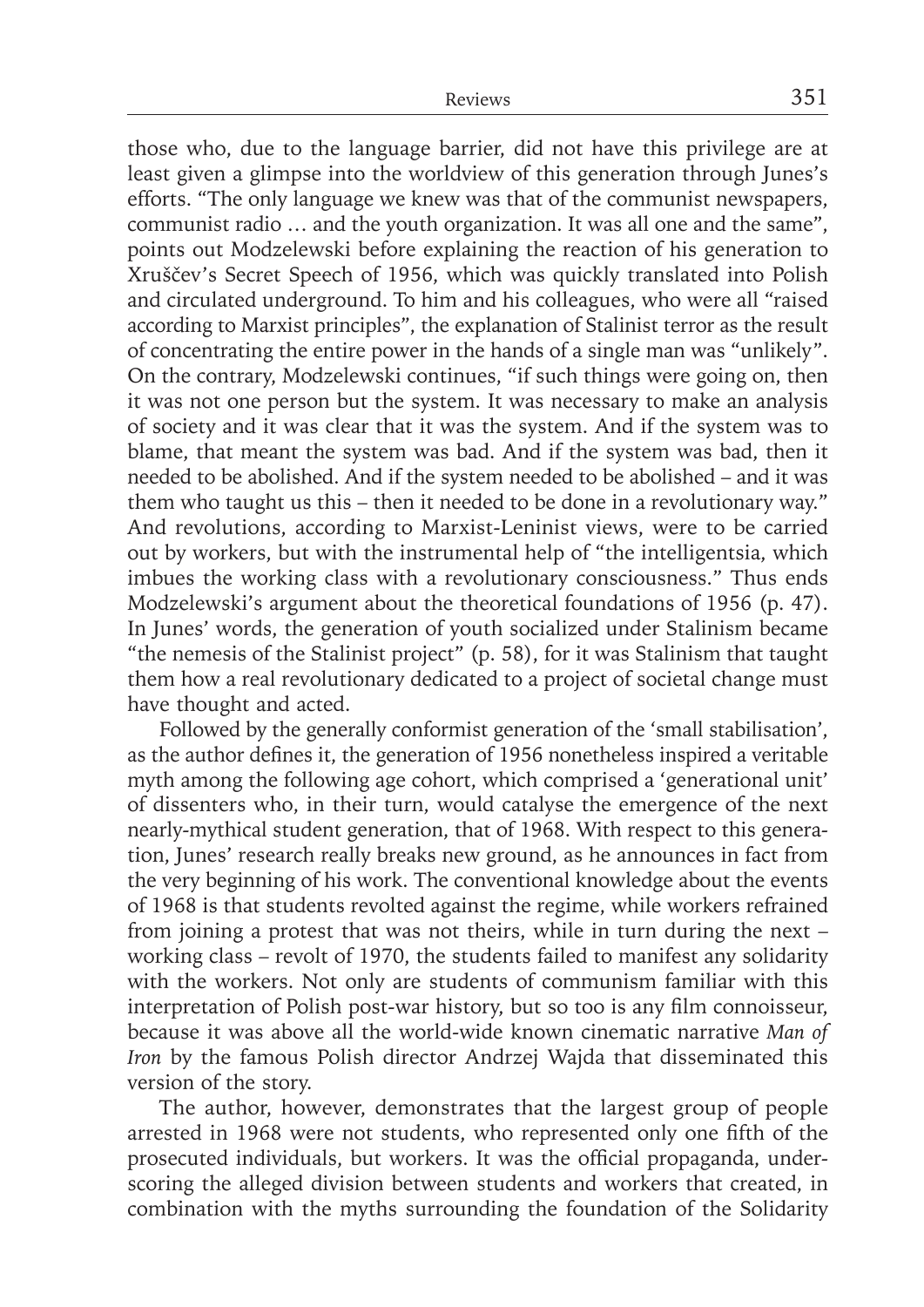(Pol.: *Solidarność*) movement, the above-mentioned narrative about the Polish 1968 (p. 113). The author also puts the Polish protests of 1968 in the larger context of European revolts of that year, and underlines not only the transnational influence of the Prague Spring upon Polish students, but also the crucial differences, which are illustrated by a comparison between the French and the Polish movements. Both were indeed part of a European transnational phenomenon, which allows students from many countries on both sides of the Iron Curtain who matured politically due to the experience of this revolt to use the term 'class of 1968'. Yet, the protests of 1968 in Western countries had a considerable impact on their respective societies, while those in the communist countries, including Poland, only "exposed the true nature of the regime". By doing so, they changed the beliefs of a whole generation, which had to suddenly confront not only the state violence, but also the adverse official propaganda.

Yet many from the generation of 1968 would later play important roles in the history of Poland. Above all, as the secret police archives illustrate, the same age cohort went onto the streets in 1970 in support of the rebellious workers. Later its members, who were no longer students, played a crucial role in the opposition movements which emerged beginning in the second half of the 1970s. However, with regard to student political activism the author argues that the next generation was characterized by 'socialist complacency', by a lack of action due to self-contentment, which he contrasts with the 'acquiescence', i.e. the reluctant acceptance without protest which was typical for the generation of the 'small stabilisation' (p. 143). Nevertheless, the generation of 'socialist complacency' included significant 'islands of dissent' which were located in various cities, most notably in Cracow and Gdańsk, and evolved to a great extent under the influence of the Catholic Church. These defiant groups ensured the transfer of political activism to the next generation, that of 1981. Obviously, this subsequent generation was marked by the fundamental experience of witnessing the emergence of *Solidarność*, which inspired them to establish the first post-war national student movement which was built up from below, the Independent Students' Association (Pol.: *Niezależne Zrzeszenie Studentów*, NZS). Although the period of Martial Law put an end to this independent mass student movement, its spirit survived and was fully embraced by the later and last generation, that of 1989.

This last generation, which experienced the *Solidarność* movement during childhood, no longer entertained any illusions about the communist regime. Not only had the students' beliefs changed, but the times had also changed, and the involvement in clandestine activities was no longer very dangerous – arrest no longer meant imprisonment, but only a mild form of harassment as compared to previous periods. Thus, the 'children of *Solidarność*' represented a politically very active generation, which revived the banned NZS in the underground. As one of its members recalls: "We, as children, remembered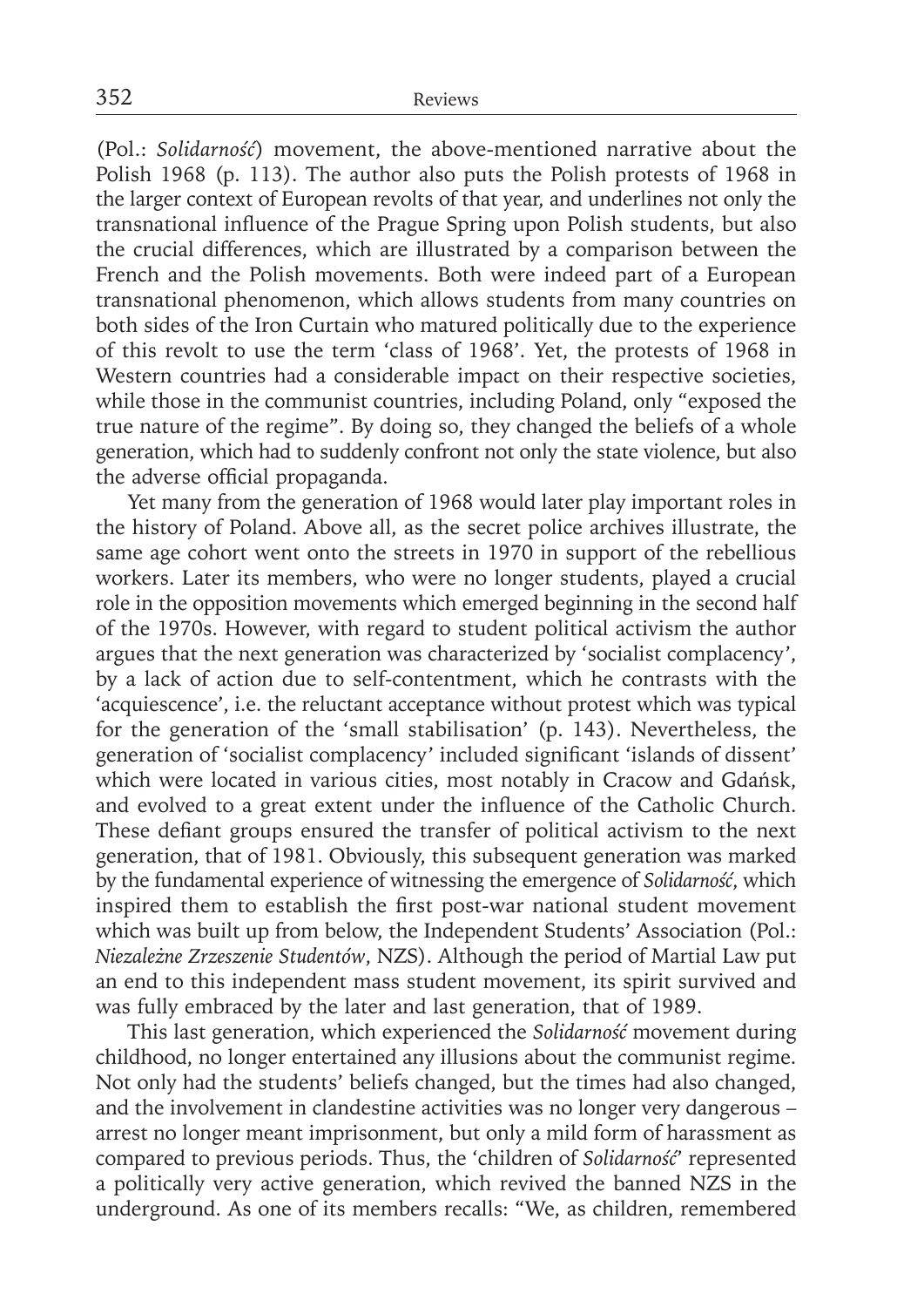1980. … Both my parents later became members of *Solidarność* and talked about politics at home all the time. … The legal and normal life was terribly grey and very boring. Communism was not only a criminal system that killed millions of people, including some in my family, but in my personal experience it was above all just terribly grey and boring. … The only thing in that situation that gave me a certain drive was this kind of activity. … Something was happening" (p. 233).

As Junes underlines, the paradox of this last generation to have come of age under communism is that it did not directly contribute to the collapse of communism. Although students were extremely active in the riots of 1988, including commemorations of the revolt of 1968 in various cities, they were deliberately excluded from the Roundtable Talks by the communist authorities, who were afraid of their radicalism and preferred to negotiate with the leaders of *Solidarność*, whom they already knew from 1980–1. The negotiations did not lead to the legalization of the NZS, which made the students feel indeed betrayed. While they did nonetheless contribute to the collapse of communism by voting massively in the first free elections of June 1989, "for many a member of this generation the events of 1989 would hold an ambiguous legacy" (p. 249). And with them, Junes argues that student activism in its classical form practically vanished. As new opportunities arose with the advent of post-communism, students engaged in building personal careers rather than fighting for common societal goals.

The topic of this book has its advantages, but also its drawbacks. The focus on students' political activism, both official and unofficial, pushes the author towards discovering their involvement in issues of common interest. However, as other reviewers have already noted, this leaves out much of the students' everyday life, touching only briefly on the issues related to way they spent free time and the immense influence of western youth sub-cultures upon Polish young people. The author is obviously aware that such issues are important and touches upon them, but this inevitably remains marginal to his analysis, which gives priority to students' political socialization. Another interesting issue which is unfortunately given only scant attention in this work refers to the post-communist politicians' CVs from the time when they were 'student activists'. The author discovers, quite predictably, that Aleksander Kwaśniewski was active in the Socialist Union of Polish Students (Pol.: *Socjalistyczny Związek Studentów Polskich*, SZSP), while Donald Tusk and Bronisław Komorowski were active in the dissident student milieus of Gdańsk and Warsaw, respectively. It would have been interesting, however, to find out more about the pre-1989 backgrounds of the current Polish politicians, among whom one may expect to find quite a number of individuals who became interested in politics under communism as student activists, on both sides of the barricade. This is, perhaps, the subject for another book. Until then, I highly recommend this one to all those interested in Polish or